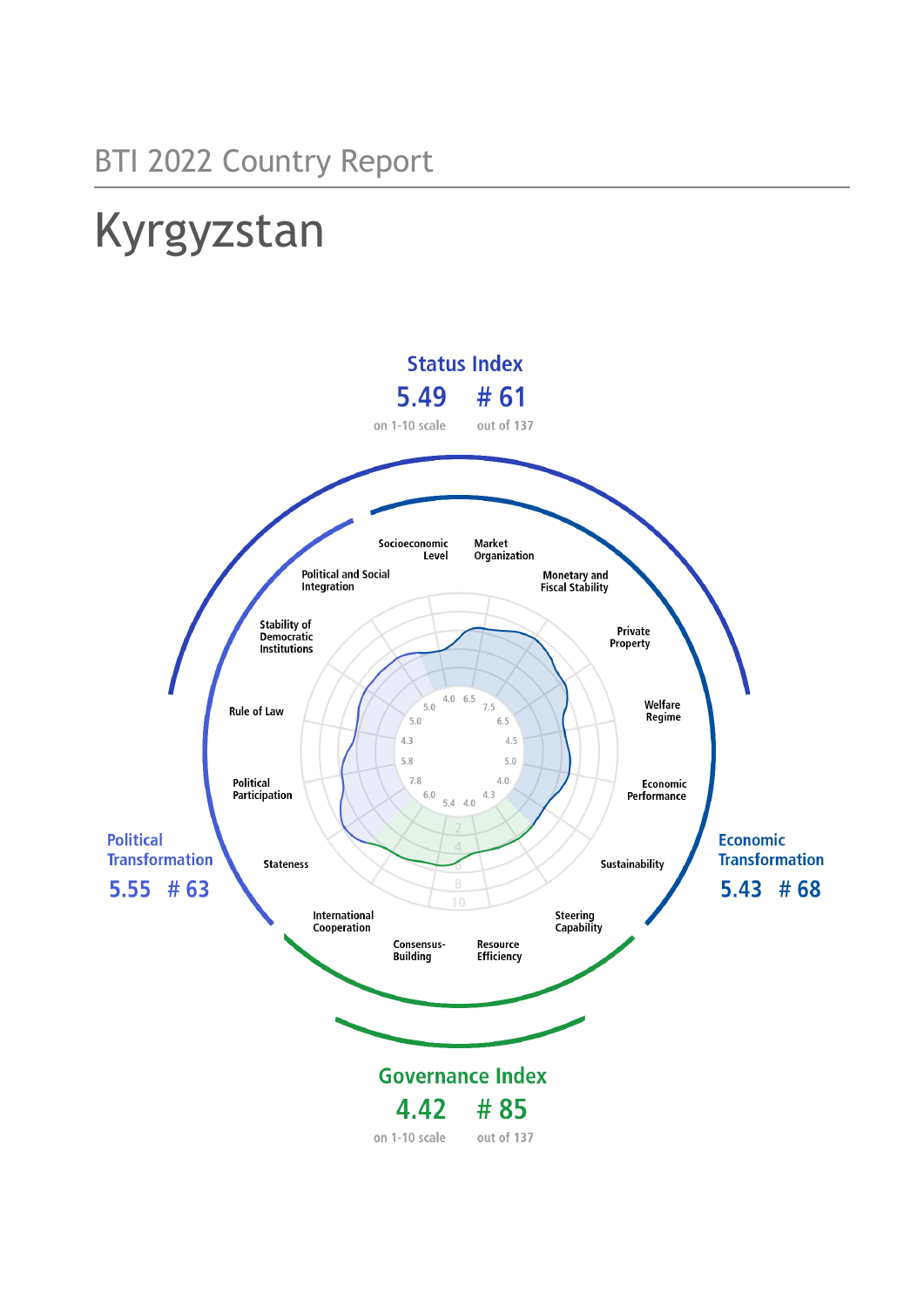This report is part of the **Bertelsmann Stiftung's Transformation Index (BTI) 2022**. It covers the period from February 1, 2019 to January 31, 2021. The BTI assesses the transformation toward democracy and a market economy as well as the quality of governance in 137 countries. More on the BTI at [https://www.bti-project.org.](https://www.bti-project.org/)

Please cite as follows: Bertelsmann Stiftung, BTI 2022 Country Report — Kyrgyzstan. Gütersloh: Bertelsmann Stiftung, 2022.

This work is licensed under a **Creative Commons Attribution 4.0 International License**.

#### **Contact**

Bertelsmann Stiftung Carl-Bertelsmann-Strasse 256 33111 Gütersloh Germany

**Sabine Donner** Phone +49 5241 81 81501 sabine.donner@bertelsmann-stiftung.de

**Hauke Hartmann** Phone +49 5241 81 81389 hauke.hartmann@bertelsmann-stiftung.de

**Claudia Härterich** Phone +49 5241 81 81263 claudia.haerterich@bertelsmann-stiftung.de

#### **Sabine Steinkamp** Phone +49 5241 81 81507 sabine.steinkamp@bertelsmann-stiftung.de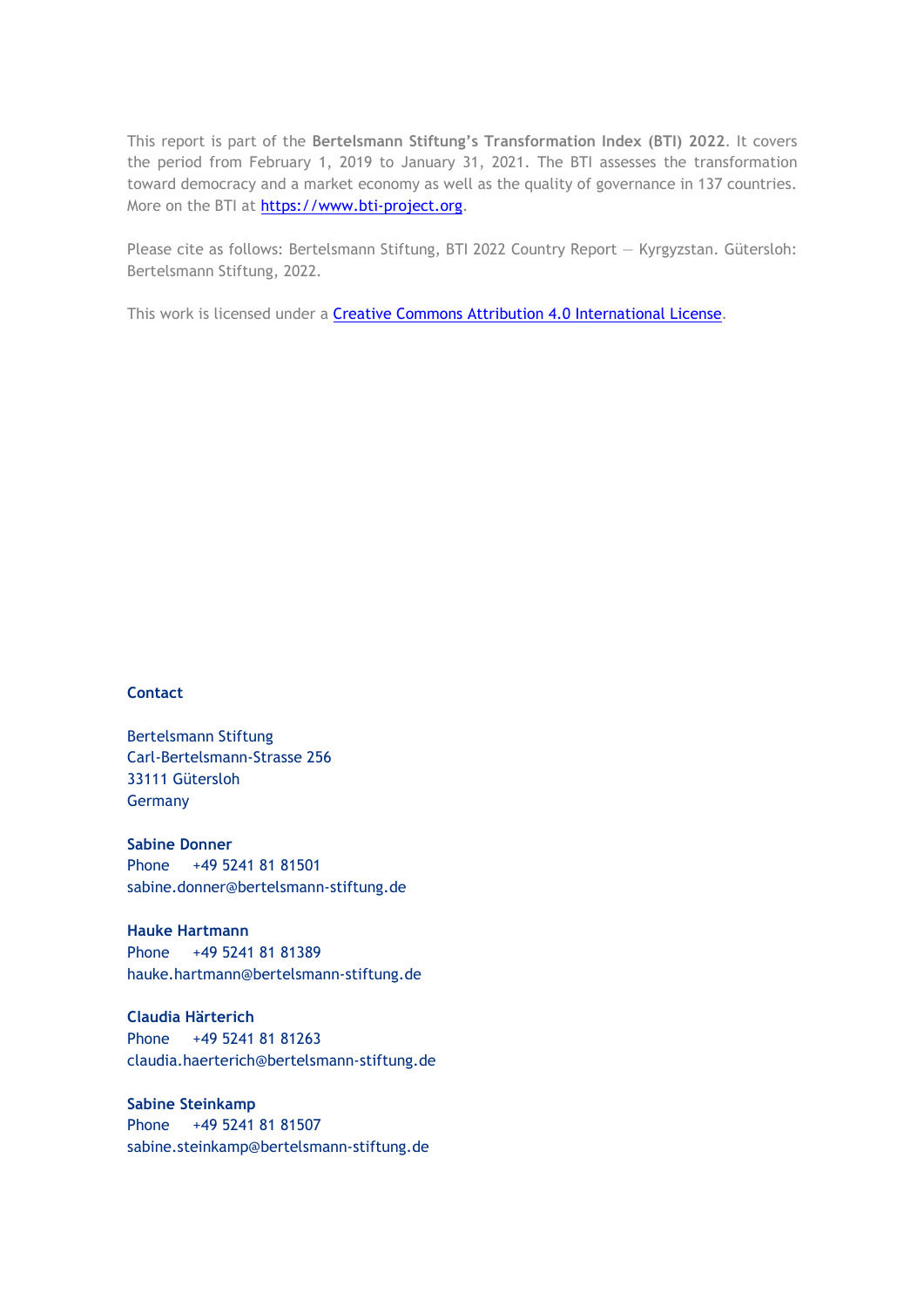#### **Key Indicators**

| Population                       | M      | 6.6                         | HDI                            | 0.697                        | GDP p.c., PPP $\mathsf{S}$ | 4965 |
|----------------------------------|--------|-----------------------------|--------------------------------|------------------------------|----------------------------|------|
| Pop. growth <sup>1</sup>         | % p.a. | 2.1                         | HDI rank of 189                | 120                          | Gini Index                 | 29.7 |
| Life expectancy<br>71.6<br>vears |        | 0.730<br>UN Education Index |                                | Poverty <sup>3</sup><br>$\%$ | 9.7                        |      |
| Urban population %               |        | 36.9                        | Gender inequality <sup>2</sup> | 0.369                        | Aid per capita $\sqrt{5}$  | 69.5 |
|                                  |        |                             |                                |                              |                            |      |

Sources (as of December 2021): The World Bank, World Development Indicators 2021 | UNDP, Human Development Report 2020. Footnotes: (1) Average annual growth rate. (2) Gender Inequality Index (GII). (3) Percentage of population living on less than \$3.20 a day at 2011 international prices.

# Executive Summary

For Kyrgyzstan, 2019 was not an easy year in either economic and political terms, although somewhat stable, while 2020 was a year of a complex and deep crisis.

In 2019, the political conflict between President Sooronbay Jeenbekov and his predecessor Almazbek Atambayev continued – a conflict that set in soon after Jeenbekov took the reins at the end of 2017 and occupied public attention for most of the new president's first year. In 2019, the standoff culminated in the arrest of Atambayev at his house outside Bishkek, where he had set up a political base camp. The standoff was accompanied by the complicity of parliament and instrumentalization of the judiciary and especially of the State Committee for National Security – in the same manner as Atambayev did during his presidency when it came to his opponents.

Economically, 2019 was a year of relative calm, with no breakthroughs and a GDP growth of over 4%. The president's announcement of 2019 as the "year of development of the regions and digitalization" – prioritizing a set of social and economic development measures for the year – did not result in any major achievements, being ideas that would in any case require more than a year to bear fruit.

An election year, 2020 began with awareness of the COVID-19 pandemic in China, though without a sense of how serious it would become – very soon and into the summer. The pandemicinduced crisis would expose all the government's weaknesses, the effects of corruption and incompetence, as well as remarkable civic solidarity.

By the middle of March, the first cases of COVID-19 were registered in Kyrgyzstan, and before long, the country came under strain from the pandemic. By end of the year, the country had reported over 80,000 infections and over 1,400 deaths, and had gone through a complete lockdown in Bishkek, restrictions of many sorts, a near collapse of the hospital system in the months of June and July when daily infection rates were in the hundreds, with a crisis in the supplies of medicines, medical equipment and personal protection items. From the beginning of the pandemic in March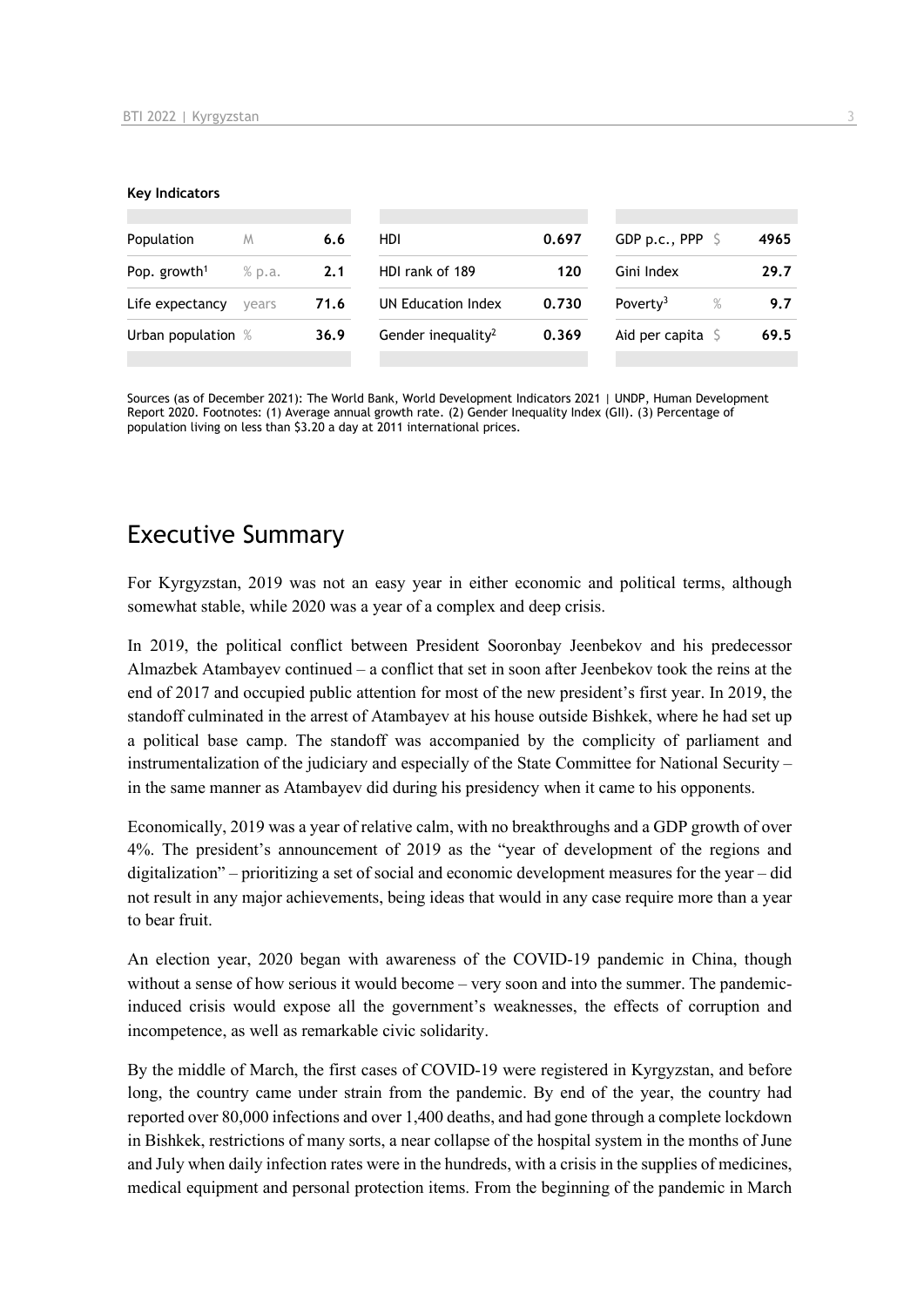through its decline beginning in August, there was also an unprecedented level of mobilization of volunteering, charitable and mutual support activities among citizens.

The economic effects of COVID-19 were deeply damaging. The lockdown, followed by other restrictions and coupled with border closures and the dire situation for many labor migrants working in COVID-stricken Russia, were key negative factors that nearly brought the economy to a halt. The leadership of Kyrgyzstan was busy, on the one hand, soliciting help from all the international donors, and on the other, with drawing up strategies for helping the affected citizens and businesses and reviving the economy in general. The expected economic results of 2020 included a forecast of up to 10% decline in GDP, a quadrupling of the budget deficit, depreciation of the national currency by over 20% and inflation of over 9%.

By August 2020, however, it was not COVID-19 but the elections that occupied the population's attention. The competitive but ultimately very skewed, corruption-driven parliamentary elections led to protests that overthrew the Jeenbekov presidency and installed, unexpectedly for most, Sadyr Japarov – in prison until then – at the helm. From October  $6$  – the day of the sitting government's fall – until the end of 2020 and continuing into 2021, Kyrgyzstan was caught in a political crisis, from a leadership that lacked legitimacy, to an unpopular parliament that continued to sit beyond its constitutional term, a constitutional reform that was pushed through in disregard of numerous legal procedures, and a citizenry that became divided along many lines – urban and rural, Russian-speaking and Kyrgyz-speaking, progressive/liberal and traditionalist/nationalist, and most importantly, critical of Japarov and supportive of him. The second half of each of these divisions ended up on the winning side at the end of the year. The victory, however, came in the midst of a dire situation embattled by the COVID-19 crisis and political turmoil, requiring extraordinary abilities and measures to get the country back on its feet.

# History and Characteristics of Transformation

The year 2020 ended in Kyrgyzstan with yet another forced political turnover in which an incumbent administration was thrown out of office amid a post-election protest, marking one more inflection point along the country's uneven trajectory involving repeated commitments to the pursuit of democracy followed by shifts toward a more autocratic form of governance.

In the 1990s, Kyrgyzstan gained a reputation as the "island of democracy" within Central Asia when a young maverick politician of the former Soviet Union, Askar Akayev, was catapulted into the presidency under unique political circumstances, and the country, following independence in 1991, began targeting a pluralist electoral democracy and a free market economy under his leadership. However, by the late 1990s, Akayev, whose presidency lasted for about 15 years, began shifting toward more autocratic leadership. In March 2005, during the Tulip Revolution, his administration was overthrown by an electorate demanding an end to family rule, corruption and the reintroduction of just and democratic governance.

The presidency of Kurmanbek Bakiyev lasted only five years (2005 – 2010), between the Tulip and April revolutions, the first half of which saw numerous opposition groups demanding more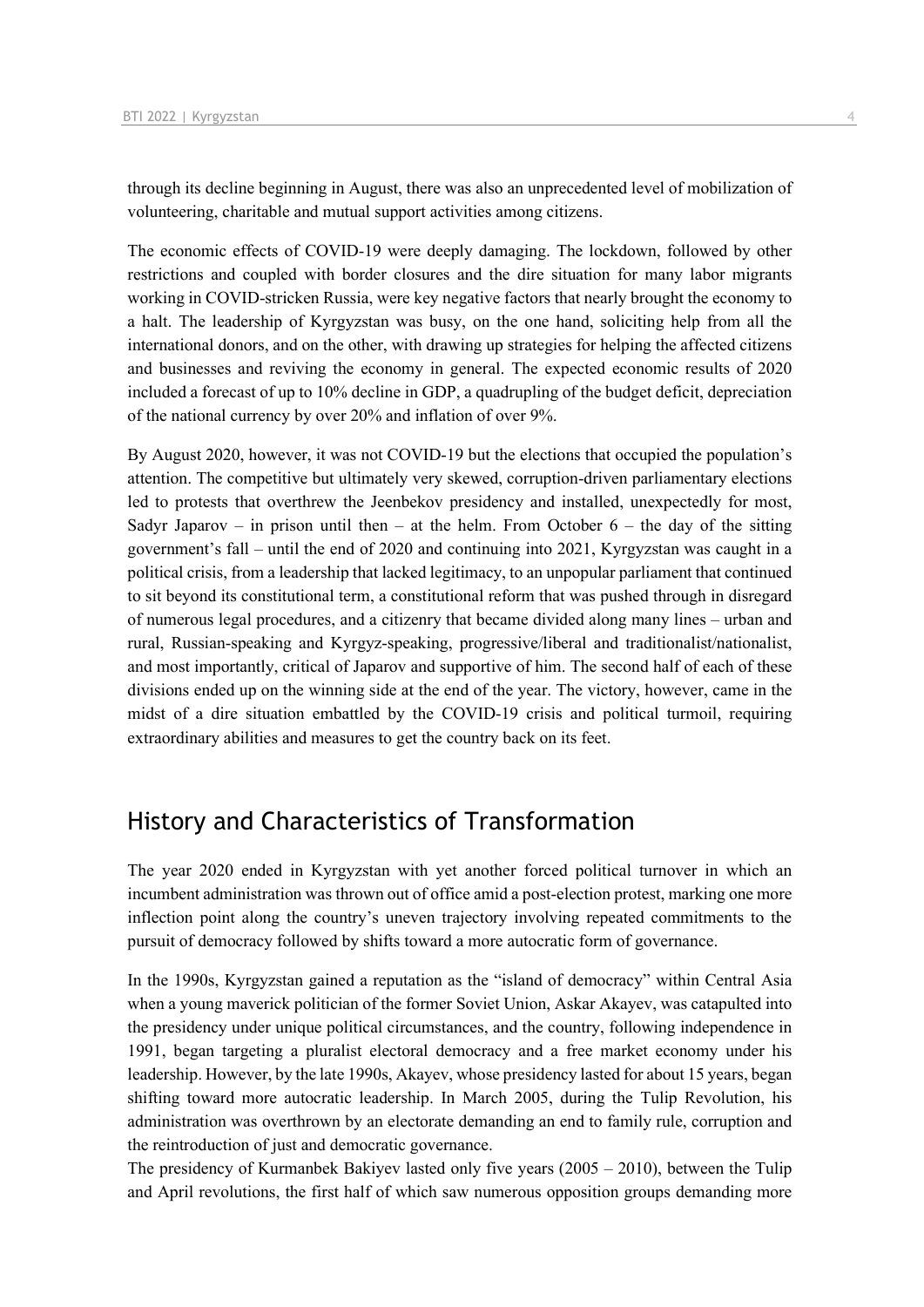democracy, deepened constitutional reforms and improved transparency. During the second half of his presidency, when most of the opposition had been silenced and the president's sons and brothers installed themselves as the real wielders of corrupt and raw power, rampant corruption, violence and family rule became the targets of criticism.

The April Revolution of 2010 toppled the Bakiyev government, yielding a collective interim leadership of fourteen politicians led by Roza Otunbayeva. As the country's transitional president, Otunbayeva carried out constitutional reform and led the country to parliamentary elections later that year, successfully navigating the country out of its worst bout of violence due to interethnic conflict in June 2010. The constitution of 2010 introduced Kyrgyzstan to a parliamentary (albeit mixed) form of government that gave parliament considerable power and limited those of the executive. Presidential elections held at the end of 2011 resulted in Almazbek Atambayev as the victor. By 2017, at the end of his constitutionally permitted single term and despite the constitutional framework, Atambayev had won effective control over all branches of power and was therefore able to select his successor, who then won the election.

Atambayev's hand-picked successor, Sooronbay Jeenbekov, who was apparently chosen as a shadow candidate, proved that expectation wrong. Within two months of taking office, Jeenbekov began removing all Atambayev loyalists from positions of power, and by March 2018, Atambayev was openly scolding Jeenbekov for betrayal. From this point onwards, one after another, the former president's sacked loyalists found themselves charged with various crimes – mostly corruptionrelated – and put behind bars. From the electorate's perspective, much of Jeenbekov's first year in office was dominated by his seemingly endless confrontation with his former "friend," which involved the new administration itself getting caught up in the old trap of abusing the country's law enforcement, security and judicial institutions for political purposes.

In addition, the Jeenbekov administration failed to offer a clear vision of development and act decisively in battling problems such as corruption. Aside from the fact that the Jeenbekov administration more or less brought an end to the legal harassment of critical media and civil society activists – a tactic pursued by his predecessor Atambayev – there was little indication of Jeenbekov's greater commitment to democracy or the rule of law.

The parliament of the sixth convocation, elected in 2015 for a five-year term and into a strong role as provided by the constitution, became possibly the most disrespected convocation of all six since independence, as its overwhelming majority applauded every move made by Atambayev and then those made by Jeenbekov against Atambayev. This kind of political spinelessness, compounded by the widespread perception of corruption, numerous episodes of incompetence and lack of education demonstrated by many members of parliament, created a growing resentment among the electorate toward what had been presented to them as a parliamentary form of government.

Amid this rather bleak environment for democracy and the rule of law, a sense of complacency regarding economic development, and growing public dissatisfaction with the country's leadership and its constitutional framework, Kyrgyzstan finds itself in a difficult period.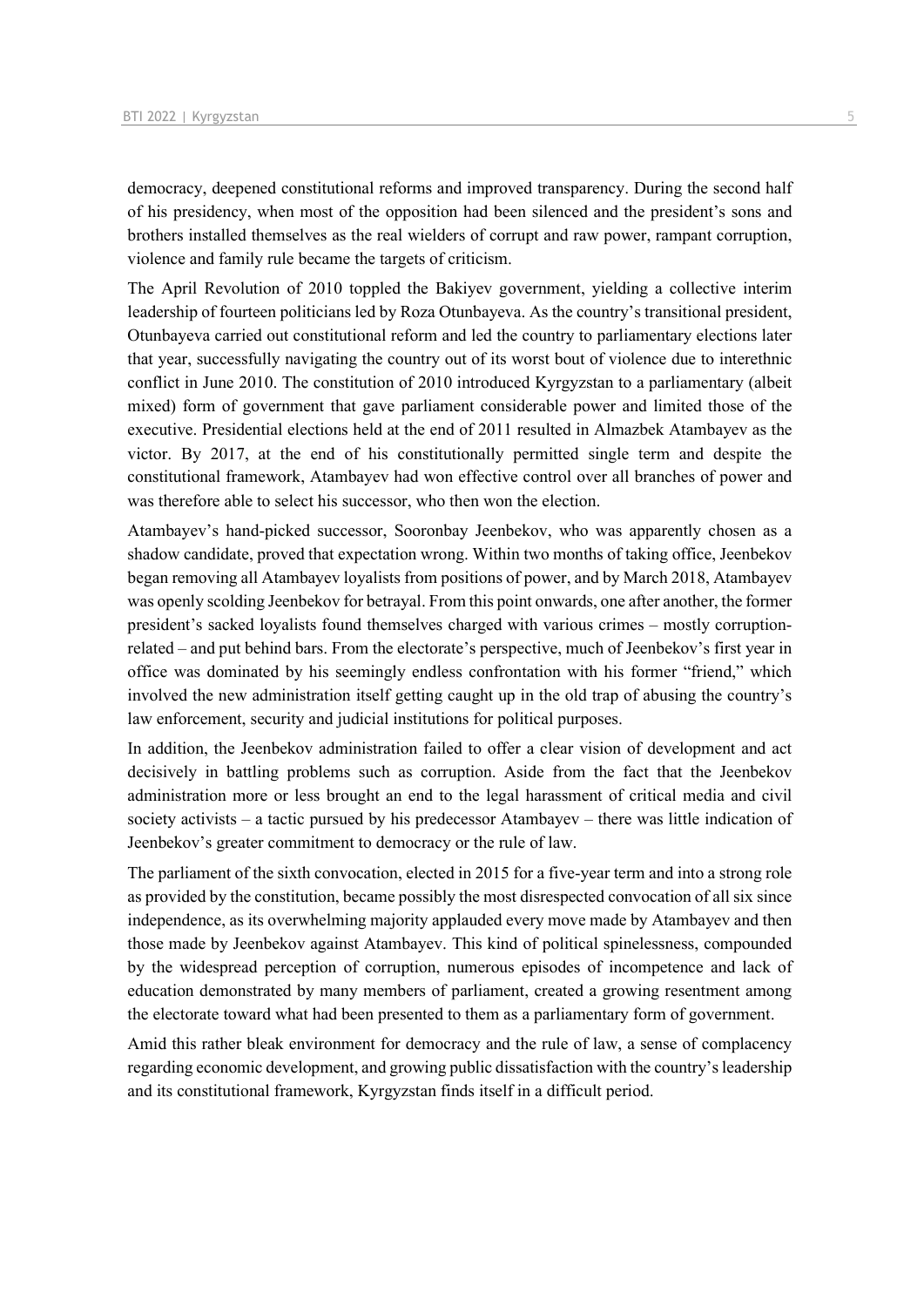The BTI combines text analysis and numerical assessments. The score for each question is provided below its respective title. The scale ranges from 1 (worst) to 10 (best).

# Transformation Status

# I. Political Transformation

#### **1 | Stateness**

Despite repeated bouts of political instability and the perception of widespread interference with various state institutions on the part of organized crime groups, the state has maintained an intact monopoly on the use of force throughout the country's territory. No overtly political, secessionist or other movements that would question the sovereignty of the state are present, and there is no known evidence of organized criminal groups seeking to wield their force.

That said, there were two minor incidents during the review period that contested the state's authority. One involved the culmination of a standoff between former president Almazbek Atambayev and his successor, then-sitting president Sooronbay Jeenbekov, toward the middle of 2019. Atambayev engaged in an open feud with this successor and, by August 2019, was running a mobilization center in his native village outside Bishkek that showed all signs of not recognizing the authority of the incumbent president, the parliament, and law enforcement units. The standoff was resolved by a forceful capture and arrest of Atambayev at the cost of one soldier's life.

The second episode came at the end of the reporting period, with an October 4, 2020 parliamentary election resulting in large-scale protests of the outcomes that, again costing one life and numerous wounded protesters, toppled the leadership and ushered in a new one. In the process of a brief standoff between protesters and the leadership, there was a situation in which the state's sovereignty over the use of force became contestable. It was quickly resolved, however, when President Jeenbekov stepped down and a new president was elected on January 10, 2021, in a pre-term election.

#### **Question** Score

Monopoly on the use of force 822  $10$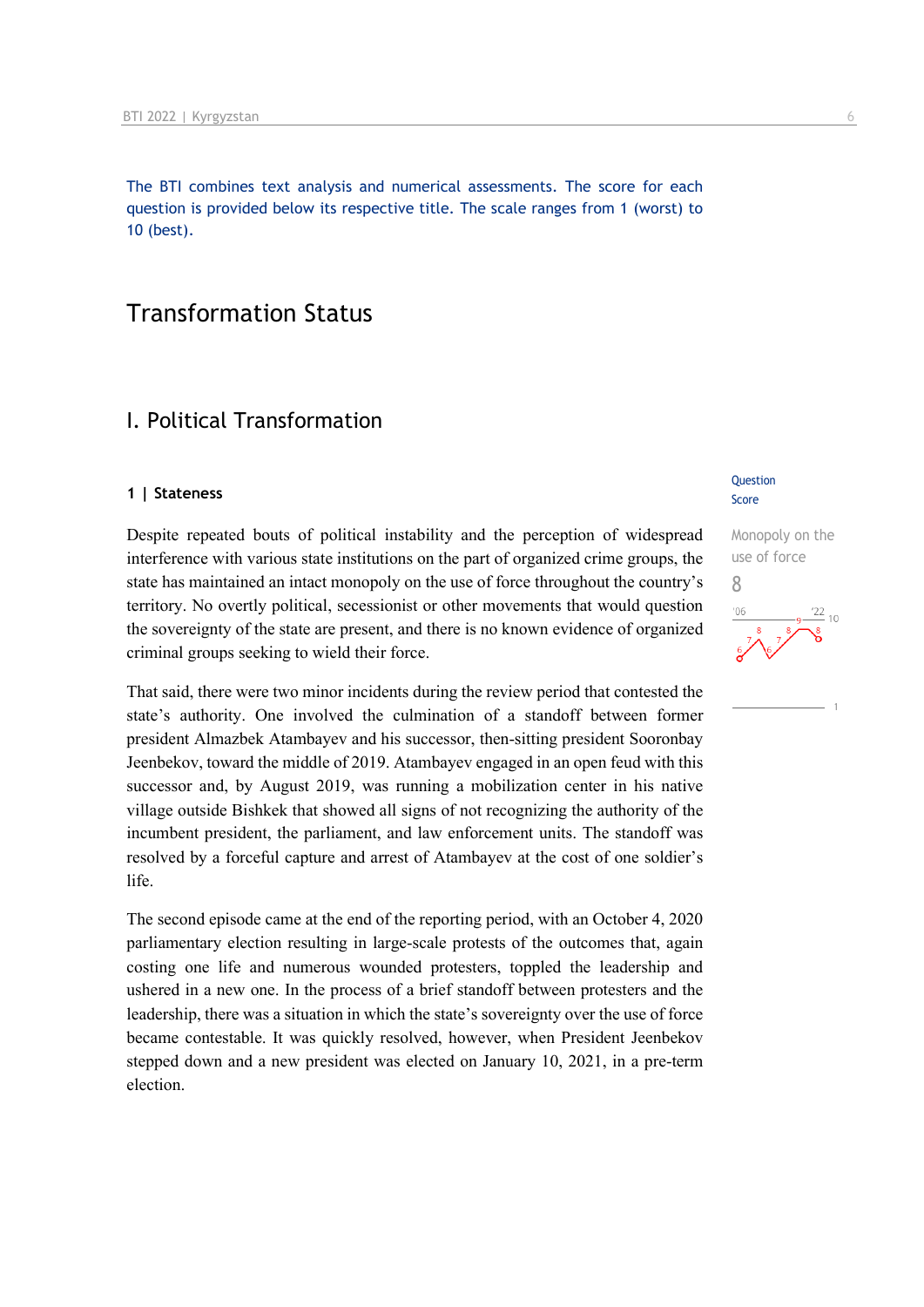The legitimacy of the state and identification with the state remain stable and nearly universal. Nevertheless, there is a young group of activists, mainly lawyers, who question the legitimacy of the state and especially of parliament. They consider parliament an attempt to usurp power, because the Jogorku Kenesh extended its term of office. Apart from this, no overt and known groups exist that deny the state's legitimacy; nor are there groups denied full citizenship due to any group criterion. Among ethnic minorities in Kyrgyzstan, specifically Uzbeks, the ability to exercise political rights and enjoy the full range of social and economic rights are to some extent impaired. This applies to the right to education in one's native language, effective equal rights to employment in state institutions and to running for political office. However, such perceptions and claims remain generally muted.

That said, there are Muslim groups and currents in society, which, in accord with their understanding of religion, have questioned the legitimacy of the secular state. Most openly, such calls were heard in late 2020 during the presidential election campaign, where one candidate was a prominent religious activist and ran in favor of an Islamic religious, spiritual rebirth in the country.

Kyrgyzstan remains a secular state, with the principle of separation of state and religion clearly written in the constitution. The secular state principle also appears to have been secured in the new text of the constitution that Kyrgyzstan will adopt in 2021 in a referendum.

However, the trend toward the ever-greater prominence of religion  $-$  of Islam  $-$  in Kyrgyz politics is notable. The former president, ousted in October 2020, was known as a devout Muslim who regularly attended mosque prayers and publicly confirmed his piety. In the parliamentary elections of 2020, the results of which were eventually overturned, there was a party called Yiman Nuru, which used religious campaign slogans. In the presidential election campaign, leading up to voting on January 10, 2021, there was a candidate who ran on an undisguised religious platform that championed the denial of secularism and a proper place for Islam in the country.

Should such trends continue, one might expect the omission of the principle of secularity from the Kyrgyz constitution. In the meantime, the general spread of religion and religious practices in society provide for supportive ground for such a change. However, as of early 2021, the country still remains a secular state governed by secular laws.



No interference of religious dogmas 9 $\frac{22}{10}$  10  $\frac{106}{10}$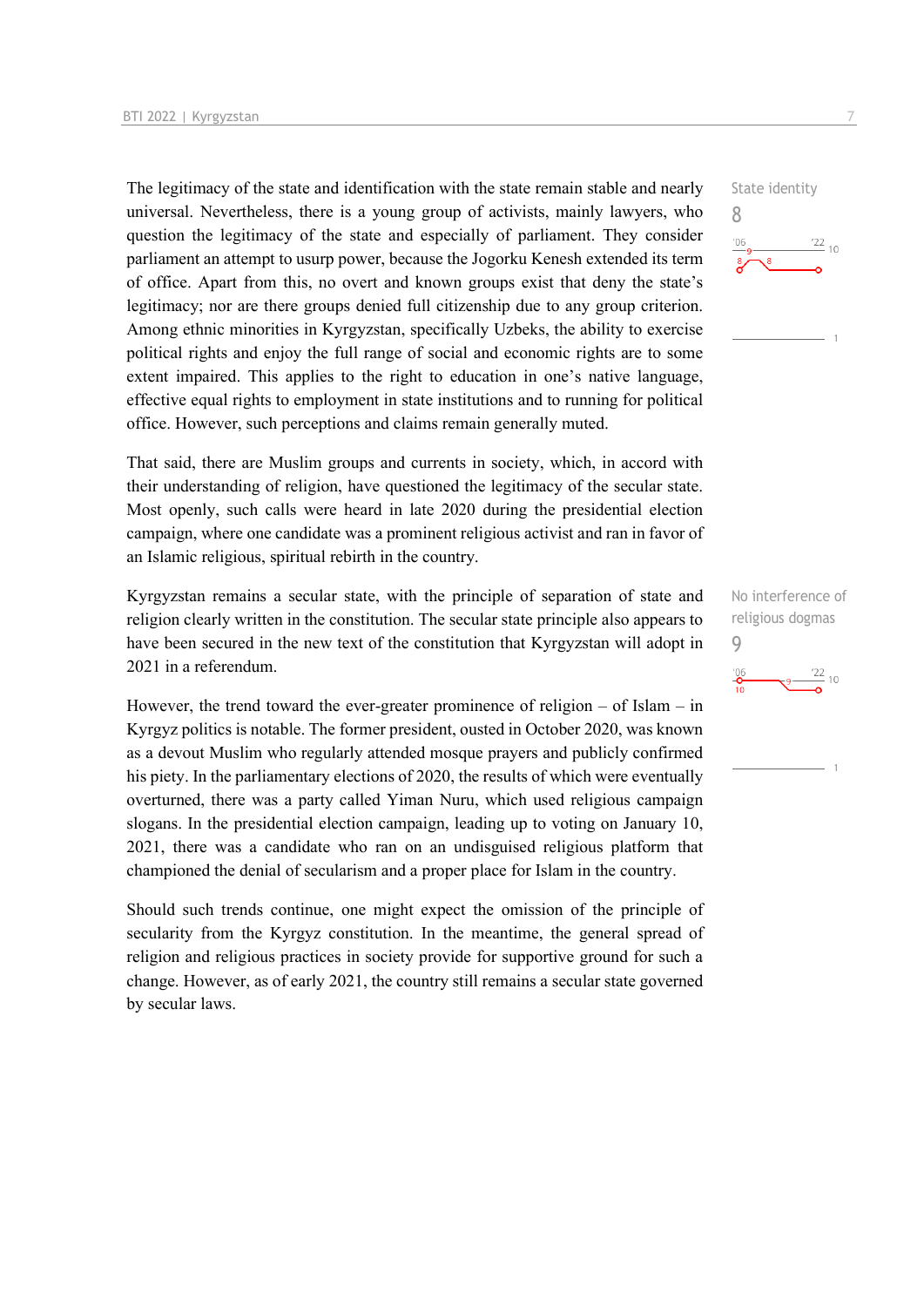All the relevant state institutions, territorial coverage and legal commitments remained in place as before, while the actual delivery of services continued to be incomplete – almost half of all villages in Kyrgyzstan lacked either drinkable water or any water supply and many rural schools and medical care sites were underfunded and underequipped. Gradual improvements, especially in clean water supplies, as well as improved maternity and child support benefits, occurred in 2019 and early 2020.

However, the challenges posed by COVID-19 exposed or worsened some key weaknesses of the state, from health care provision to support for the most affected and economically struggling citizens, to running an effective administration and the logistics of such systems. In the peak period of COVID-19 infections in June – July 2020, Kyrgyzstan citizens throughout the country found themselves needing to care for themselves, procuring the necessary medicines, oxygen concentrators, and much else, at suddenly spiked prices. The health care system of Kyrgyzstan came close to collapsing, but the peak was overcome by a combination of volunteer work, domestic and international charity and aid, and doctors and paramedics going beyond the call of their duties.

In the context of the global crisis, Kyrgyzstan's challenges were not unique. However, in a politically fluid setting, whether the government took preparations to manage possible new surges of infection, remained unclear. By early 2021, the relevant ministries reported preparations having been made to distribute medical supplies throughout the country in anticipation of a new outbreak. With various investigations revealing corruption and possible negligence during the pandemic, such government reports claiming an improvement in preparedness remained to be tested.

In addition to COVID-19-exposed shortcomings in health care, the lockdown and distancing measures during the pandemic worsened provision of basic education services, with schools closed and numerous children not equipped to adequately receive online education. Some other essential difficulties include preschool childcare facility shortages – both in urban and, especially, rural areas, and the seriously deteriorated air quality in Bishkek, often setting world records during winter.

Basic administration 6 $\frac{22}{10}$  $106$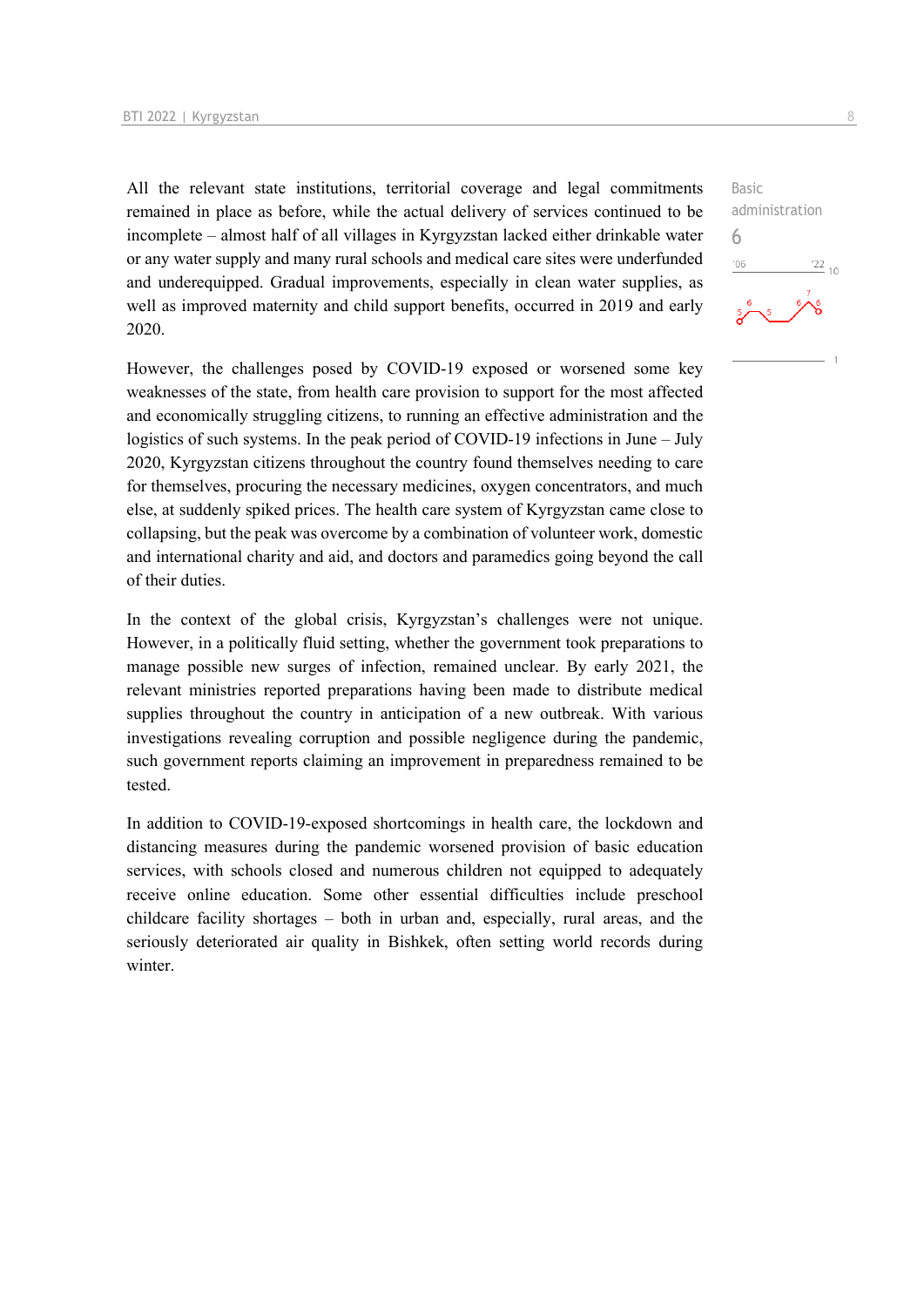#### **2 | Political Participation**

In the reporting period, one major election took place and was overturned under protests – the parliamentary elections of October 4, 2020, and a second major election took place – the early presidential election of January 10, 2021.

During the October 2020 parliamentary elections, though fiercely competitive, the vote tally gave a resounding victory to two major parties aligned with the sitting president (i.e., Birimdik, Mekenim Kyrgyzstan), both with nearly 24% of the vote and set to take firm control of parliament. A third runner-up, also a government-loyal party (i.e., Kyrgyzstan Party with 8.89%), ended up dominated the pro-government forces. This victory came about through massive vote-buying, abuse of authorities in favor of specific parties and frequent intimidation of party candidates and voters. That said, there was nonetheless a relatively open and level playing field in terms of access to information.

The presidential election, taking place after the toppling of the sitting president as a result of autumn protests, featured an open field of 16 candidates, but with uneven competition whereby Sadyr Japarov, by then the de facto country leader, enjoyed by far the greatest financial means and, to some extent, the leverage of incumbency. The other candidates, most of them in opposition to Sadyr Japarov, were able to voice criticism of the main candidate on national media, but enjoyed limited funding, had very limited outreach to voters in physical meetings, were subjected to frequent online intimidation and attacks, and occasionally to offline, on-site intimidation. Turnout in these elections was just under 40% – the lowest in all of Kyrgyzstan's elections – and Sadyr Japarov secured 80% of the cast votes. No major or systematic unequal treatment of the candidates by the election authorities was observed; however, the overall context and the political and legal underpinnings of the elections, following the October events, ensured a skewed outcome from the start.

Thus, these elections were largely free, but systematically unfair, resulting in October 2020 in a toppling of the sitting government and then a lopsided victory for the de facto leader in early presidential elections in January 2021.

In Kyrgyzstan, the main problem is not with elected officials lacking power to govern or with veto powers wielding excessive power. Formally, the elected officeholders have power and are able to exercise it in governing the country, but concerns remain how they govern.

The most powerful office is that of the president, and this is an office filled through elections that tend to be competitive. Parliament is the other seat of power, wielding considerable influence on government policy and decisions both through open and

Free and fair elections 6  $\frac{22}{10}$ 

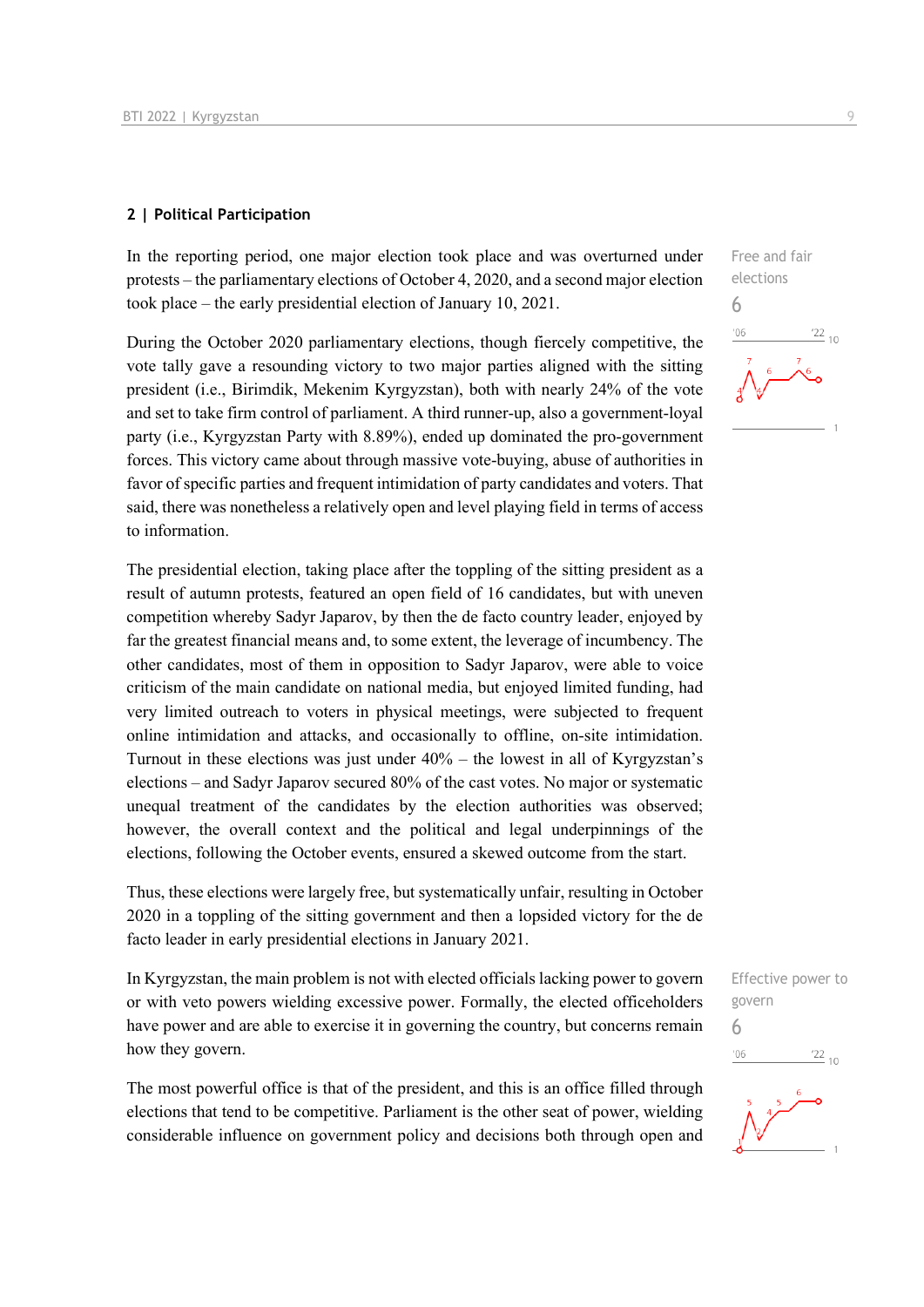covert channels. These two institutions fill all the other main seats of official power, from cabinet ministers to special state agencies as well as the judiciary and procuracy.

It is in the functioning of all these institutions, elected and appointed, that illicit interests and powers have had near-veto influence. The most notorious of such influences, brought to public attention in 2019 – 2020, was Matraimov's network, led by Raimbek Matraimov, a former top official in customs in the country. The group appeared to have succeeded in installing a number of its associates in the customs, tax, security services, financial police and other key structures, thereby becoming nearly unassailable to any corruption probes.

Beyond these, there are no significant groups able to resist or sabotage the capacity of elected offices to function. A brief effort at such an operation by former President Atambayev, aiming to undermine his successor and parliament, resulted in mid-2019 in his arrest amid violent resistance.

In 2019 – 2020, freedom of assembly and association in Kyrgyzstan, while remaining protected in legal provisions, were under attack. There were efforts at legal and practical curtailment. The constitution of Kyrgyzstan and applicable legislation provide the right for citizens to gather and protest, without any permission required.

In practice, however, there have been notable instances of disregard and even attacks. One broad attack was on ideological grounds: turning against protesters or activists "introducing Western values," especially by presenting LGBTQ+ and gender rights as "Western." Making such claims, attacks on civic activist marches in defense of women's rights on March 8, in both 2019 and 2020, were carried out by intolerant conservative groups. Such instances, especially the brazen attacks on March 8, 2020, took place under the passive watch, if not implicit encouragement, of law enforcement, and were followed, most alarmingly, by the detention of activists who were attacked, rather than of their attackers.

A second kind of limitations took place under the COVID-19 lockdown conditions. Due to the imposed "state of emergency" and related curfew, citizens' rights to assembly were temporarily suspended and rights of mobility were severely limited. There were also attacks on freedom of expression of people when they criticized the government.

This said, however, there were occasions of successful protests during the period, despite occasional attempts to disrupt them. One was a protest rally of citizens against a uranium mine in April 2019, which led to abandonment of the project and adoption of a law by the legislature banning uranium mining in the country. The second example was a series of protests entitled ReAction – civic activists coming out to protest corruption in the government and the government's lack of effective reactions to reports of corruption.

Association / assembly rights 6 $\frac{22}{10}$  $'06$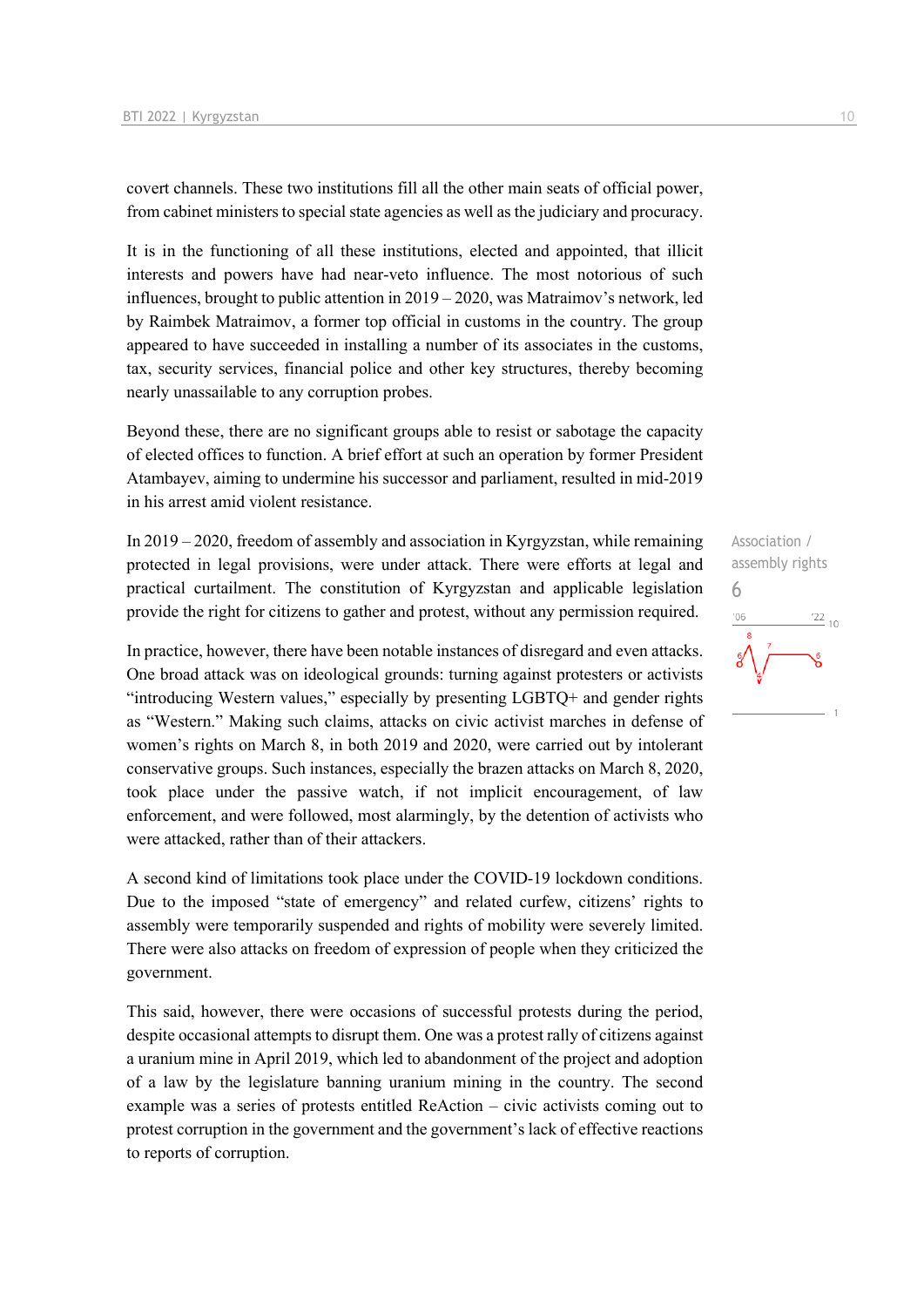Trends similar to those that occurred with regard to assembly rights were observed in terms of freedom of expression during the 2019 – 2020 period. While the legislation remained unchanged and provided for broad protection of free speech and the press, there have been legislative initiatives to introduce limitations on these rights. A bill in 2020, in particular, proposed imposing controls on social media aiming to stop "fake news" and "trolling." These provisions entailed clear pathways to restricting freedom of expression in arbitrary ways. The bill was slated after members of parliament demanded further elaboration with regard to its potential ramifications (under the current constitution, the president cannot veto a bill).

During the COVID-19 crisis, frequent instances of individuals being induced to post apologies for having criticized the government raised alarm. Behind the postings of such apologies stood the state security agency, although it denied having played such a role.

Freedom of expression came under a new form of attack as well: This was online abuse of people who expressed critical opinions of government policies and politicians, presumably hired (without waterproof evidence) by supporters of the government, certain politicians or parties. Such abuse reached a particular intensity in the run-up to the early presidential elections when online supporters of Sadyr Japarov acted as an organized army that speedily and aggressively attacked any prominent critic of Japarov, including sending unveiled threats to them. No legal action was taken against such abusers.

As of early 2021, it remained unclear what the new constitution, to be adopted in 2021, would state regarding freedom of expression. An early rough draft released in November 2020, a draft that itself lacked any legitimate or transparent explanation of how it emerged, proposed a number of provisions that threatened freedom of expression. That text underwent revision, with the end result to date unknown.

#### **3 | Rule of Law**

The separation of powers, in the constitution as of end of 2020 and in practice in most of 2019 – 2020, faced a significant downturn in late 2020. As has been the case for many years, separation of powers remains legally enshrined but weak in practice. The office of the president, often enabled by the state security service (the State Committee for National Security, SCNC) and the procuracy, has dominated parliament and the judiciary.

In the run-up to parliamentary elections in October 2020, two parties emerged as main vehicles of presidential loyalists installing a firm majority in parliament. One party was de facto run by a notorious figure who became a symbol of corruption in Kyrgyzstan, Raimbek Matraimov, the other party was – also de facto – run by a younger brother of the president, Asylbek Jeenbekov. At times rivals, the two parties nonetheless would have formed a strong alliance that would have been unscrupulous regarding the separation of powers when it suited them.



Separation of powers 5 $\frac{22}{10}$  $106$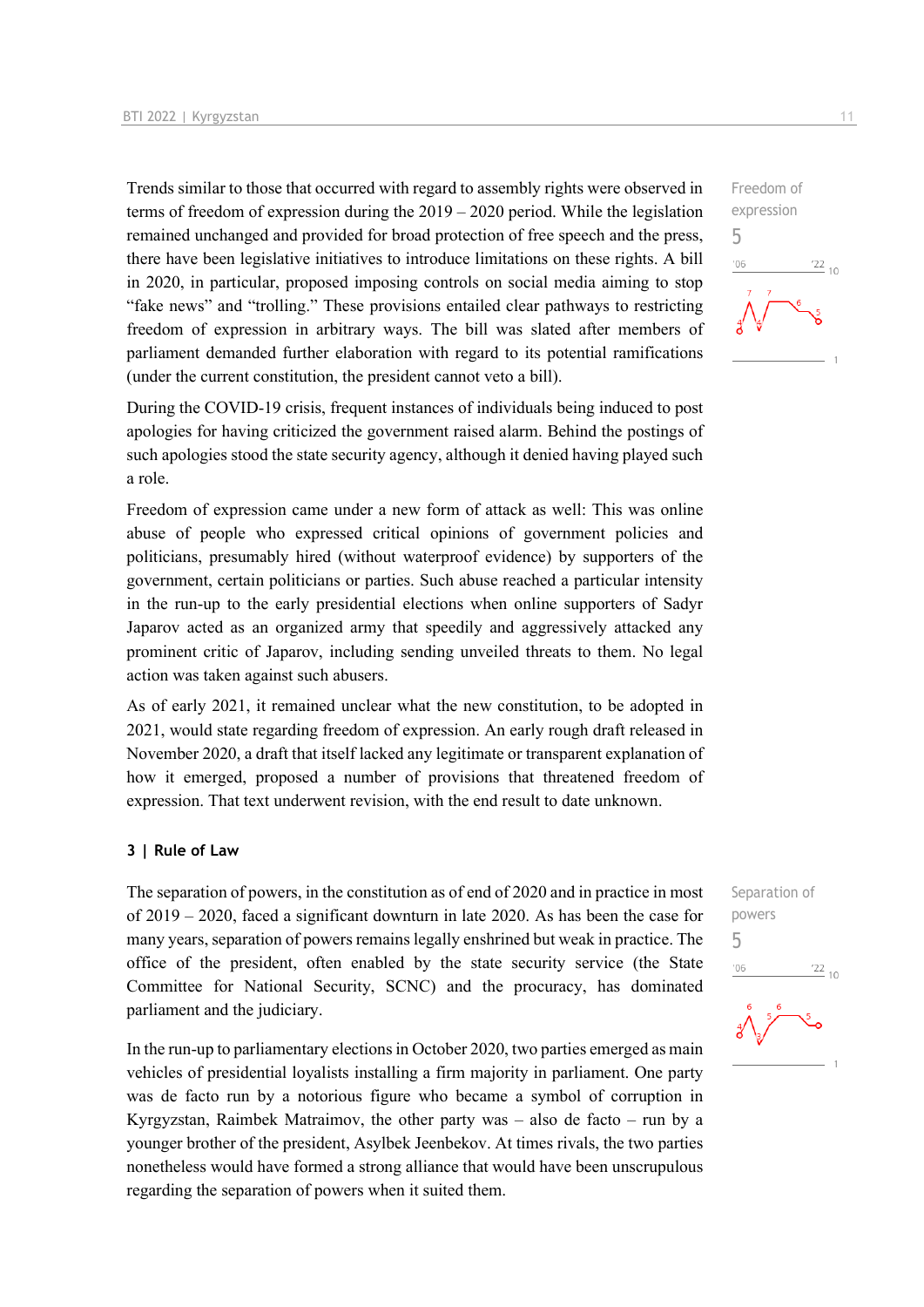The post-election protests and ousting of President Jeenbekov, however, led to an even more critical situation, where for over two months at the end of 2020, the country was ruled by interim presidents and prime ministers, who were mandated, in turn, by a parliament whose constitutional term had expired. Constitutionality and legitimacy were extremely compromised in post-coup governance.

COVID-19 measures and the introduction of a state of emergency between April 14 and May 10, 2020, further undermined the effective separation of powers, albeit within legal bounds for such extraordinary times. Parliament approved the introduction of the state of emergency. Subsequently, the continuance of the emergency situation was subject to parliamentary approval, which parliament gave. Observing the lockdown and distancing requirements, parliament and other state institutions switched to online mode, making it difficult to carry out oversight. Furthermore, parliament left for its regular summer recess on June 1, voting on several bills at once, both of these facts drawing sharp public criticism.

The new constitution, adopted in 2021, should institute a presidential form of government, as per the results of a referendum on January 10, during which voters were asked to choose between presidential and parliamentary government. The early draft of the new constitution, released well before the January 10 referendum, portended serious disregard for the separation of powers.

The judiciary in Kyrgyzstan, always declared independent in the national constitution, has always been impaired in its actual independence. In 2019 – 2020, the system continued its record of subservience to the executive, especially law enforcement and security agencies.

Just as it served the political interests of the previous president until the end of 2017, so the judiciary continued to serve the interests of the new administration from 2018 onwards. Such subservience included pre-trial detention authorizations and guilty verdicts in trials of many figures associated with the ex-president.

In the last months of 2020, in even more pliable than usual, the judiciary swiftly cleared Sadyr Japarov, who was released from prison by protesters on October 6, of his convictions, disregarding any legal procedures.

The relatively more independent Constitutional Chamber of the Supreme Court – de facto a Constitutional Court – too passed decisions in late 2020 that justified clearly unconstitutional legislative moves by parliament in collusion with Sadyr Japarov.

Thus, the independence of the judiciary declined at the end of 2020, becoming poised to lose even its minimal independence. The early draft of the new constitution contained provisions for new ways for the president to dominate the judiciary, such as the right to appoint the respective chairs of the Supreme Court and the Constitutional Chamber of the Supreme Court (upon agreement of parliament, which tends to be perfunctory). The draft underwent revision and was not yet public when this report was written.

Independent judiciary 3 $\frac{22}{10}$  $106$ 

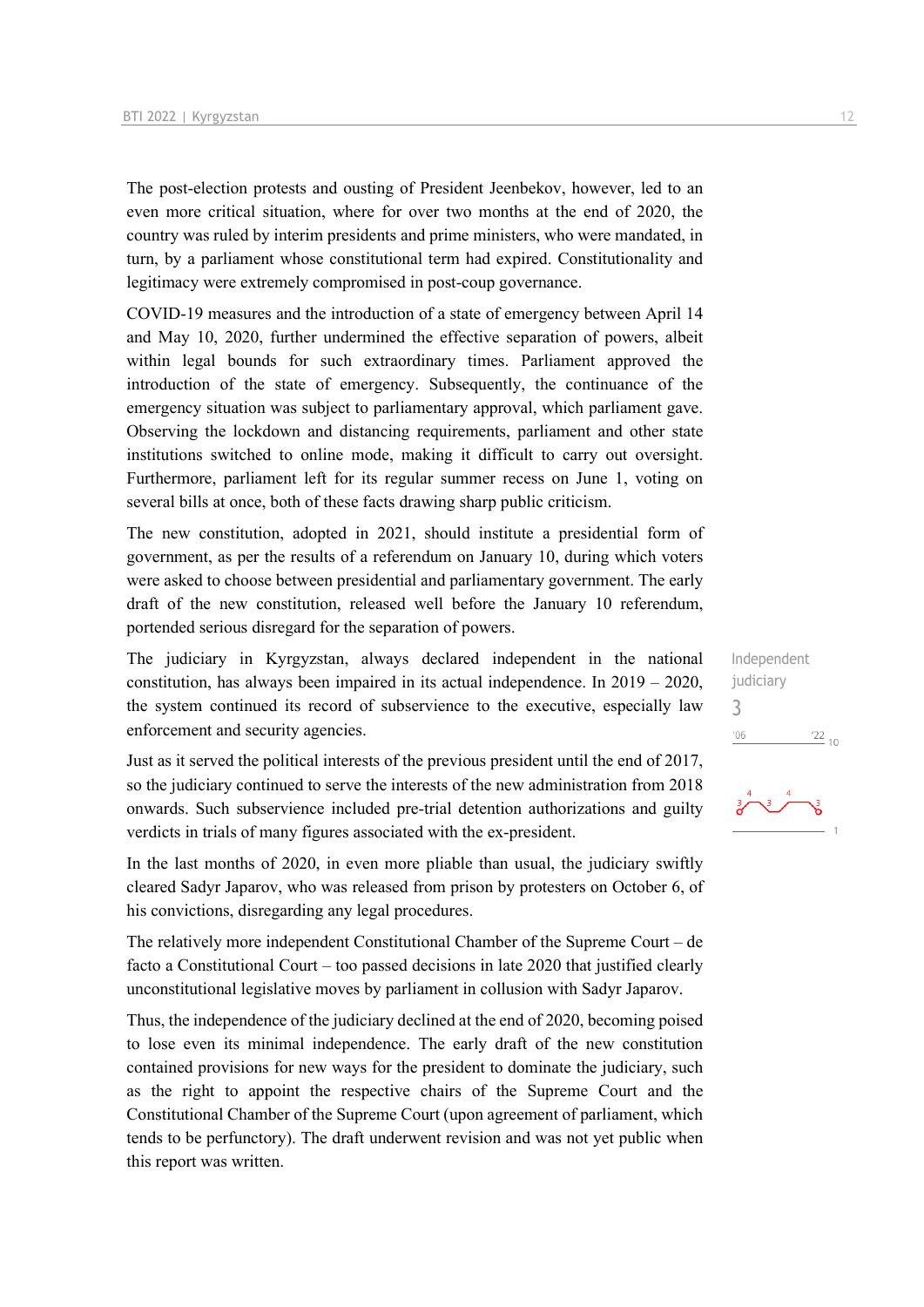It has become common in Kyrgyzstan that most instances of holding public officials to account for abuse of power are politically motivated. This practice has been particularly facilitated by the low level of judicial independence.

Starting in 2018 and continuing into 2020, a whole number of cases was initiated against former top officials under ex-President Atambayev, including the expresident himself. By contrast, despite serious evidence suggesting abuse of office by former Prime Minister Abylgaziev under President Jeenbekov in 2019 – 2020, Abylgaziev never faced real accountability. Suspicious incidents involving Abylgaziev included, for example, two of his appointees being involved in possibly corrupt projects. Both cases, once publicly raised, were soon muted.

Only in spring 2020, during the critical situation with COVID-19 and under sustained criticism from civic organizations and some groups in parliament, did the prime minister step down, still with no legal investigation of his possible abuses. Once Jeenbekov resigned in October 2020, however, Abylgaziev was arrested upon allegations of abuse of office in January 2021. Earlier in 2020, the dismissed minister of public health was placed under arrest on suspicions of office mishandling – an event that was viewed by many as scapegoating of the ex-minister for the widespread public discontent over the government's handling of pandemic measures.

Generally, in late 2020 and early 2021, in a situation of political turmoil and a populist wave, the new authorities arbitrarily and with little procedural compliance placed some under arrest and let others go free in a number of questionable acts.

Protection of civil rights remains a concern in Kyrgyzstan. Formal protections of all civil rights, including protections against torture, discrimination and for gender equality, are in place. However, with some regularity, there have been initiatives that impinge on civil rights. For example, a bill – not passed as of early 2021 – aims to fight online fake news and misinformation yet would seriously risk compromising personal data and the privacy of users. The early draft of a proposed new constitution contained several provisions promoting the possibility for censorship, discrimination and limitations of various freedoms.

While not widespread, there is a steady trend toward compromising women's and children's rights and intolerance of people and groups of particular sexual orientations. A particularly offensive event was the release of a secretly taped video from the bedroom of a gay couple as part of an attempt to blackmail a liberal political party during the parliamentary race. The release did not result in any legal action. Generally, such attitudes exist among non-governmental, traditionalist groups. However, relevant government institutions regularly failed to take action to protect the rights of the targeted groups. Often, insensitive language toward various groups has been used in the parliamentary chamber.



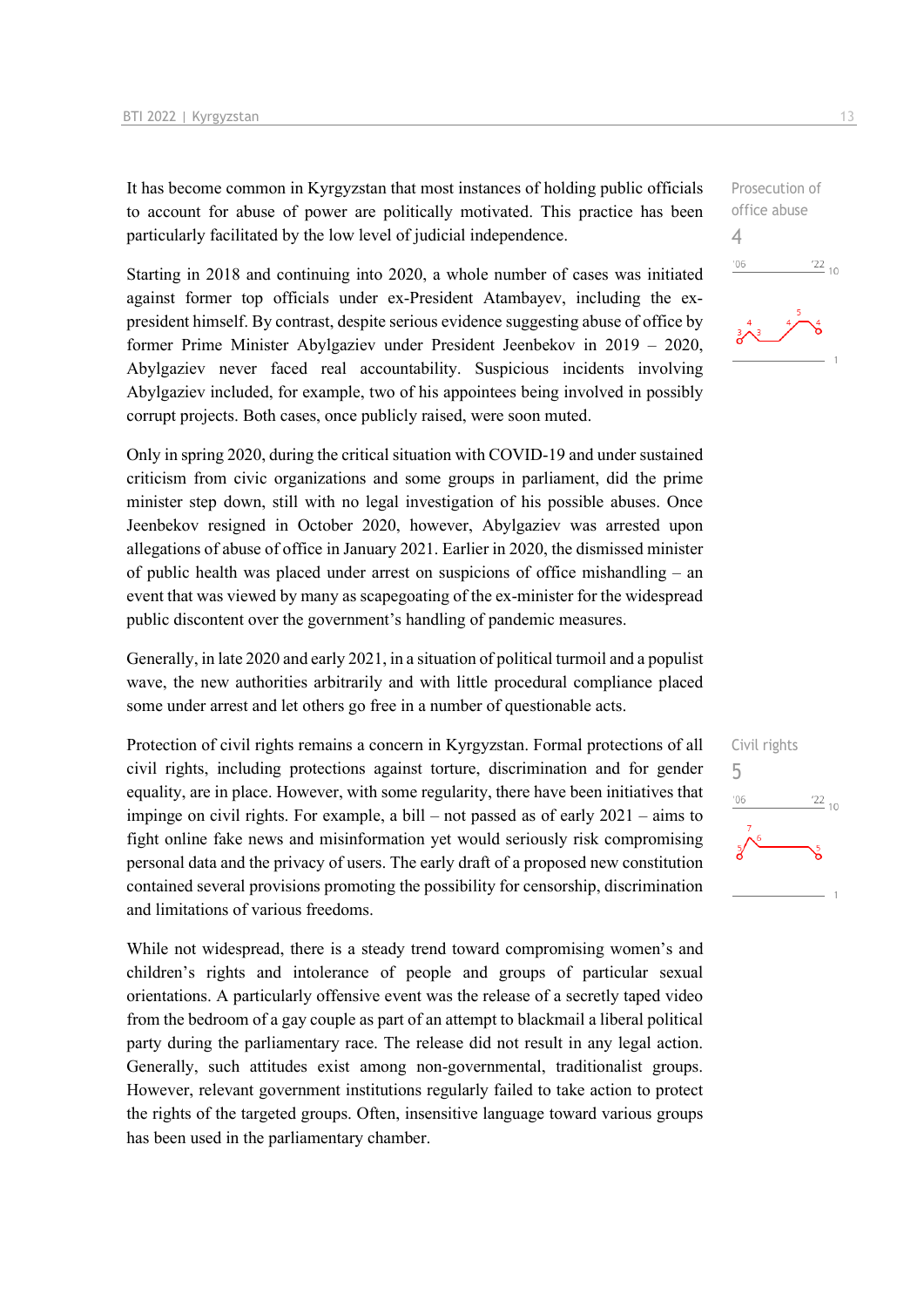The restrictive measures during the pandemic, such as the brief state of emergency (with a curfew) in April – May 2020, and the emergency situation that continued for all of 2020 starting on April 1, affected some civil rights. The freedoms of assembly and mobility were limited (within legal provisions); freedom of expression was frequently limited (illegally) when people were critical of government actions regarding COVID-19. However, most of these efforts were of limited scope and/or within legal bounds.

It is also noteworthy that many civil groups remained vigilant and were able to maintain space for the exercise and protection of civil rights by remaining active and vocal.

#### **4 | Stability of Democratic Institutions**

In the wake of the October 2020 toppling of the government  $-$  the third since the country's independence in 1991 – and subsequent initiatives with regard to constitutional reform, many international commentators thought the only democratic experiment in Central Asia appeared to have ended. However, the democratic performance of public institutions in Kyrgyzstan was quite problematic even before the end of 2020.

Ironically, the October 2020 events in large part constituted an outburst of public dissatisfaction with the work of parliament, in the wake of the protests. However, it was the president who ended up resigning while parliament remained in office, beyond its constitutional term, turning into a rubber-stamp for the new leadership. Parliament was viewed in  $2019 - 2020$  as a political bargaining club, lacking any stable political alignments, holding no principled positions on any public issue, and willing to join the side of the strongest contender. Parliament also became subject of constant derision among the public for instances of revealing a lack of basic education among some of its members.

The presidency, the office towering above all others, similarly turned into an object of criticism, mostly due to the performance of then-President Sooronbay Jeenbekov. While apparently open to consulting with the public, the office turned into a locus of inaction in the most urgent areas of public life, while routinely engaged in politically motivated persecution of its critics.

The rest of the country's democratic institutions performed likewise poorly. Gestures of responding to public demands made by certain ministers and mayors (Bishkek, Osh) often proved to be only superficial.

Several obscure and secretive institutions, most importantly the State Committee for National Security, wielded immense influence over many public institutions, causing the latter to perform undemocratically.

Performance of democratic institutions 4 $^{\prime}06$  $\frac{22}{10}$ 

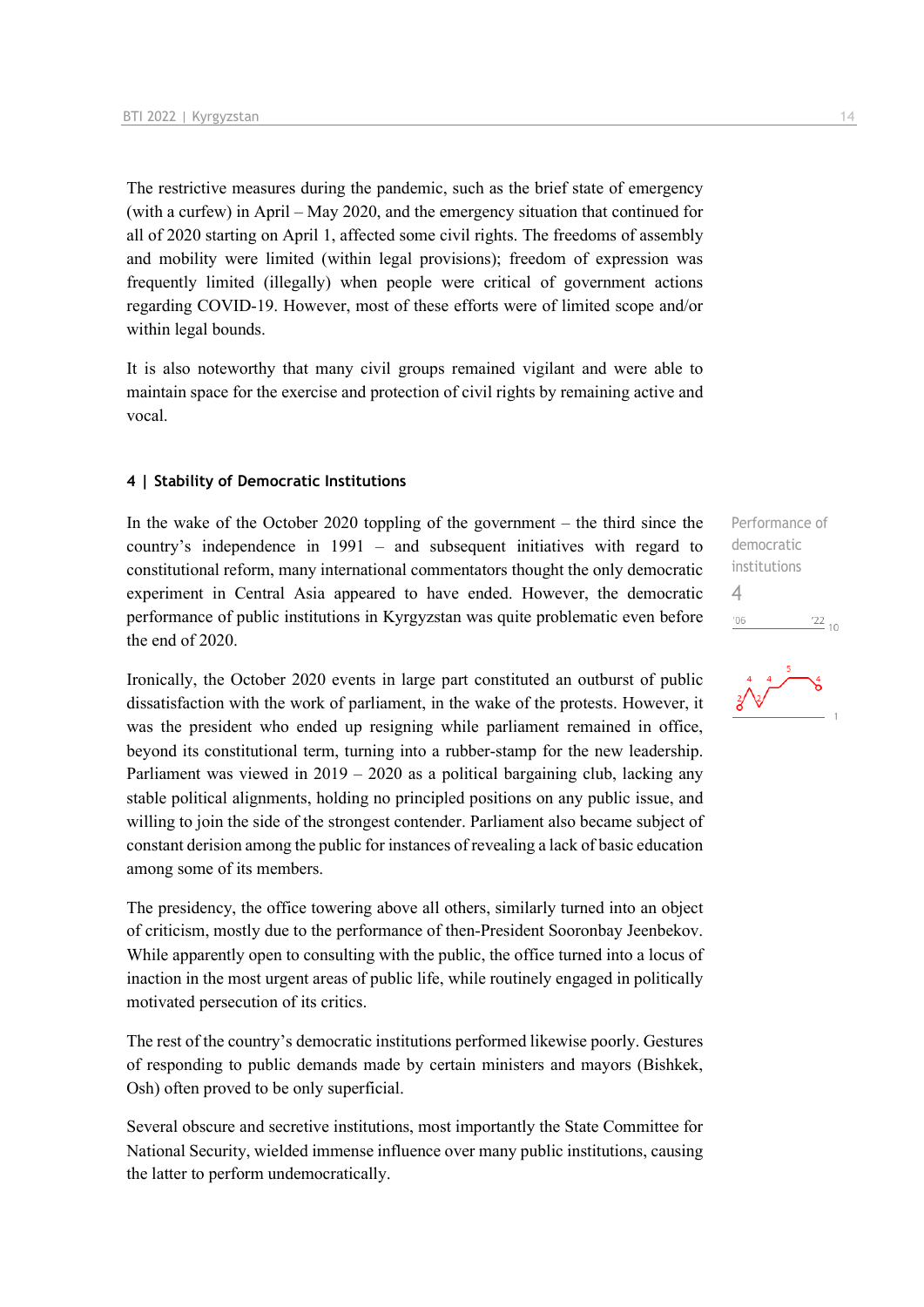The groups with the greatest stake and interest in democratic institutions only displayed an instrumental relationship to democracy. While the legally prescribed procedures were still complied with, parliament became an odd institution waiting to be dismissed. Despite such low regard for parliaments sixth convocation in 2015 – 2020, specifically, the elections in October 2020 appeared to have brought most former members of parliament back for a new term, setting off large-scale postelection protests. But the fact that the same convocation of parliament stayed at least several months after the end of its term of office as a caretaker chamber, passing legislative acts of the highest significance (everything related to replacing the constitution, for example), will be remembered as one of the biggest political ironies in Kyrgyzstan.

The president fared better: The opposition, civil society organizations and political parties in general view the presidential office as the ultimate authority in the country. With regard to other national institutions such as the judiciary, law enforcement or government ministries, the level of legitimacy accorded to them varied somewhat, but generally was low.

In the most recent opinion poll by the International Republican Institute, carried out in December 2019, respondents' views of parliament, the president and various state institutions were about evenly split between positive and negative, with parliament generally considered slightly more negatively than the president. Noteworthily, the institution viewed most favorably, by over 70% of respondents, was the National Bank of Kyrgyzstan, and the institutions viewed favorably by only about 30% were the courts.

#### **5 | Political and Social Integration**

Political parties in Kyrgyzstan continued to be volatile, weakly institutionalized and by and large lacking social roots. Outside electoral periods, most parties remain dormant most of the time. One party that was not dormant in 2019 – a non-election year – was the Social Democratic Party of Kyrgyzstan, SDPK, identified with former President Atambayev. In the midst of its patron's feud with the sitting president, the party split into Atambayev and Jeenbekov loyalists, plus a splinter group that was against Atambayev but was not admitted into the Jeenbekov camp.

The elections in October 2020 were very illustrative. The Atambayev loyalists in the SDPK, led by two of his sons, ran in the 2020 elections under a new banner, the Social Democrats of Kyrgyzstan. Another new party in the elections, Birimdik, was assembled by the sitting president's brother, Asylbek Jeenbekov, and consisted mostly of former SDPK members who chose Jeenbekov. Birimdik finished first in the elections with over 24% of the vote. With just under 24%, the second-place winner was Mekenim Kyrgyzstan, a previously regional-level party comprised of some businessmen, patronized by the notorious Raimbek Matraimov, the figure at the center of a customs corruption scandals of  $2019 - 2020$ . Several other parties were also new or paraded vastly changed casts of candidates.

Commitment to democratic institutions 6  $-06$  $\frac{22}{10}$ 

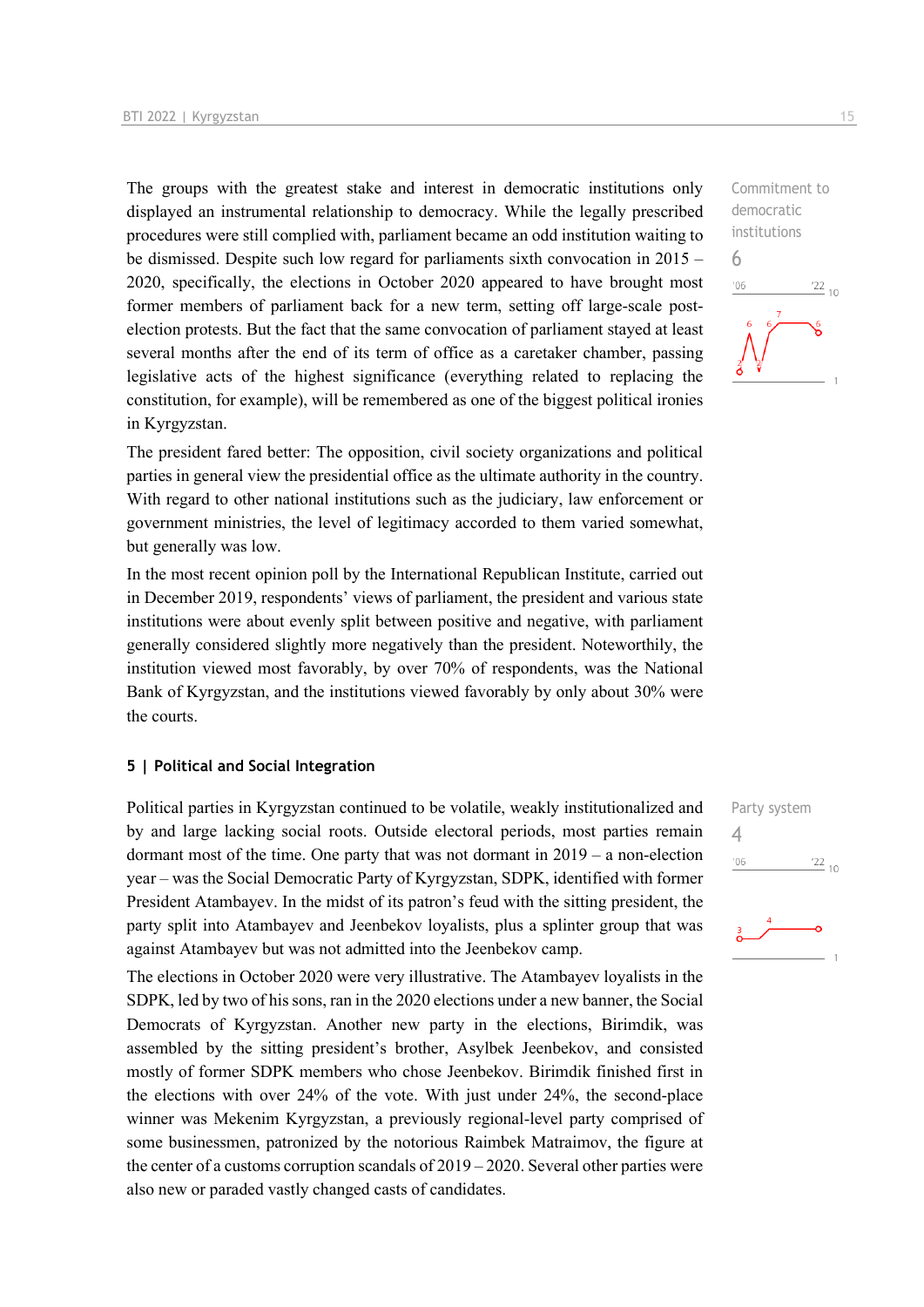The top two parties won almost 50% of the vote and were poised to take firm control parliament. A third runner-up, the Kyrgyzstan Party, was an obedient ally of both. Thirteen remaining parties, all but possibly one failing to surpass the 7% threshold, quickly united into a joint protest on October 5. In a further sign of the weakness and incapacity of Kyrgyzstan's political parties, the spontaneous coalition was stuck in indecision when one of them went its own way and took power. That was Sadyr Japarov's party, Mekenchil.

The political parties, given such disappointing performance, were dubbed "joint stock companies," minding mostly their pecuniary interests rather than politics and government. As a result of such low public regard, one of the principal post-October reforms was a proposal to abandon the proportional electoral system based on political parties – a system Kyrgyzstan had since 2007.

The field of interest groups in Kyrgyzstan remains narrow. Their effectiveness is generally low and only certain niche interests are represented effectively – and often, to the detriment of the rest of society and to fairness.

Some groups, comprising both spontaneous activists and more organized civic associations, are active in the fields of women's rights and children's rights. However, they remain relatively ineffective, their efforts to foster equality falling mostly on unreceptive ears in national institutions. At the same time, certain loosely organized, almost semi-clandestine movements, such as the Kyrk Choro movement of traditionalist males, have been vocal, not brought to account when they trespass upon others' rights, and have gained wide support among the general public. Generally, activist groups touting slogans of patriotic nationalism have been on the rise, turning into a prominent constituency among supporters of the newly elected President Sadyr Japarov.

There have been various other interest groups in narrow arenas, such as associations of private operators of city transport or associations representing various other business sectors, which lobby, often successfully achieving outcomes they deem necessary for themselves. A recently emerging field of activism has been environmental, especially with regard to activism against air pollution and smog during the winter. Other than making the issue public, the activities of such groups have failed to result in any substantial policy measures.

An emerging new field of interest group activism is that of advocates for religious principles and rights. Such groups have become ever more vocal in advocating for the abandonment of secularism in the constitution and allowing hijabs in public schools. While these efforts have not resulted in major legal changes, they have enjoyed a positive public reception.

A number of youth activist movements and organizations, such as Bashtan Bashta, the Lawyers' Association and various anti-corruption initiatives, have also emerged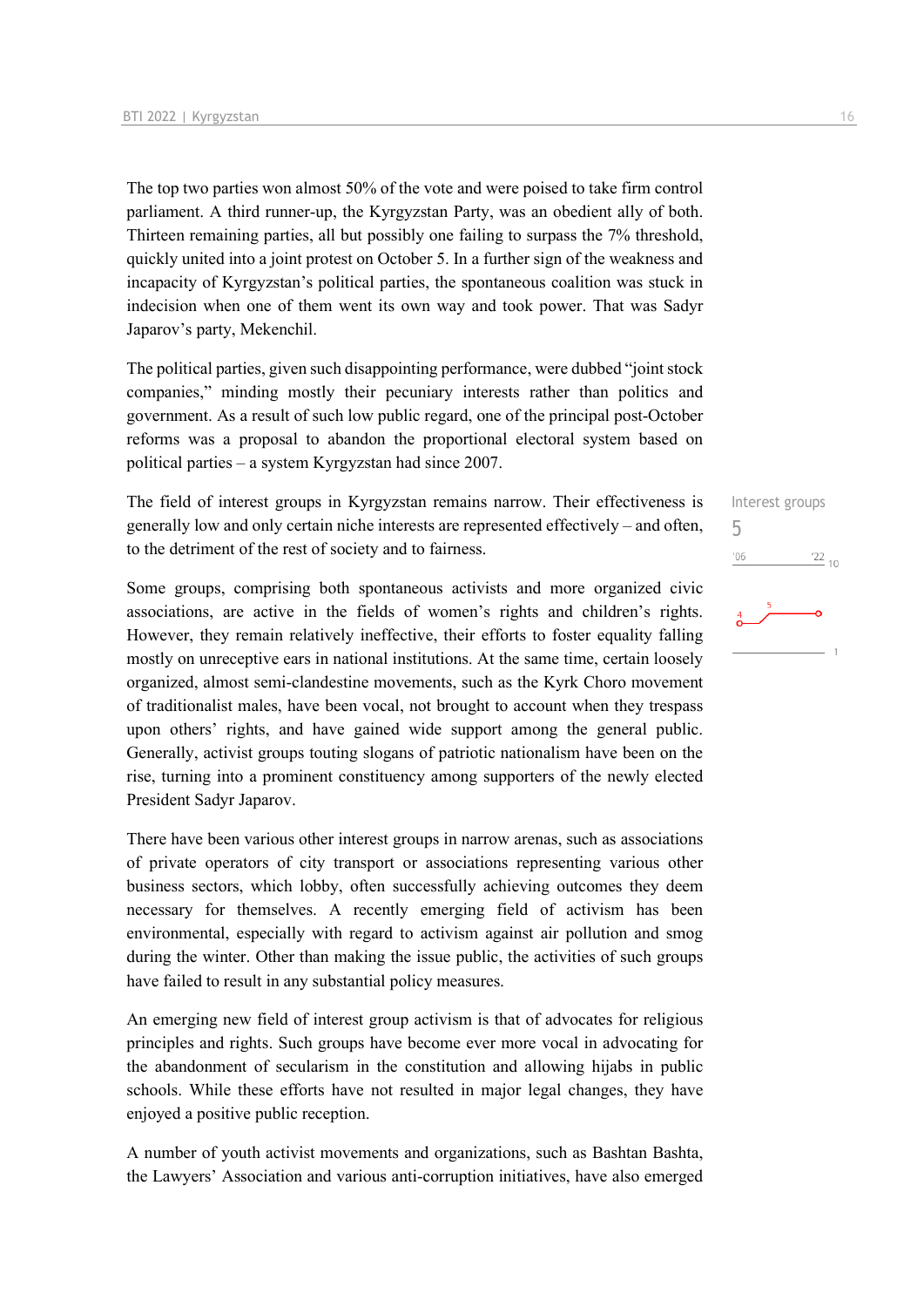and were increasingly active by early 2021, in the run-up to the constitutional reform. Such activism was somewhat successful in generating political responses to activists' demands, such as the April 2019 rejection of a uranium mining project.

Overall, interest groups have yet to become an effective way of influencing policy in public interests (as opposed to private or niche interests).

As evidence for public support of democracy, the most relevant surveys are the most recent national opinion surveys conducted by the International Republican Institute. These are: November – December 2019 (published in February 2020), August 2020 (published in September 2020), and December 2020 (published in January 2021). However, it has to be noted that the set of questions asked by each survey is not always identical.

Most relevant to support of democracy, in the late 2019 poll, 51% of respondents answered they were either fully or somewhat satisfied with how democracy was developing in the country – a low results compared to previous rounds. More indicatively, only 33% thought democracy was the best form of government for the country, while 36% thought there were other equally good options, and another 15% thought there were options better than democracy. At the same time, 70% of respondents thought citizens should have a greater say in governmental decisionmaking. These disparate results reflect disapproval of the performance of democratic institutions.

In the survey of August 2020, during questions were primarily geared toward the expected parliamentary elections, a great majority of respondents were disposed to actively participate in the elections, especially when the reverberations of the COVID-19 crisis of July were still fresh.

In the most recent survey, conducted after the October 2020 change of power, the general mood had swung somewhat back in favor democracy and citizen engagement. Thus, 47% of those surveyed thought democracy was the best form of government for Kyrgyzstan, 29% thought there were equally good options, and 17% that there were better options. When a popular leadership came to power by way of popular uprising, at the people's mandate and with its support, the mood swung toward support of democracy.

The strength of social capital was significantly tested in Kyrgyzstan in 2020, eliciting very contradictory results, sequentially. Generally, social capital has been effective at the local level and especially among communities identifying along kinship lines, and in various small segments of society, such as religiously associated communities or communities of common social concerns, such as families with children with autism.

In 2020, volunteer activism was remarkable during the pandemic crisis in the summer months. At a time when government institutions were nearly collapsing, volunteer

Approval of democracy 6  $^{\prime}06$  $\frac{22}{10}$  $\overline{\mathbf{0}}$  $Q_6$ 

 $n/a$   $n/a$ 

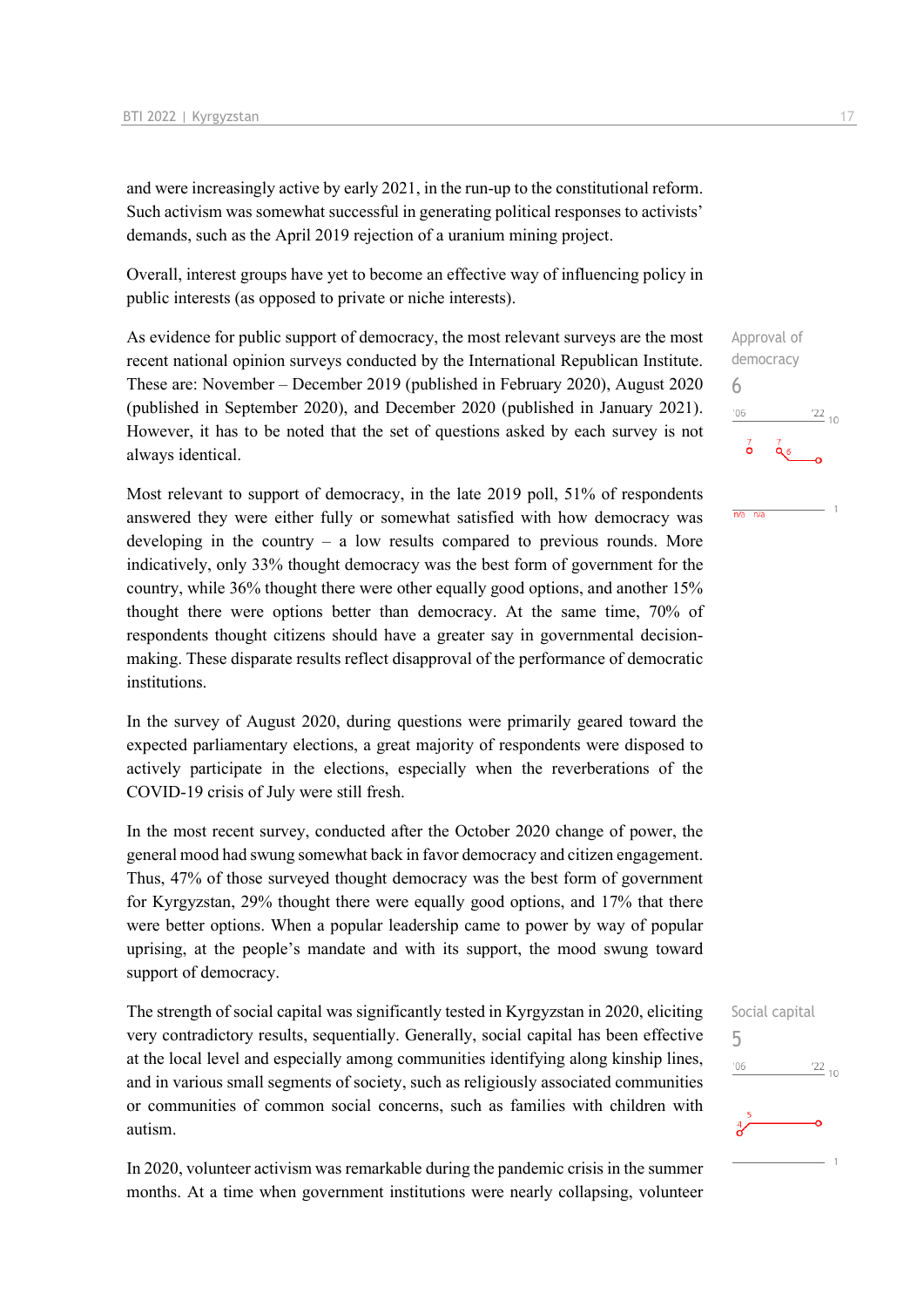citizens formed into groups to provide a wide range of support, from buying oxygen concentrators and other vital equipment and medication, to organizing groups to help locate hard-to-find medicines, to delivering insulin, food and other items to people in need who were in quarantine, to groups of doctors returning to Kyrgyzstan from abroad to help their colleagues at home, to businesses collecting money to fund various expenses, including those for opening temporary clinics.

That internationally applauded show of solidarity and capacity for self-organization and support was soon replaced by electoral fragmentation, which then yielded to still bitter divisions in the post-October period. In this polarized political climate, social capital within this or that political camp was hard to estimate.

Unfortunately, the most recent national surveys did not contain questions about social capital.

# II. Economic Transformation

#### **6 | Level of Socioeconomic Development**

Kyrgyzstan has lived through a very difficult period in terms of socioeconomic development in 2019-2020. The country enters 2021 carrying the heavy baggage of 2020's economic and social distress and political stabilization from late 2020.

Kyrgyzstan moved up from its previous status as a low-income to a lower middleincome economy in 2015. In 2019, the country's total GDP amounted to \$8.87 billion, according to the latest available data from the National Statistical Committee, \$8.5 billion according to World Bank data. Both sources put 2019 GDP per capita at just above \$1,300. The GDP growth rate remained stable at 4.6% in 2019 (National Statistical Committee data), but the forecast for 2020 shows a sharp decline: -5.3% (Ministry of Economy).

Indicators of socioeconomic development remained stable during the reporting period. Kyrgyzstan's Human Development Index remained stable at 0.698 (2019), which is nearing the threshold of medium to high human development levels. The 2019 Gender Inequality Index stood at 0.369, a miniscule improvement upon previous year, and the Gini coefficient remained stable for 2018 (latest available) at 27.7. The overall loss to HDI due to inequality (a UNPD HDI measure) was 9.6% in 2018.

Since then, however, socioeconomic conditions have deteriorated. Most of the difficulties have yet to be unaccounted for in official statistics but are observable in news reports of current events and daily life. A household survey of the impact of

#### Question Score

# Socioeconomic barriers 4 $^{\prime}06$  $122_{10}$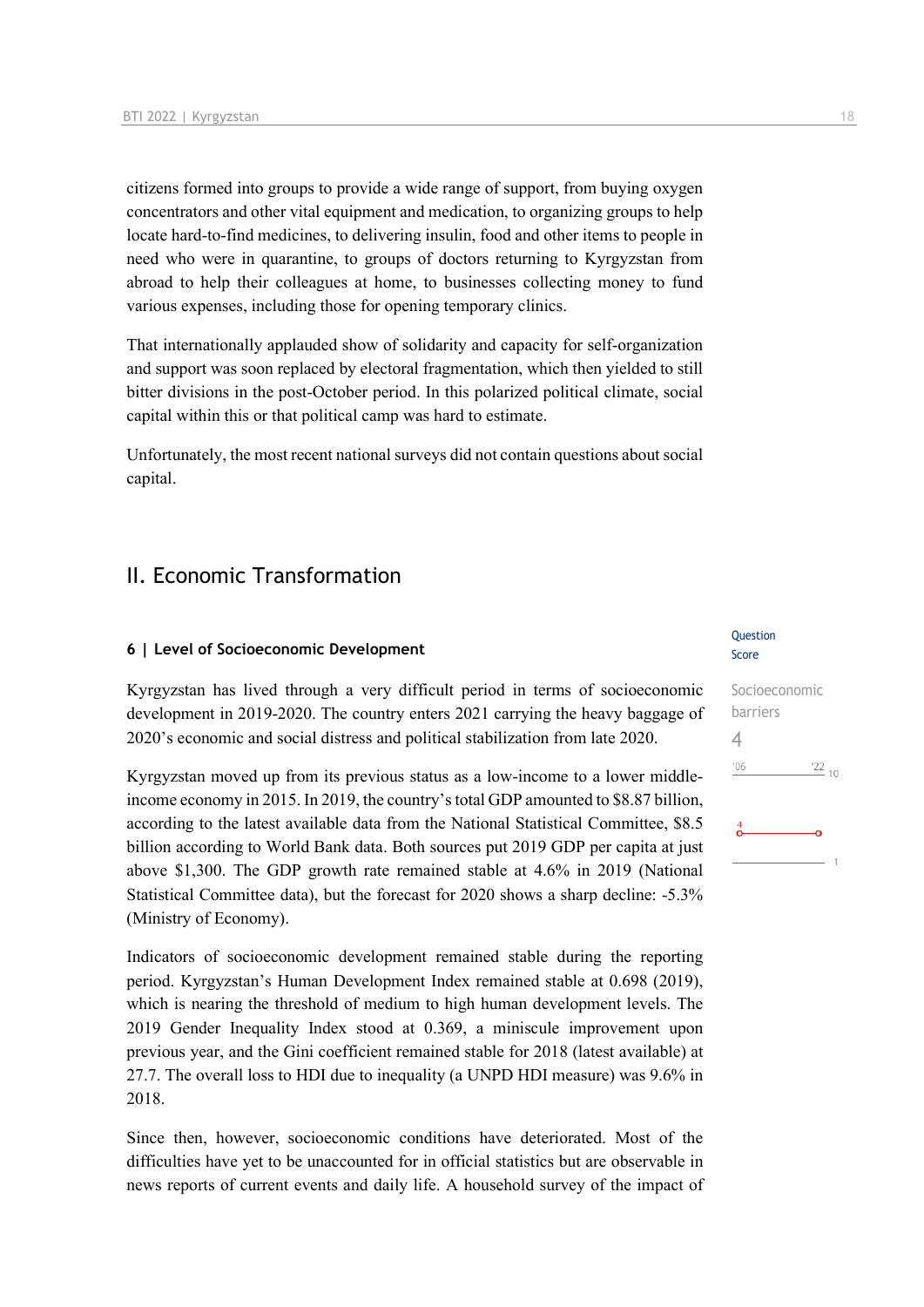COVID-19 conducted by the Kyrgyz National Statistical Committee in October-November 2020 shows 54% of households reporting a drop in their incomes, 22% reporting at least one previously employed family member as now unemployed, 68.5% reporting difficulties in accessing some essential social services (most frequently transportation, food and social services). In a Ministry of Economy assessment from May 2020 regarding the impact of a lockdown for one month in April-May of the same year, more than 700,000 citizens became unemployed, with the service sector (restaurants and cafes, hotels, tourism) being hit the hardest. After the lockdown, these indicators certainly improved, but no credible data are available.

A key indicator is the level of poverty. In early 2021, a World Bank forecast predicted every third person in Kyrgyzstan to fall below the national poverty line, which is about \$1.1 per day per person in current exchange rates (early 2021). In the period up to 2020, the poverty level had been declining, exceeding 25% in 2017 and 22% in 2018.

An entirely different set of problems is posed by the situation of the country's labor migrants working abroad. Rough estimates suggest that the annual remittances sent back to Kyrgyzstan by nearly one million migrants (from a country of 6.5 million) employed outside the country amount to anywhere from 25% to 30% of GDP, comprising a crucial segment of Kyrgyzstan's economy that has been hit hard by the coronavirus crisis with wide-ranging repercussions for households and the national economy. However, again, hard data in this regard remained unavailable as of early 2021.

| <b>Economic indicators</b> |          | 2017     | 2018     | 2019      | 2020    |
|----------------------------|----------|----------|----------|-----------|---------|
|                            |          |          |          |           |         |
| <b>GDP</b>                 | S M      | 7702.9   | 8271.1   | 8871.0    | 7736.0  |
| GDP growth                 | $\%$     | 4.7      | 3.8      | 4.6       | $-8.6$  |
| Inflation (CPI)            | $\%$     | 3.2      | 1.5      | 1.1       | 6.3     |
| Unemployment               | $\%$     | 6.9      | 6.8      | 6.7       | 7.9     |
|                            |          |          |          |           |         |
| Foreign direct investment  | % of GDP | $-1.4$   | 1.7      | 3.1       |         |
| Export growth              | %        | 6.1      | $-2.7$   | 16.2      | $-18.5$ |
| Import growth              | $\%$     | 7.4      | 7.4      | 6.1       | $-24.0$ |
| Current account balance    | S M      | $-535.6$ | $-961.7$ | $-1066.8$ |         |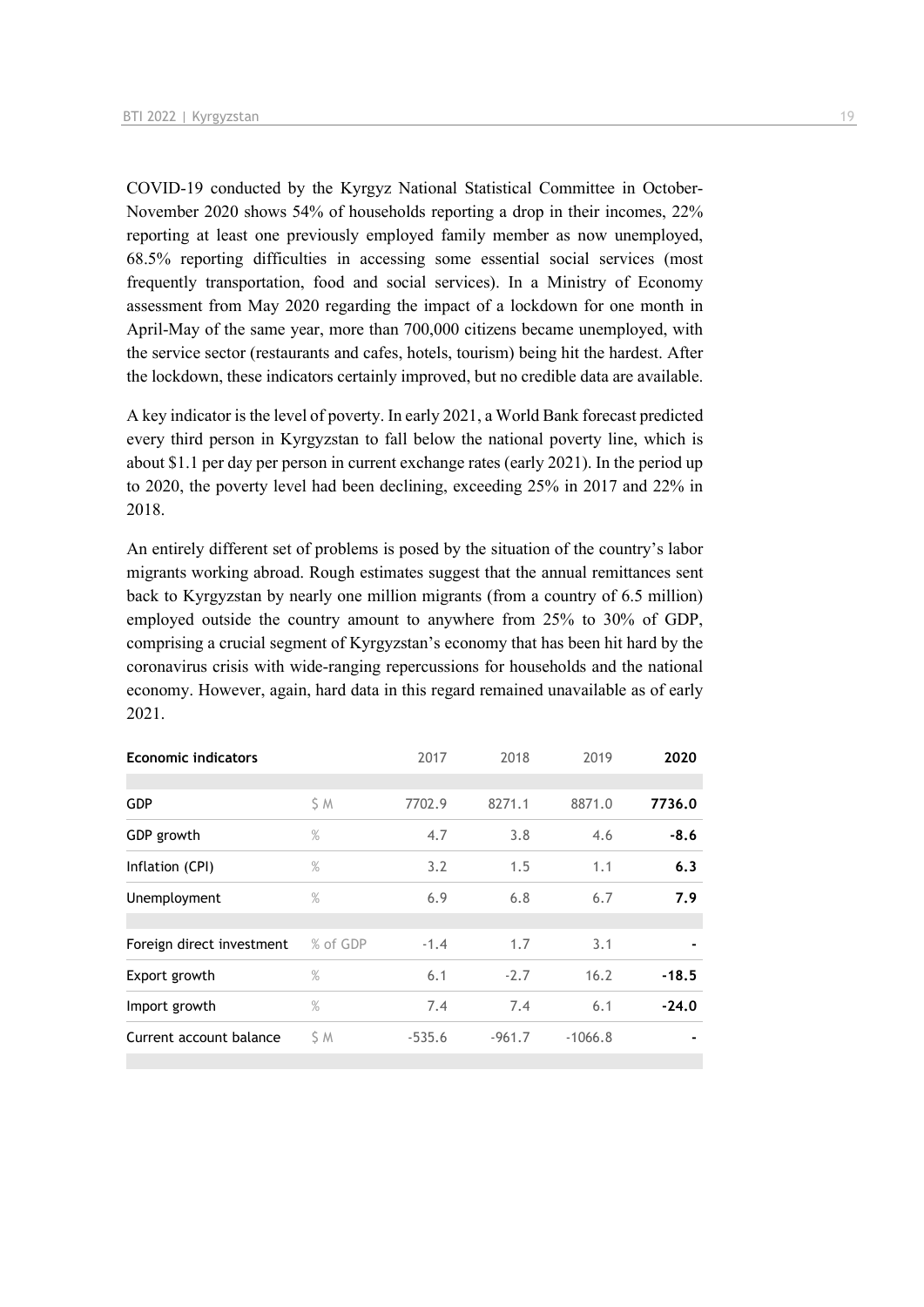| <b>Economic indicators</b> |          | 2017   | 2018   | 2019                     | 2020   |
|----------------------------|----------|--------|--------|--------------------------|--------|
|                            |          |        |        |                          |        |
| Public debt                | % of GDP | 58.8   | 54.8   | 51.6                     | 68.0   |
| External debt              | S M      | 8124.6 | 8157.8 | 8448.3                   | 8697.1 |
| Total debt service         | S M      | 583.4  | 563.6  | 760.2                    | 628.5  |
|                            |          |        |        |                          |        |
| Net lending/borrowing      | % of GDP | $-2.7$ | $-0.3$ | 0.4                      |        |
| Tax revenue                | % of GDP | 17.0   | 18.0   | 16.9                     |        |
| Government consumption     | % of GDP | 17.1   | 17.2   | 16.4                     | 17.6   |
| Public education spending  | % of GDP | 6.0    | 5.6    | 5.4                      |        |
| Public health spending     | % of GDP | 2.3    | 2.8    | $\overline{\phantom{a}}$ |        |
| R&D expenditure            | % of GDP | 0.1    | 0.1    | $\overline{\phantom{a}}$ |        |
| Military expenditure       | % of GDP | 1.6    | 1.6    | 1.6                      | 1.8    |

Sources (as of December 2021): The World Bank, World Development Indicators | International Monetary Fund (IMF), World Economic Outlook | Stockholm International Peace Research Institute (SIPRI), Military Expenditure Database.

#### **7 | Organization of the Market and Competition**

Kyrgyzstan has long embraced liberal market policies, ease of doing business and an attractive investment climate as priorities in its economic policy. To some extent, such targets have been met, as, for example, the indicators (2019) for Starting Business (10 days, four procedures and 1.4% of GNI per capita) show.

In practice, however, conditions for healthy market-based competition remain weak. The main challenges continue to be, as in previous years, the instability of institutions and rules that shape market governance, omnipresent corruption, and, as a result, a high share of the economy remaining informal. Estimates of the latter range widely, from 30% to 50%, making any such estimate hard to use. Competitive advantages are enjoyed most by those who engage in informal practices, while those who play by the rules are at a disadvantage.

Restaurants during the pandemic provide a glaring example of unclear rules and advantages rule-breakers enjoy. For violating the rule that there could be no more than 50 customers at a time, a restaurant could be fined 13,000 soms (about \$180) or just 3,000 in some cases (less than \$40). Most restaurants complied with the rule, foregoing revenue, while some broke the rule, paid the fine, but earned many times more than they had to pay.

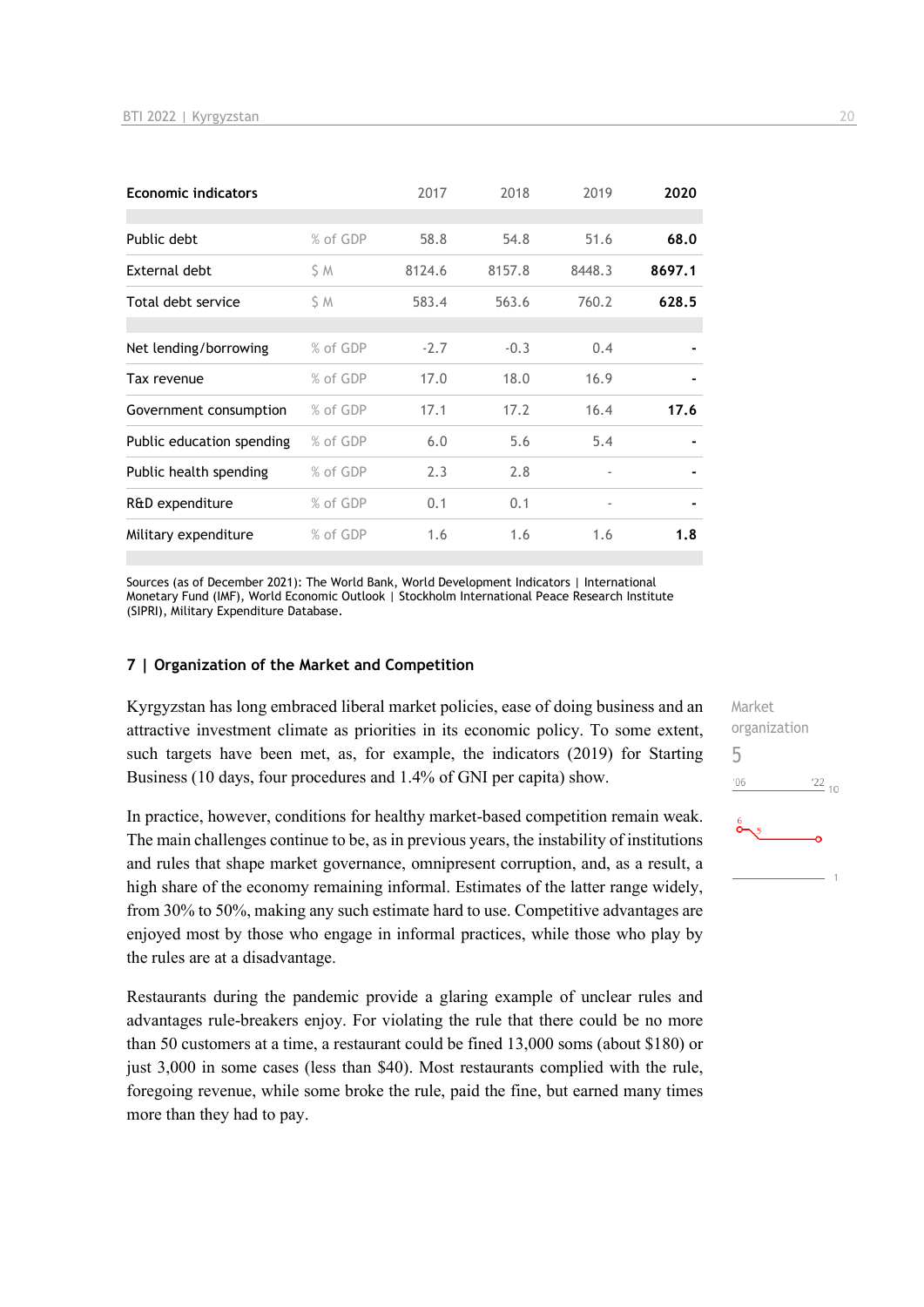No change has taken place with regard to anti-trust laws and regulation. The State Agency for Anti-Monopoly Regulation is the main anti-trust policy implementor, while the National Bank is charged with anti-monopoly regulation in the financial sector. Market competition regulation is governed by the law "On Competition" adopted in 2011.

Thus, the institutional and legal foundations for fair competition are in place and relatively stable. Implementation is another issue. Occasionally, there are complaints about pricing in the coal industry (mostly private), the high prices charged for natural gas (a monopolistic private supplier – Gazprom) or electricity (for which there are dominant suppliers in different regions, with partial state ownership, such as Severelektro – the largest company serving Bishkek and the north of the country), and other concerns that speak to uneven market competition. Illicit, corrupt influence is often wielded by members of parliament and other influential figures to secure purchases or adoption of regulatory or deregulatory policies or to favor particular sectors or particular firms. Such instances may get covered in news reports, but most often they are not prosecuted.

A liberal and open foreign trade regime has been one of the key characteristics of Kyrgyzstan's economic policy from early on, with some results. These include, for example, joining of the WTO in 1998 as one the earliest ex-Soviet states, and tariff and duty policies that welcome trade. In 2019, the simple average most favored nation applied tariff rate was 6.6%, up from 6.1% in 2018, but still rather low in the global context. The liberal tariff regime has contributed considerably to making the Kyrgyz economy a vibrant re-export hub for Chinese goods. Yet these liberal policies may also have contributed to a steady and serious trade deficit over the years, with imports up to three times greater than exports.

Kyrgyzstan's entering the Eurasian Economic Union (EAEU) in 2015 was possibly the second most important event since its accession to WTO in 1998. The EAEU introduced supranational mechanisms and measures of trade for Kyrgyzstan, both within the EAEU and especially for imports and exports with non-EAEU markets. While Kyrgyzstan remains a heavily importing economy, the EAEU has resulted in free entrance for imports from member states, and greater burdens for imports from third-party countries.

Kyrgyzstan has a relatively small, but dynamic and developing banking sector. About 20 full-service banks, of which three are state-owned, operate in the country. The banking and capitals market enjoys broad autonomy, with the National Bank serving as the chief independent financial regulator. Because of the overall size of the banking sector, however, it remains exposed to external influences. In 2020, serious fluctuations in the currency market created a situation of frenzy in the banking sector, leading the National Bank to introduce arbitrary limits on commercial banks' ability to buy and sell U.S. dollars.





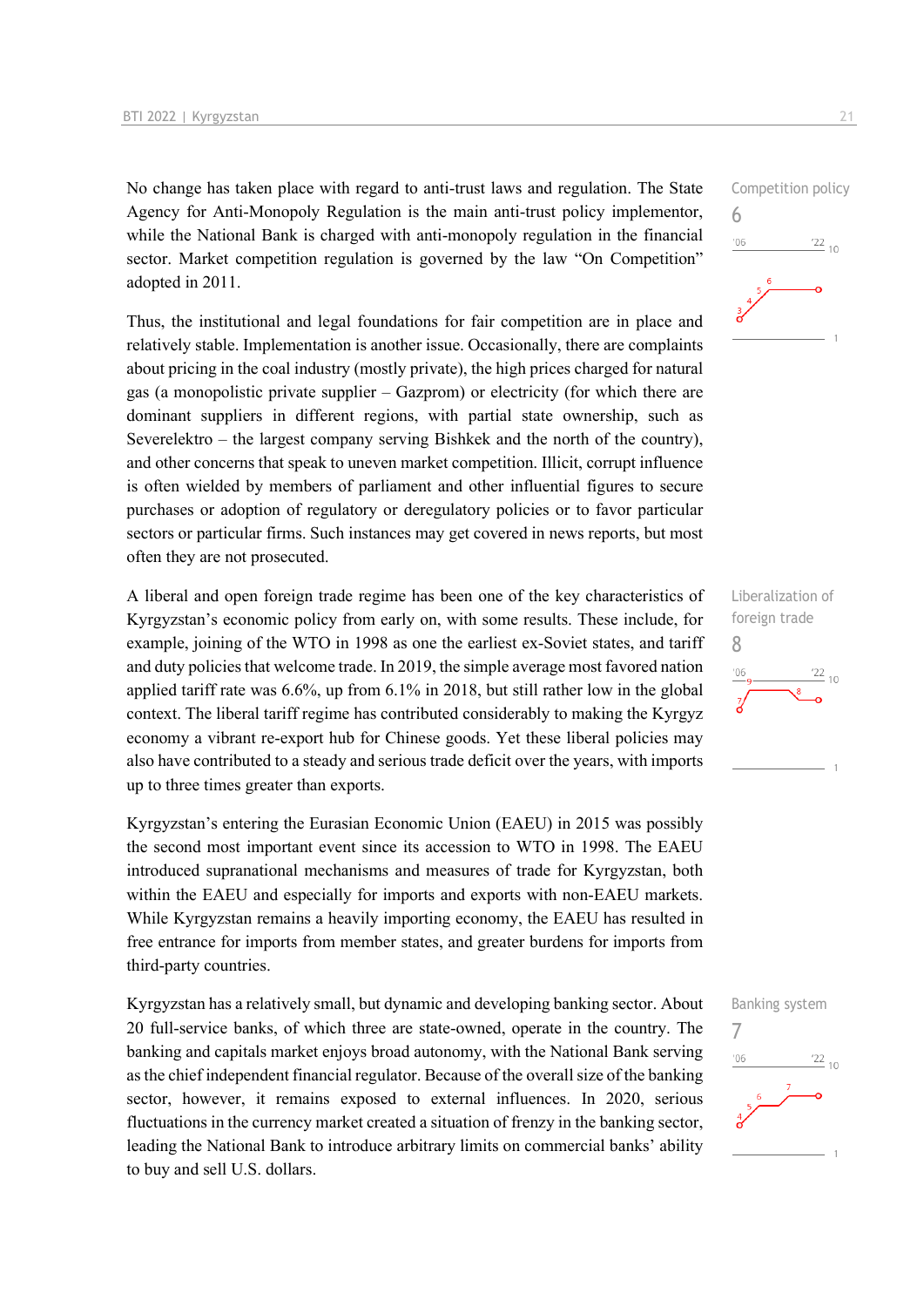The bank capital to assets ratio in Kyrgyzstan in 2019 was 18.2, a slight increase from the preceding period, and among the highest among countries included in the World Development Indicators dataset. The rate of non-performing loans was 7.7%, a relatively stable indicator over the years.

The capital market in Kyrgyzstan continues to be small and undeveloped. Increasingly, people have learned to trade in international stock exchanges, online or in other ways. Domestically, the Kyrgyz Stock Exchange offers a limited choice of a handful local stock companies and a slow trading pace.

#### **8 | Monetary and fiscal stability**

Kyrgyzstan has maintained a free, open monetary governance regime, with the National Bank of the Kyrgyz Republic (NBKR) functioning as the main custodian of monetary stability. The National Bank enjoys considerable autonomy to implement its own policy, which is particularly significant in a context where all other major institutions of governance tend to be highly politicized and subject to populist pressure.

Despite occasional turbulences, often emanating from Russia and Kazakhstan, monetary stability was maintained through 2019. Indicatively, the currency exchange rate began in early January 2019 at about KGS 69.8 to \$1, and at the end of December 2019, it was exactly the same – just about KGS 69.8 to \$1.

In 2020, amid the crisis caused by COVID-19, a serious period of stress took place, as shown by the sudden depreciation of the Kyrgyz som against the U.S. dollar and the euro. By the end of 2020, the som had lost about 20% in value against both the dollar and euro and stabilized in early 2021 at about KGS 84.0 to \$1. Following the depreciation, there occurred a rise in inflation, estimated at a rate of  $7 - 8\%$  in 2020 (likely to be higher when complete analyses are published). Prices for food items and gasoline in particular continued to rise steadily in early 2021.

At the beginning of significant currency exchange fluctuations early in 2020, the National Bank intervened by selling (and briefly at one point, buying) U.S. dollars, to lessen the fluctuations. By the end of 2020, the bank had sold around \$500,000 in total. Currency exchange rates and inflationary risks, in particular, remained serious concerns at the start of 2021.

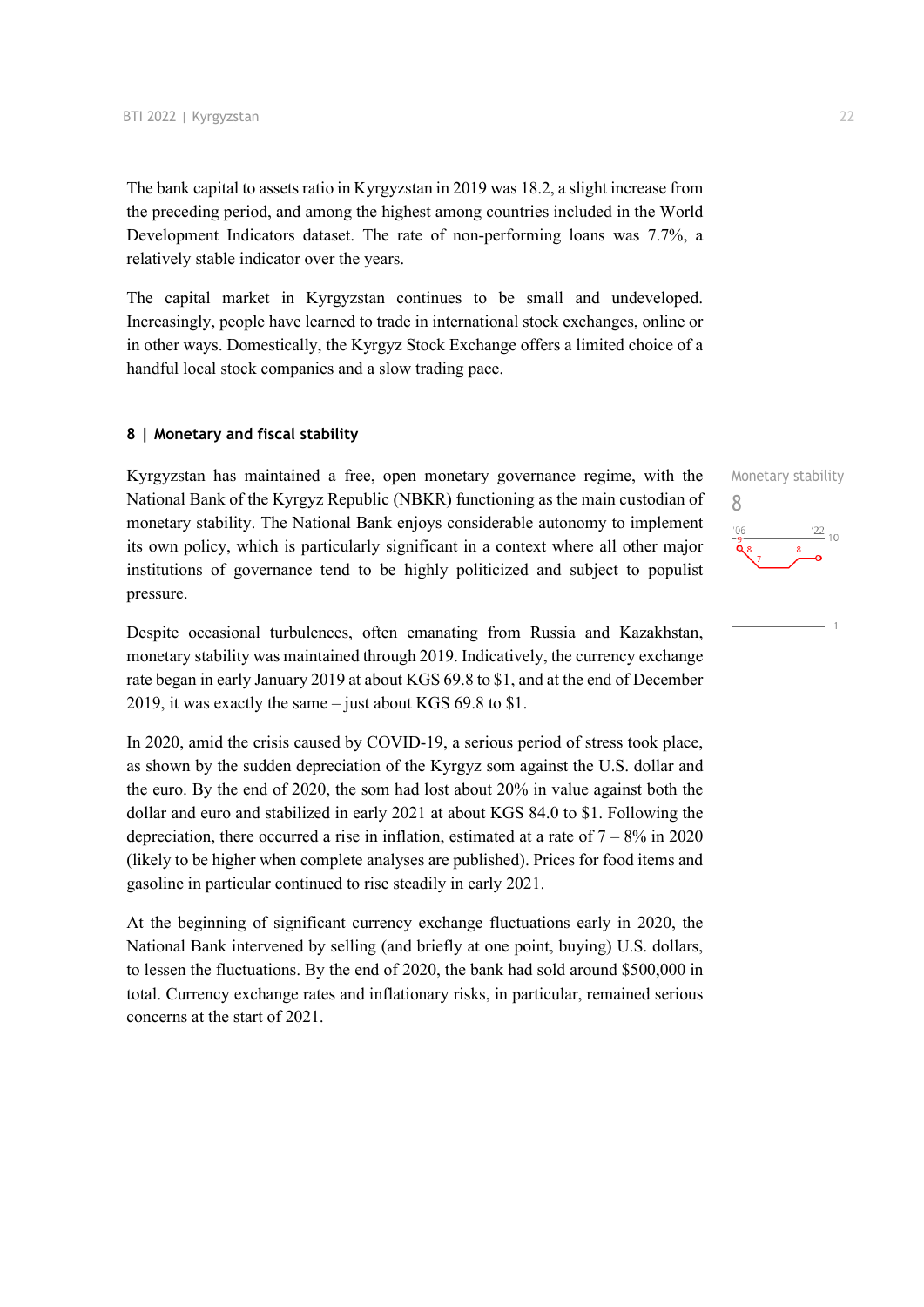Kyrgyzstan ended the 2019 fiscal year with a stable outlook. At the end of the year, the government expected the inflation rate to be slightly lower than planned (4.2% as opposed to expected 4.7%), total government revenue to be slightly higher than planned, and a stable budget deficit of about 1.7% of GDP. That performance was in line with the steady indicators of several previous years.

That fiscal stability was seriously affected by the COVID-19 pandemic. Going into 2020, early on, the government had planned for a budget deficit of about 1.4% of GDP, but by the end of 2020, that rose to 6.1%, and will possibly be higher once the final actual deficit is known. Due to a full lockdown in April – May and further restrictions on economic activity, additionally affected by border closures, the country's economy virtually came to a halt and then slowly began to recover.

Despite some early warnings, by the time of arrival of COVID-19 in Kyrgyzstan in mid-March, the country's preparedness level was rather low. Among the first moves by the government in March 2020 was locating sources of revenue support. The president and government members actively knocked the doors of both bilateral and multilateral donors, and by April, had secured pledges of aid and loans from several sources. The largest and one of the fastest was the IMF, providing two installments of \$120 million.

The government worked on crisis-management and recovery plans, presented in three phases, and comprising primarily business-oriented action, such as tax postponements, loan access support, loan repayment facilities, and so on. Due to seriously limited capacity, the government did not implement direct payouts to the population.

The strains of fiscal shortages in 2020 were further complicated by debt service challenges. Kyrgyzstan's debt at about 57% of GDP is just under \$5 billion, and over 40% of it is owed to China. From April 2020 until the end of the year, on several occasions, the Kyrgyz leadership appealed to the Chinese government for debt deferment. Finally, Beijing offered a one-year postponement, with interest imposed on the postponed amount in addition to the regular interest.

Kyrgyzstan was included in the Debt Service Suspension Initiative (DSSI) by multilateral and major donors, which provided further relief during the most difficult period. Looking beyond 2020, Kyrgyzstan expects a difficult recovery after 5% – 10% negative growth, with the debt service imminent, revenue collection weak, and many parts of the economy – such as tourism and labor remittances – hit particularly hard.

Fiscal stability 7 $\frac{22}{10}$  $106$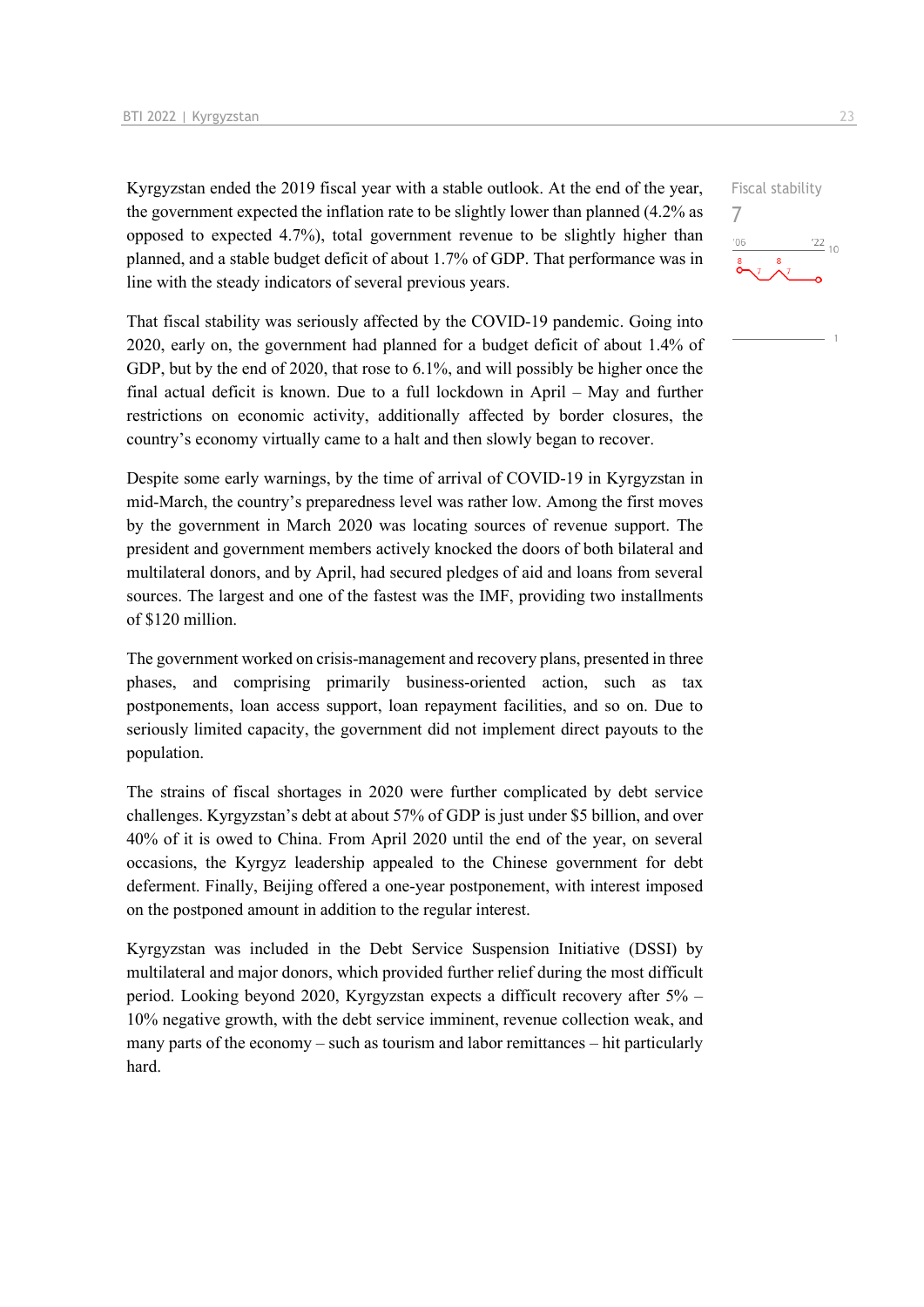#### **9 | Private Property**

No serious changes have occurred in property rights. Legal guarantees are in place, while cases of violation of property rights in practice have occurred, albeit without the frequency of earlier years. There have been some high-profile disputes, such as the never-ending saga over ownership of the Vecherniy Bishkek newspaper publishing house and its affiliated advertising agency, Rubikon. More recently, there have been disputes among the co-owners of the Aknet telecommunications company. Typically, these disputes involve different stakeholders within a company, and sometimes outside interests. Small-scale property disputes often involve real or movable property that was not registered properly after Kyrgyzstan embraced a market economy and comes under dispute when the owners change or when an owner dies and property rights cannot be established.

Kyrgyzstan is a market economy with most of its economic enterprises and activity in the private sector. There are some sectors where state ownership is still present, or where the state has significant shares, such as the KyrgyzTelecom and Alfa Telecom companies, which the government unsuccessfully attempted to sell at auctions several times in the past but has not done in recent years.

There is clear recognition and appreciation of the weight of private enterprise for the Kyrgyz economy, and there is a corresponding legislative foundation. However, as in many other spheres, the Kyrgyz government is weak in implementing its own policies and guaranteeing protection.

The most troubled and significant sector in this regard is the mining industry. On the one hand, the industry has been a highly corrupt, and on the other became a highly politicized sector. Several major mining enterprises, most often run by foreign investors, have come under attack by local citizens, whose attacks were often fueled by opportunistic politicians. The government repeatedly failed to ensure the smooth operation of such enterprises.

The political events of October 2020 left several major mining companies exposed to mob attacks, the most severely hit – with property destroyed and set on fire – being the gold mining site at Dzheruy. Ominously, the main victor in the political upheaval was Sadyr Japarov – a politician whose name is best known among the general population for his call for the nationalization of Kumtor – Kyrgyzstan's largest mining company and the single largest contributor to the national economy. After assuming power, Japarov backtracked from his rhetoric. However, some of his campaign trail speeches and promises still carry weight.

In addition to attacks on mining companies, more routine ways of preying on private enterprises have occurred from tax inspection authorities and some enforcement agencies, such as the financial police, procuracy and anti-corruption committee. Such attacks typically have the motive of extracting bribes from businesses. Many private companies are exposed to such attacks because, at least partially, they operate informally.

Property rights 6  $\frac{22}{10}$  $'06$ 

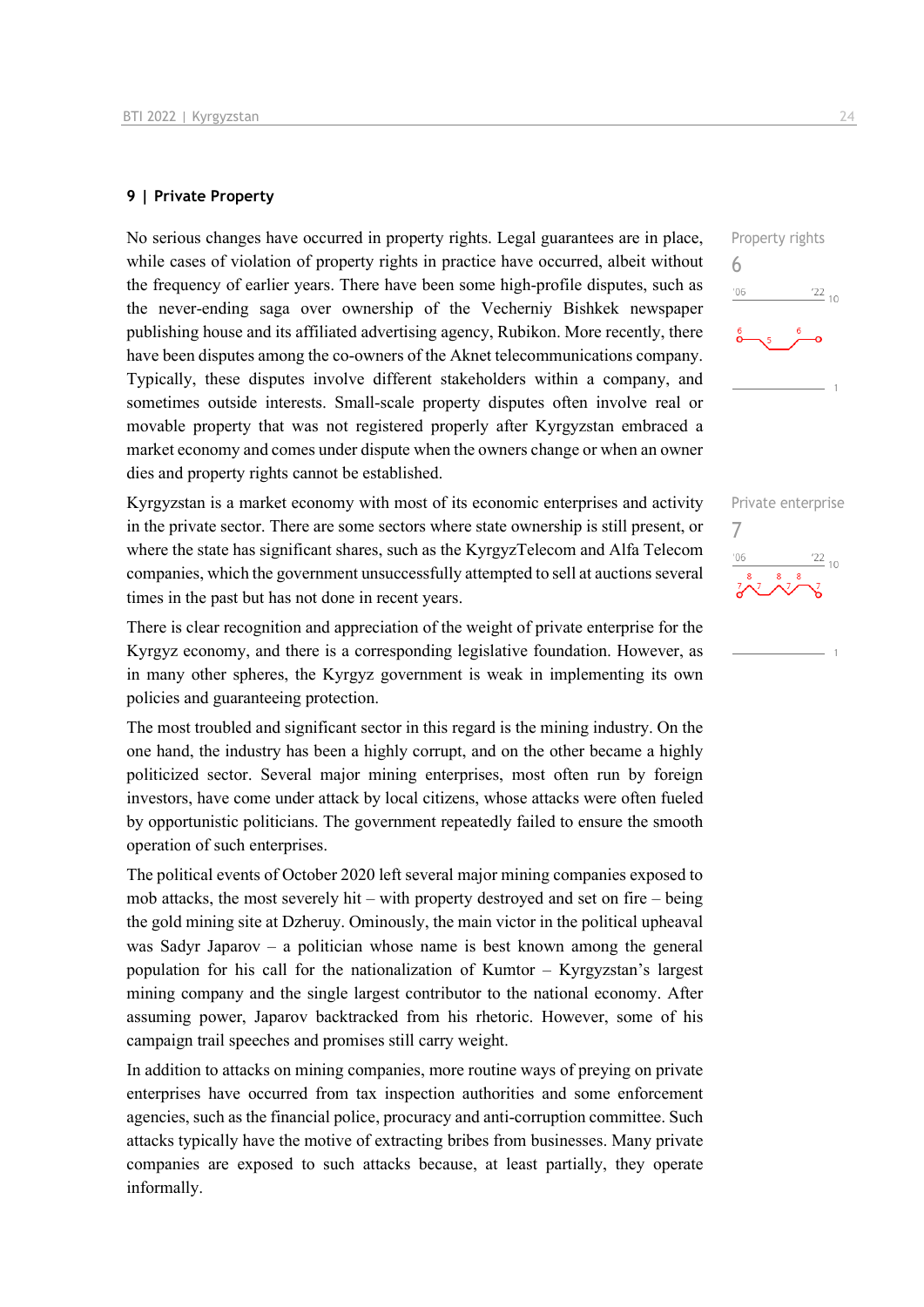#### **10 | Welfare Regime**

Social safety nets in Kyrgyzstan have consistently been more symbolic than real, and the stress produced by the COVID-19 crisis has exposed the limits of the governmentprovided safety net.

The system was inherited from the Soviet Union and has retained much of the structure from those times. It is primarily government-provided; private insurance has been available, however, only very few people – and almost never the most vulnerable – have turned to such options.

The typical benefits actually been provided include childcare benefits, disability payments, a one-time childbirth benefit, public transport subsidies for the elderly and the disabled. Unemployment benefits exist formally but are provided to an extremely small number of people. As reported by the Ministry of Social Development, in April 2020, only 155 persons were receiving unemployment in the amount of KGS 300 per month (equivalent to \$4). All monetary benefits provided are very small. Often people forego them because the procedures required to qualify for payments are more burdensome than the benefits are beneficial. All government benefits are paid from tax revenues, primarily from the social protection insurance tax.

During the hardest period of the pandemic in mid-2020, it became obvious that the most vulnerable categories of citizens were largely left to care for themselves and to hope for ad hoc and charitable support from private sources. The government mobilized some support, mainly in the form of one-time grocery packages, to families and individuals most in need, and primarily around Bishkek and a few other urban centers. Such help fell far short of the real needs of the households that received the benefits.

The gender aspect of the COVID-19 crisis is notable, although not yet properly measured. This includes the added load of household chores, lost income, caring for children left at home for online schooling, in addition to widespread domestic violence (by men), which only increased in frequency during the pandemic lockdown and quarantine measures.

Public expenditure on health, at 2.3% of GDP in 2017, may rise somewhat after 2020, but is unlikely to change significantly due to limited revenue capacity. During the pandemic, the underfunded health care sector revealed systemic shortcomings, from shortages of basic medicines, protective gear and infrastructure, to underpaid medical personnel.

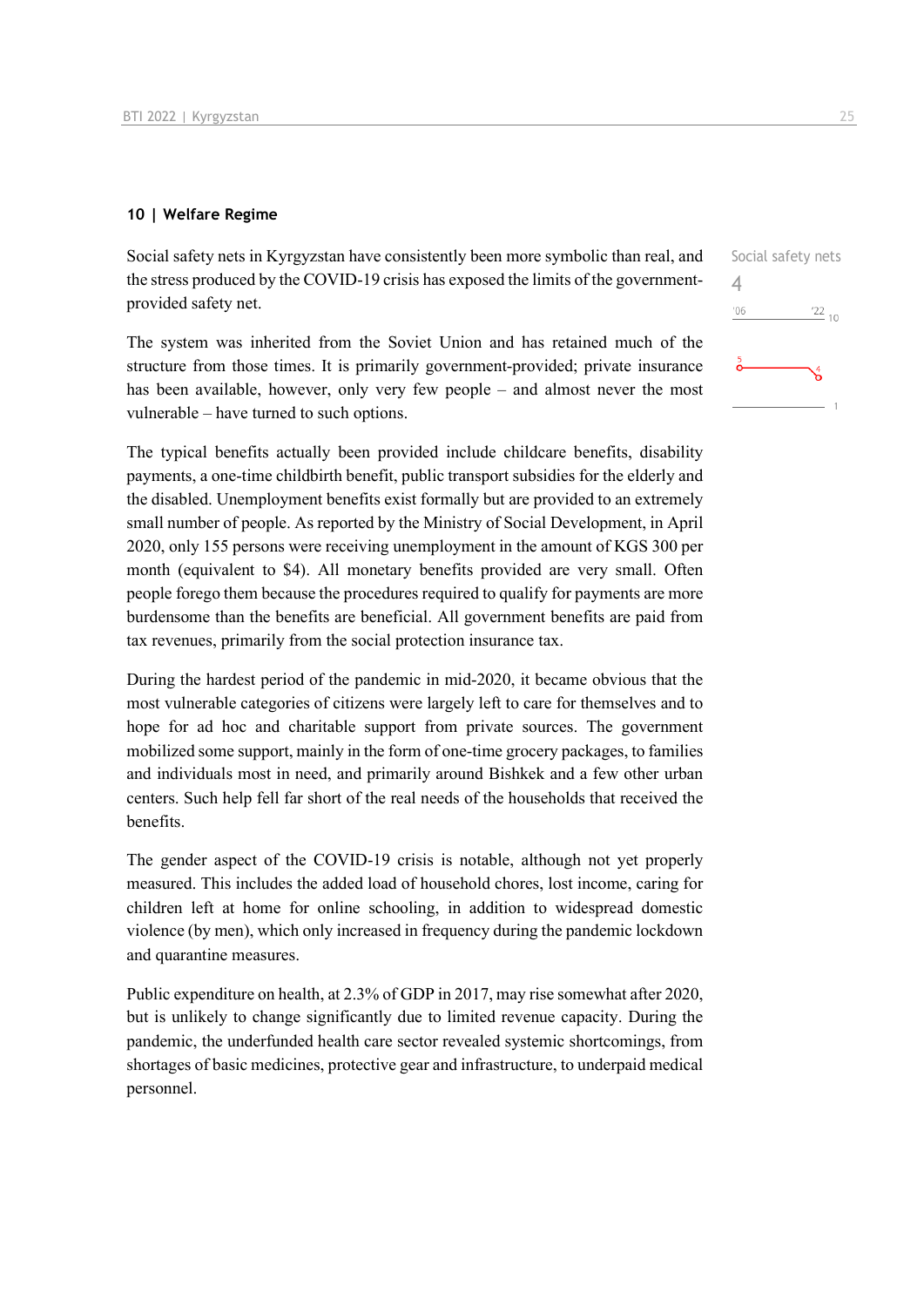Equality of opportunity for different social groups generally exists in Kyrgyzstan, in law and to a lesser extent in practice. Certain structural, long-term inequities still persist. Such trends have not changed in recent years.

The literacy rate remains at close to 100%, and there is virtually no difference between males and females in this regard. Similarly, the ratio of female to male enrollment rates in schools is 1:1, and at tertiary level, female enrollment is slightly higher than male enrollment. However, women made up just over 38% of the labor force in 2020, a stable figure for many years.

There is apparently a disparity in enrollments in rural versus urban communities, and of tertiary enrollment in different ethnic-linguistic groups. However, stronger statistical evidence than exists is required in order to make a firm statement regarding these disparities.

As a result of COVID-19 and its longer-term effects on education and employment opportunities, Kyrgyzstan may see an increase of disparities in various ways, such as by gender or income level. However, in early 2021, it was too early for such effects to be in evidence.

#### **11 | Economic Performance**

Economic performance in 2019 followed previous trends but turned sharply negative in 2020.

According to World Bank data, Kyrgyzstan has had GDP growth rates of just above 4% on average since 2014 (in 2019 GDP growth was 4.5% and 2.5% per capita). The inflation rate in 2019 was 1.1%, according to the World Bank. Exports grew by 19.8%, while imports by only 2.9% – a positive dynamic for an economy with negative trade balance.

Along with these moderately positive indicators for 2019 were some negative results. Attraction of FDI was very lackluster at only 2.5%, a slight improvement over the preceding two years. Public debt was over 54% of GDP, with a total debt servicing burden in 2019 equal to about 7% of GDP. Government consumption in 2019 was just under 17% of GDP, and tax revenue was slightly higher than that – 18% of GDP. That said, the state budget ran a deficit of 1.7% of GDP in 2019.

In 2020, COVID-19 caused a sudden and severe crisis in the economy. The budget deficit, planned to remain at roughly the same rate as in 2019, more than quadrupled. GDP in 2020 is expected to have declined by between 5% and 10%. The crisis also produced a sharp rise in unemployment due to many businesses closing, much of the service sector contracting and a large working-age population, previously in labor migration abroad, returning to Kyrgyzstan to joblessness. While estimated unemployment rates were 6.3% in 2019 and 6.6% in 2020 (World Bank), in a

5

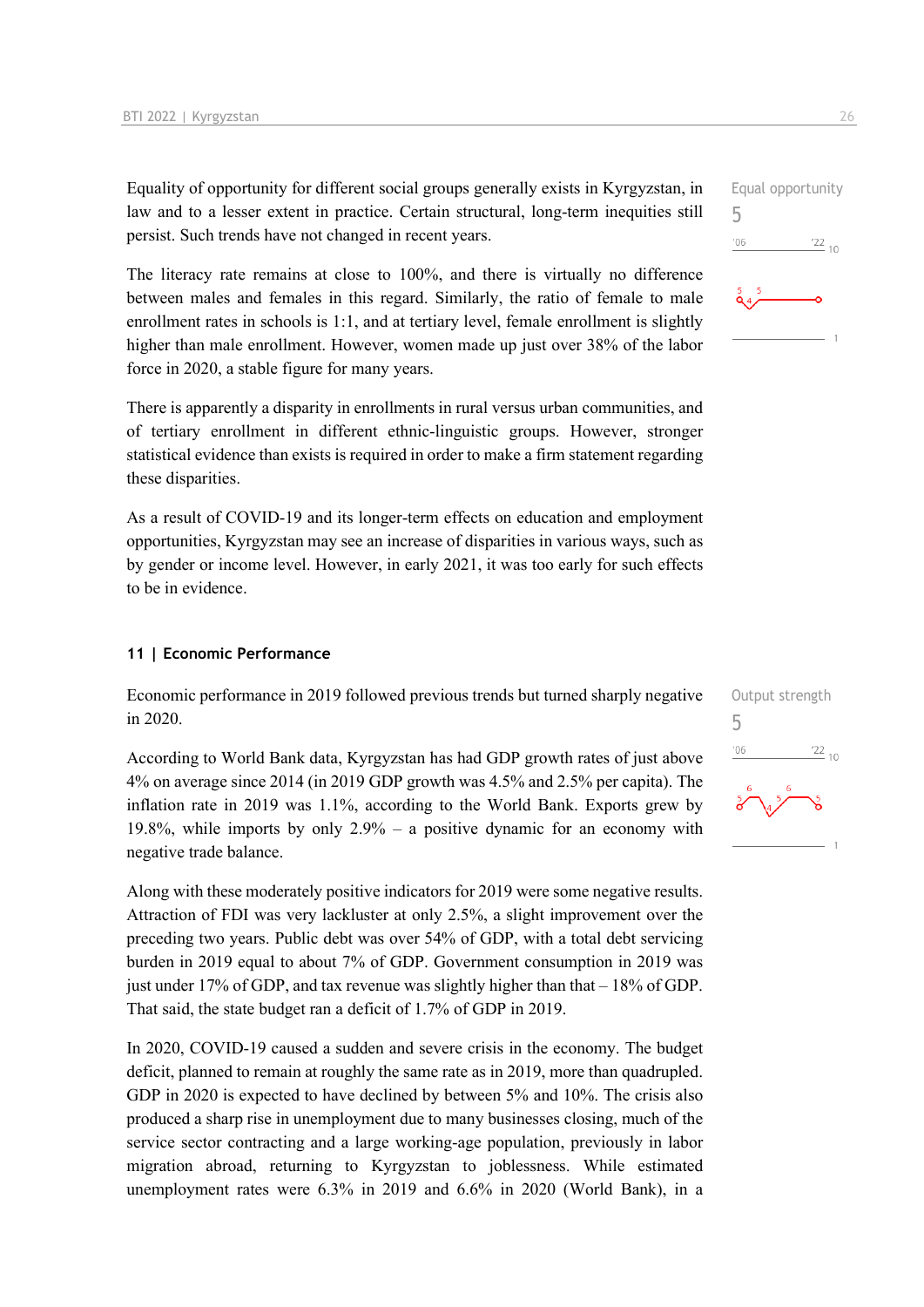Ministry of Economy estimate from late May of 2020, following the end of the state of emergency, over 700,000 people – or about 28% of working age people – remained jobless.

In 2020, the national currency also sharply depreciated against the dollar and euro, leading to a much higher inflation rate than previously, estimated by the national statistical center at 9.7%.

More precise economic performance data for 2020 were yet to be released in early 2021. But, whatever the final figures, it is clear that 2020 will show the worst economic performance for Kyrgyzstan since the early 1990s.

#### **12 | Sustainability**

Despite consistent talk about environmental problems, there has been a prevalence of consumerist and passive treatment of the environment. There is the law in place to protect the environment and a government agency charged with overseeing environmental sustainability norms. There are many provisions and institutions at least partially responsible for environmental sustainability. Beyond this, numerous donor-funded projects and organizations have been actively working in this sphere.

However, the practical side has been seriously problematic. These include the lack of any effective controls over gasoline quality and vehicle emissions, no control over the coal grades used in municipal heating stations, laissez-faire attitudes among individuals in their choice of household energy sources, poor management of forests and pastures and numerous other issues.

A case in point is the air quality in Bishkek, which deteriorates every year and set new records for poor quality in the most recent winter period in 2020. Numerous times during the winter months, Bishkek set world records among major cities for air poor quality, far outdoing well-known polluted cities such as Karachi, Lahore and New Delhi.

There are minor, donor-encouraged mechanisms for green energy solutions in businesses and sustainable house heating in place, such as the one by the European Bank for Reconstruction and Development. Such mechanisms remain very limited. There are no tax incentives for environmentally friendly behavior or consumption.

Environmental policy 3 $-06$  $\frac{22}{10}$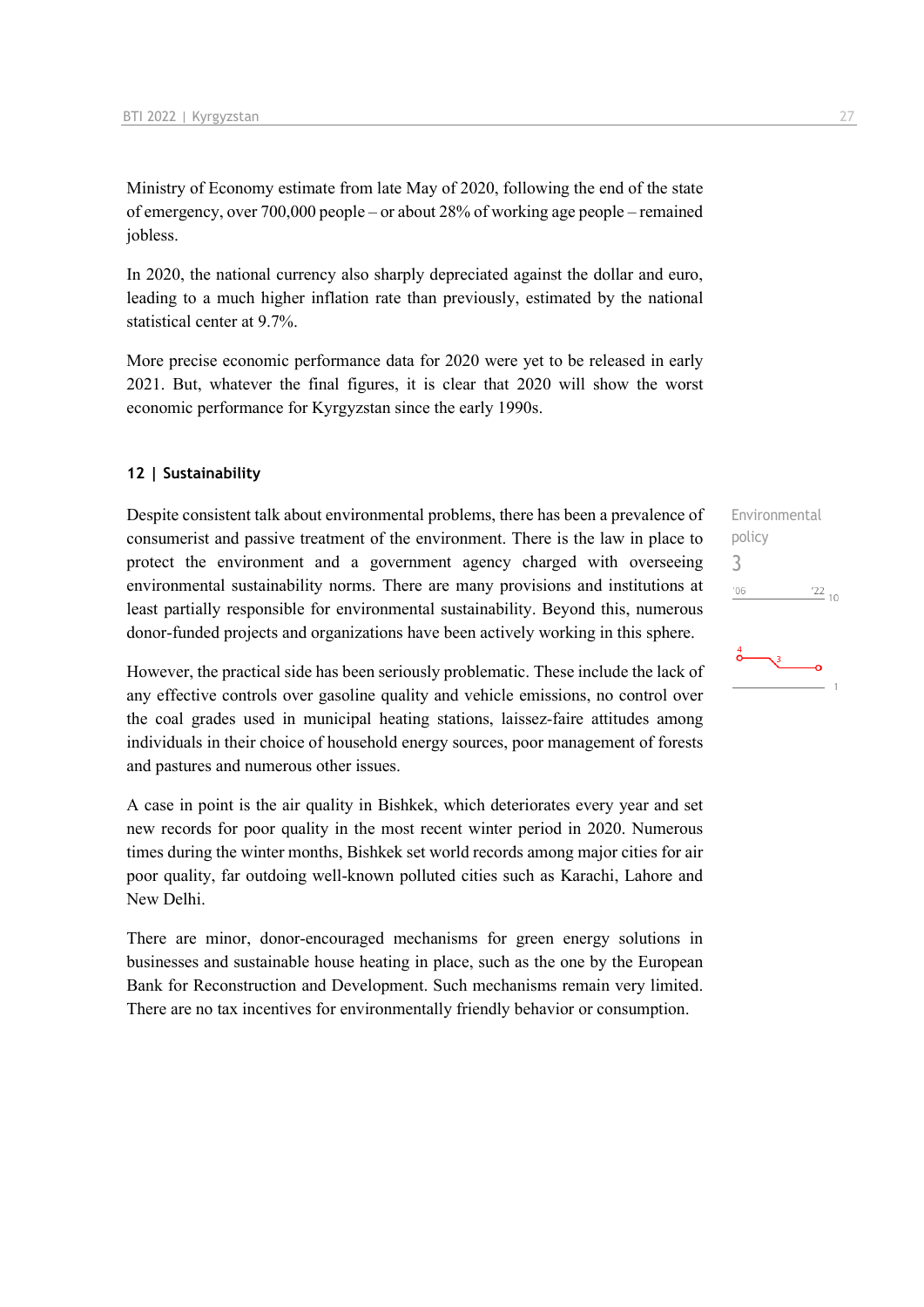Kyrgyzstan continues to rely mostly on its pre-independence baseline as part of the Soviet Union in terms of education and R&D.

The high literacy rate of just under 100%, universal primary school enrollment and high levels of secondary and tertiary enrollment, where there is also gender equality, are a legacy of the Soviet Union. This also applies to the poorly reformed schools and universities and the stagnant, unreformed research and science institutions. An attempted reform in 2016 – 2017 to merge higher education and science and research institutions stopped short of introducing any change. Universities being primarily education focused, and a system of research institutions headed by the National Academy of Sciences, charged with scientific research and not education, is another unreformed legacy.

The fact that 6% of GDP is spent on education does not translate into quality, with student performance at all three levels of education remaining poor. Expenditure on R&D is minimal, at 0.1% of GDP.

There has been a slow growth of private education at all levels, from pre-K to tertiary institutions, but no private R&D institutions beyond some thinktanks and social research firms. Often, private educational institutions lack proper quality assurance, which creates opportunities for corruption – essentially selling degrees for profit. Alarming was the news in mid-2020 that the government of Pakistan advised its citizens not to pursue medical degrees in Kyrgyzstan due to the poor quality of training. The government does not appear to have made any effort to address this criticism.

In the online education mode caused by COVID-19, the education sector suffered further losses in quality, not measured precisely but noted universally. Online education encountered one basic difficulty – a lack of computers or even smartphones in numerous households, especially in ones in which multiple children had to study remotely. There is also poor internet connectivity in rural areas. At the end of 2020, these difficulties added to all the other long-existing challenges in this sector.

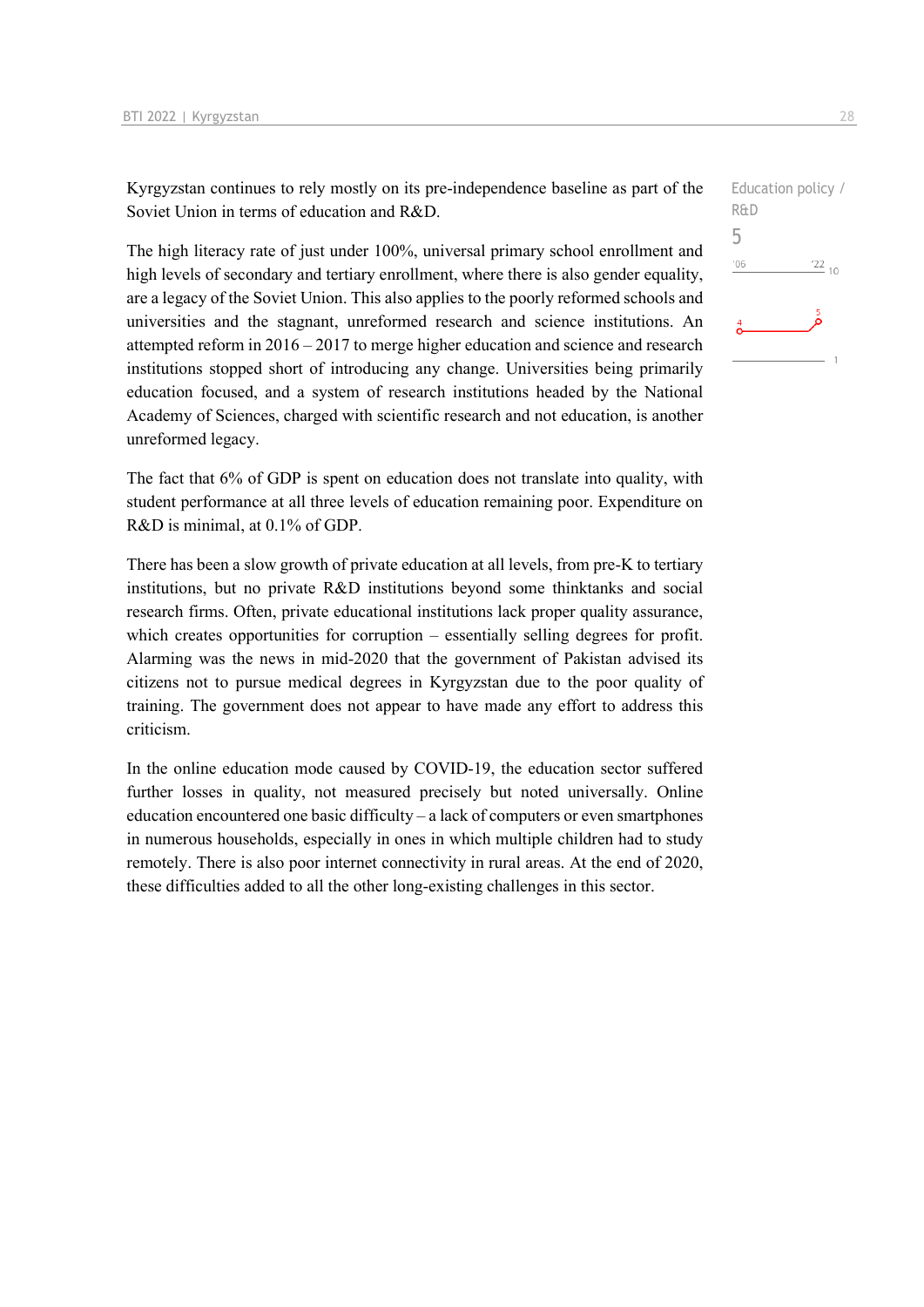## Governance

### I. Level of Difficulty

Kyrgyzstan faces major structural constraints.

The country's geographic and geopolitical location constitutes one such constraint. The country is surrounded by China, Kazakhstan, Uzbekistan and Tajikistan, and Russia is always a contiguous fifth neighbor  $-$  a neighborhood that is neither particularly promising for economic development nor conducive to robust democratization. Geopolitical rivalries have more often stifled Kyrgyzstan's options than expanded them. The recently emerged goodwill among the country's Central Asian neighbors, mostly since 2018, has yet to bear fruit beyond declarations of readiness to cooperate. The geography of the country also contributes its share of complications, as more than 90% of its terrain is mountainous and less than 10% is arable land. The mountain range dividing the northern and southern halves of the country inhibit communication and trade.

A second difficulty is the infrastructural legacy of the Soviet Union, which has been mostly beyond Kyrgyzstan's economic capacity to contravene and therefore continues to weigh the country down as a looming threat. This includes the roads and railroad infrastructures, energy production and delivery systems, urban communications and utilities systems in Bishkek and the country's second largest city, Osh.

A third difficulty is the country's cultural makeup and history. These include two major ethnic-based conflicts in 1990 and in 2010, a degree of north-south division (which tended, however, to play less of a role in politics in recent years compared to previously, including during the early presidential elections of 2021), and a growing percentage of citizens turning to dogmatic forms of religiosity. The effects of largescale labor migration, the language divide between speakers of Kyrgyz and Russian, the noticeable divide among urban and rural communities, liberals and conservatives, add additional layers of complications. While most of these phenomena should be welcomed as healthy markers of diversity, in Kyrgyzstan they have been rather lines of cleavage within society.

How these disparities figured in the COVID-19 pandemic still requires proper analysis. By itself, the pandemic became a likely new structural constraint. The country was among the more severely hit in the region and the world, with close to **Structural** constraints

 $^{22}$  10

7

 $106$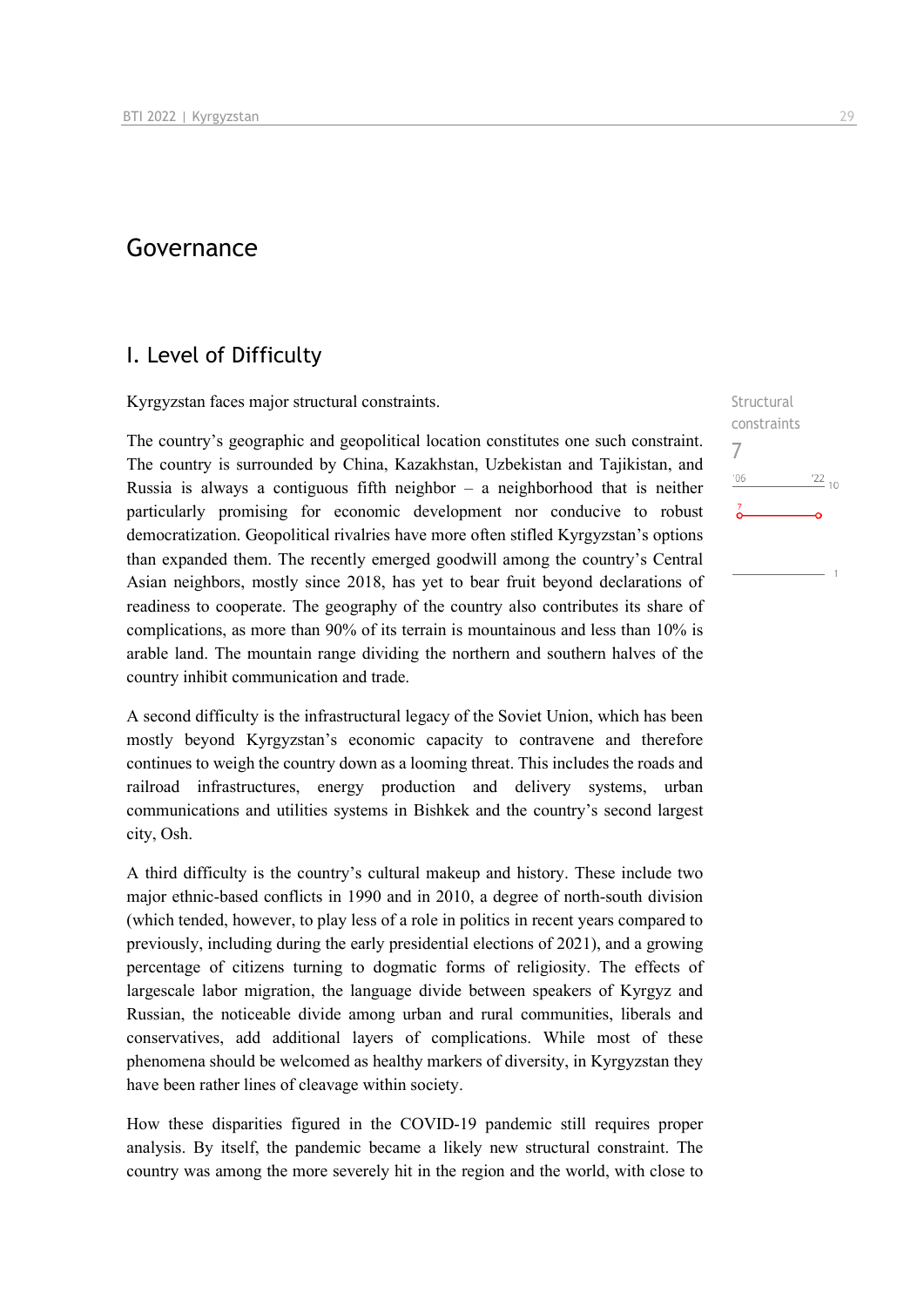85,000 reported infections by early 2021, over 1,400 reported COVID-19 deaths, and severe economic fallout. Yet, there are serious doubts about the accuracy of the data, due to factors such as limited testing and underreporting of the number of deaths. An independent study of excess mortality rates in 77 countries by two European researchers found Kyrgyzstan to have experienced a 19% increase in deaths compared to a five-year average before COVID-19. Most independent observers estimated the total death count to be up to four times higher than the reported number of 1,400.

Last but not least, political volatility has also become a structural constraint on development. Previously, this factor could be seen as a one-off or an expression of normal political change. The events of late 2020, however, suggest that we consider political instability and populist dynamics as among Kyrgyzstan's structural constraints. Governments appear not to be able to prevent this increasingly cyclical phenomenon. Kyrgyzstan's numerous revolutions have direct effects on the ability of the government to borrow, attract investments, plan and implement long-term development strategies and reforms.

Kyrgyzstan's society embodies a diverse set of backgrounds, Soviet and independent, secular and religious, traditionalist and modern. This diversity translates into the areas in which civil society works, as well.

Commonly, Kyrgyzstan is said to have numerous civil society organizations and great dynamism in the sector. However, a lot of the declared numbers tend to be mostly inactive NGOs and those which are active tend to be concentrated in the capital, Bishkek, and most of such organizations tend to be dependent on donor funding from primarily foreign sources.

The society's traditional, culturally embedded civil society phenomena such as community self-help collectives, come with rather conservative, closed value systems that can impede development and innovation. However, such traditional social capital has often been a bulwark against corrupt practices and a defense of integrity.

In the past two years, and especially in 2020, vibrant and contradictory capacities in civil society manifested themselves. First, as the COVID-19 pandemic began to set in, peaking in July 2020, Kyrgyzstan experienced remarkable civil society activism, as volunteers individually and in groups, spontaneously and organized, in small ways and large, plugged into helping their communities and neighbors, as well as hospitals and doctors. The display of solidarity and activism among ordinary citizens was even noted in international media.

But only three to four months later, a very different form of activism occurred in civil society, as large crowds of agitated citizens clashed with each other over who should govern the suddenly leaderless country in the days and weeks after October 5. To be noted, the more concerning, aggressive citizen groups were counterbalanced by

Civil society traditions 5 $\frac{22}{10}$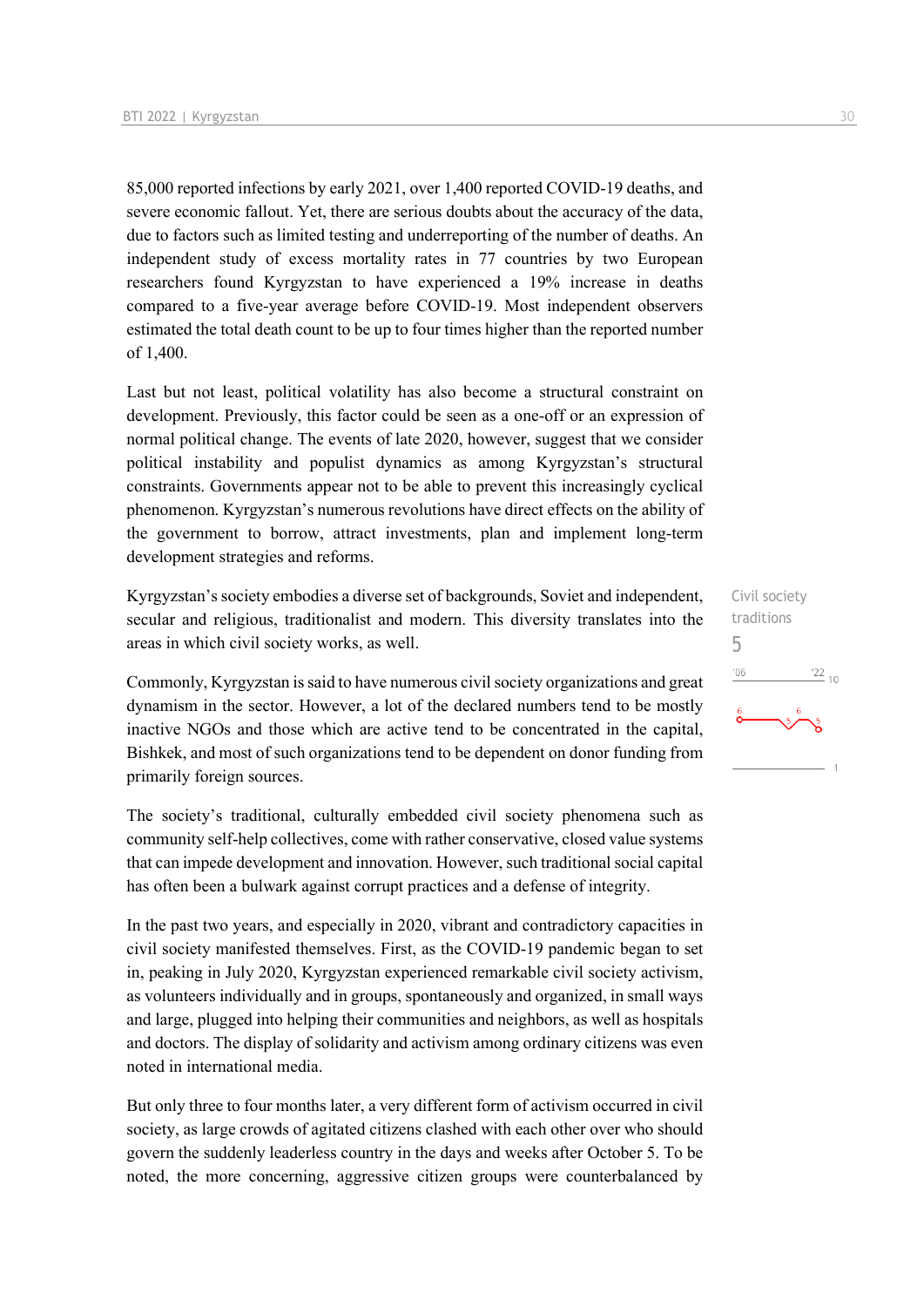spontaneously gathered groups of volunteers, especially in Bishkek, who guarded public security and safety, strictly abstaining from taking a political side.

Largely receiving support from conservative, populist and illiberal members of civil society, the country's de facto leadership engaged in deeply questionable initiatives of constitutional reform and so on, while the incumbent parliament sat beyond its term, rubberstamping pseudo-legitimate legislation. Still, amid such troubling processes, there remained an active if less numerous pro-democratic civil society, incessantly voicing criticism of illegitimate actions and calling for respect for the rule of law.

Thus, civil society traditions in Kyrgyzstan are contradictory, mostly lacking social roots, tending to change quickly, and can pose difficulties to proper governance, as well as lend support to it. On balance, as of late 2020, against the background of a weak, incapable and then-illegitimate political leadership, civil society capacity came up strong.

Late 2020 culminated in the bursting of pent-up public feelings of dissatisfaction with and resentment toward the government and opposition-minded political activities. Much of the three-year tenure of ex-President Jeenbekov was spent fighting with his predecessor, patron-turned-adversary, Almazbek Atambayev. In August 2019, Atambayev was arrested in an operation that resembled the squashing of a miniinsurgency and involved the use of a large contingent of special law enforcement units. Until his arrest, Atambayev had succeeded in fueling a disquieting level of adversarial public rhetoric that was notably testing the boundaries of the rule of law.

In 2020, a different, although related, locus of conflict emerged: the unapologetic, money-driven parliamentary election campaign of the most notorious symbol of corruption in the country, Raimbek Matraimov, through his Mekenim Kyrgyzstan party. This ended in widespread protests against the election results, leading to yet another toppling of the government. In the aftermath of the fall of Jeenbekov's government, intense conflicts ensued after the strongest party, that of Sadyr Japarov, engaged in a grab of power.

The relative calming of political rivalries in early 2021 appears to falsely suggest the resolution of social conflicts, whereas in reality, the situation seems headed to additional political conflicts, persecution, authoritarian tactics and a potential backlash.

The south of Kyrgyzstan deserves a special note as a complex region with a number of challenges to stability stemming from interethnic relations between ethnic Kyrgyz and the Uzbek minority (which makes up 15% of the population, but is in some locations a majority), economic difficulties, and frequent flash border disputes with Tajikistan and Uzbekistan. While the echoes of the 2010 interethnic conflict have slowly receded, grievances and mutual animosity remain a concern.

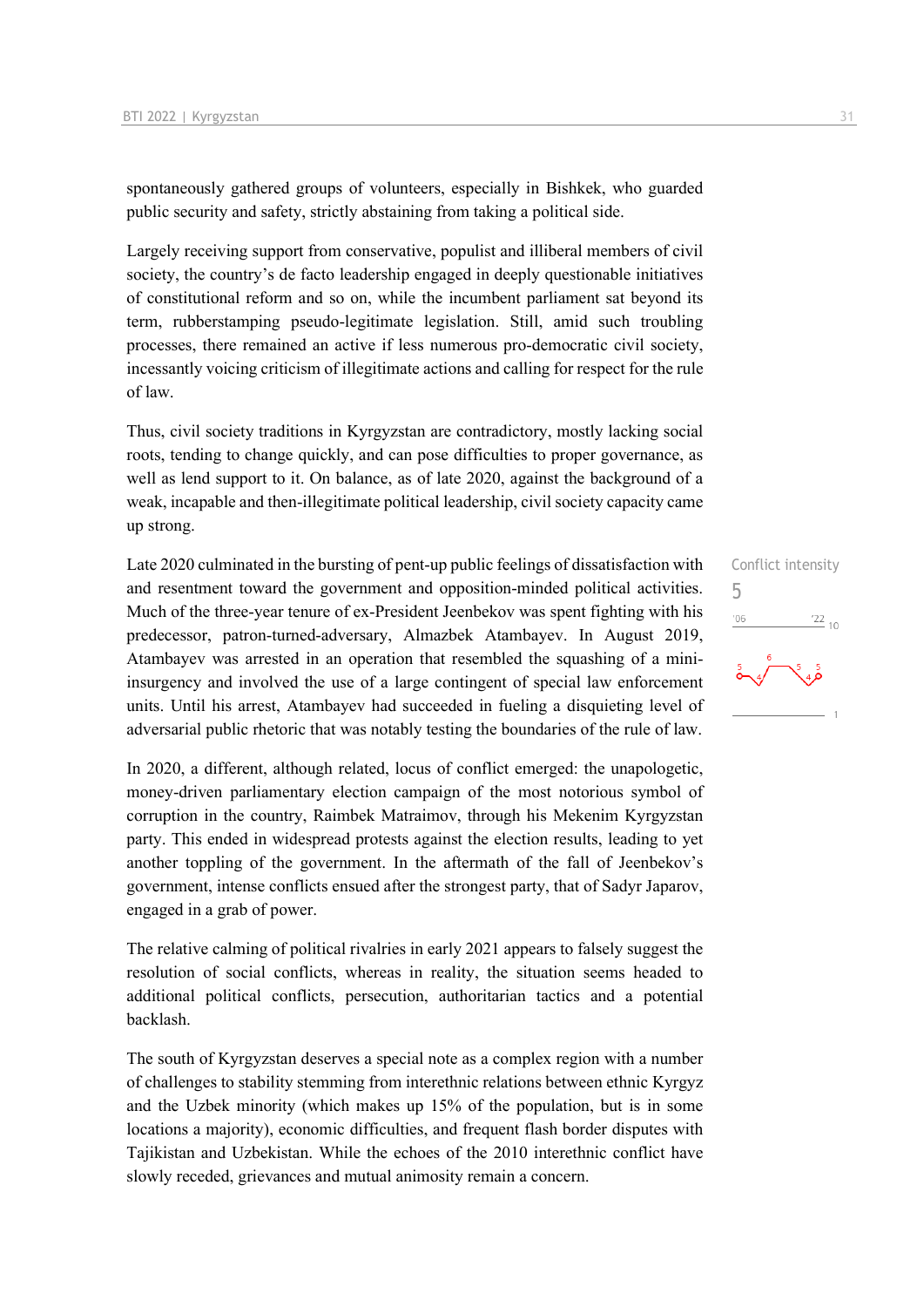### II. Governance Performance

#### **14 | Steering Capability**

Policy prioritization remains a major weakness in the government in Kyrgyzstan. As in recent years, the government has continued to act in short bursts, with frequently changing agenda, declaring priorities without corresponding resource allocations.

Under Presidency Jeenbekov, several major issues were declared priorities – the social and economic development of the provinces (stated in such broad terms), digitalization of government processes and fighting corruption. In the end, however, there were neither activities nor any results, only pure rhetoric.

When COVID-19 hit Kyrgyzstan, the government's incapacity worsened. Despite some months of advance knowledge, by April, it was apparent that the government and the relevant institutions lacked resources for many first-order needs. With growing signs of poor management, there were several replacements of key government officials. Major corruption and allegations of drug market manipulations emerged just as the country leadership was busy soliciting help from foreign donors.

When the post-election protests of October 2020 toppled Jeenbekov's administration, policy priorities changed in major aspects once more. Amid political turbulence, the number one concern of the new leadership became constitutional reform, which went in tandem with legitimizing the new leadership. As political tactics and balancing took center stage, the more fundamental priorities of reviving the economy, returning confidence to the private sector and helping the crisis-affected, most vulnerable strata of the population effectively stalled.

Not much has changed in the capacity of the government of Kyrgyzstan to implement policy during the reporting period. The years 2019-2020 capture the majority of ex-President Jeenbekov's nearly three-year period in office. During 2019, much of the political landscape was dominated by journalist-driven revelations of systemic corruption with by a former top customs official, Raimbek Matraimov, at the helm, and by the standoff between the new administration and former President Atambayev and his circle of loyalists.

On Matraimov and corruption, President Jeenbekov's posture became defined by the publicly mocked "give me facts" response, which most people read as the president's inability to do anything and/or his complicity in those corruption schemes. The challenge from Atambayev culminated in early August 2019 in the forceful arrest of Atambayev in his home, which involved the death of one officer and critical injury of another.

#### Question Score

| Prioritization |            |
|----------------|------------|
| 4              |            |
| '06            | $^{22}$ 10 |



| Implementation |                 |  |
|----------------|-----------------|--|
|                |                 |  |
| 106            | $\frac{22}{10}$ |  |
|                |                 |  |
|                |                 |  |
|                |                 |  |
|                |                 |  |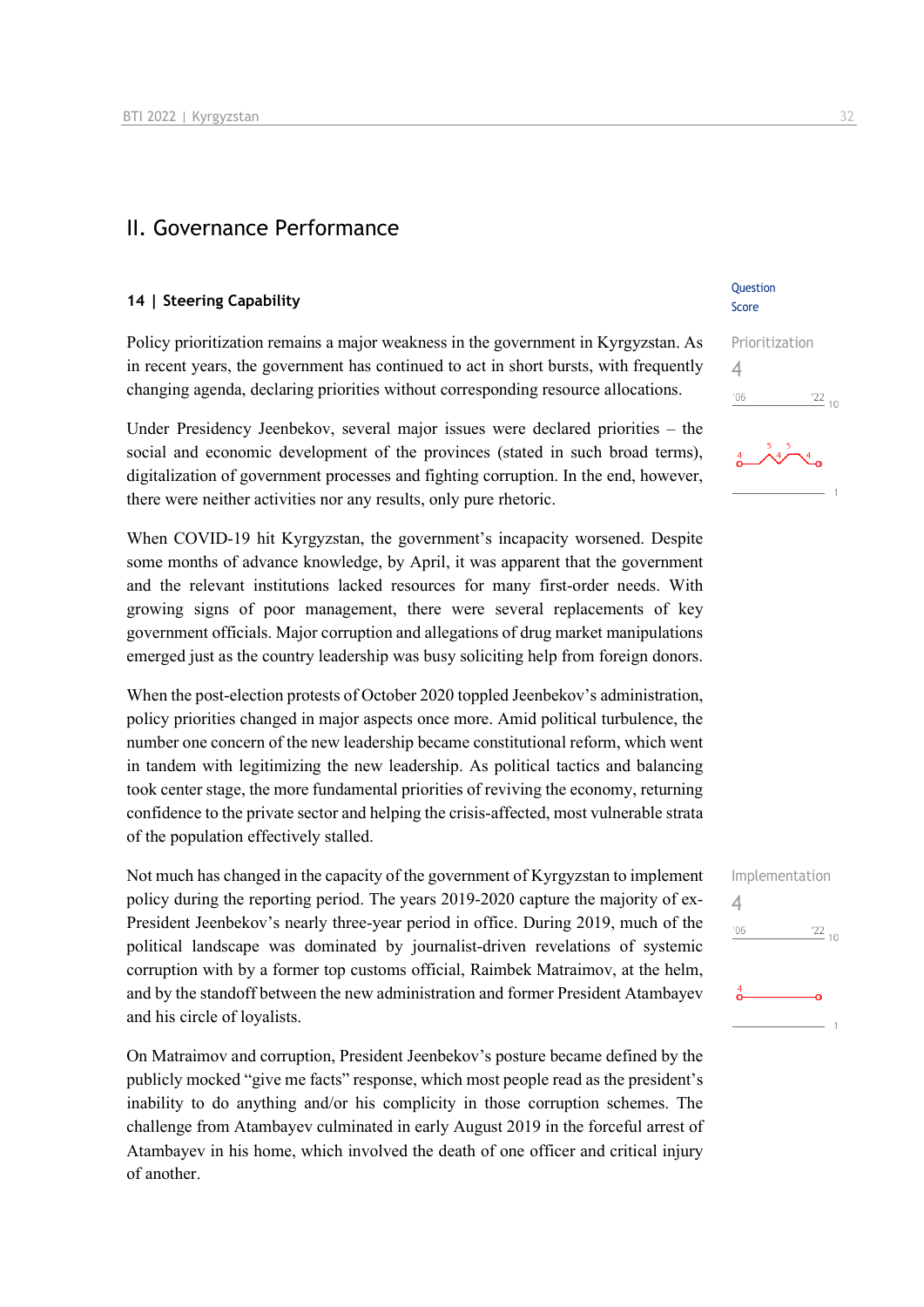The COVID-19 crisis began in the last, incomplete year of Jeenbekov administration. Policy implementation challenges were once again amply evident. From emerging evidence of corruption at many levels, to mismanagement of procurement, distribution and supplies of critical medical items, to systemic problems managing the work of medical personnel, numerous failures were evident.

In late 2020, the country's new de facto leadership showed a different kind of policy implementation weakness: opting for a barrage of high-level and highly consequential reforms with little if any analysis or justification. Such initiatives included a constitutional reform, a public administration reform, an economic amnesty initiative and electoral reform, to name but the most significant ones. Each of these initiatives bore clear risks of negative effects, from authoritarianism and stifling of civic freedoms, to administrative chaos, to paving the road for laundering reputations of corruption.

Kyrgyzstan's relative openness to liberalism and democratization has in large part also concerned being open to learning. Institutional learning most actively took place in the early years of independence, but some degree of openness has persisted to date. The problem, however, has been the effectiveness and consistency of institutional learning.

In the period of 2019 – 2020, there were declarations of openness and even eagerness to learn but these failed to translate into stable, improved government performance. Thus, the introduction of digital and governance mechanisms, while welcomed, most often met with bureaucratic resistance and failed to take root. While attracting young professionals to governance, a much-repeated commitment, was part of the promise of institutional innovation and learning, in practice, these efforts were weak, shortsighted and often lost to established interests.

The new leadership post-October 2020, given its controversial status, acted in a headstrong manner that did not welcome consultation or debate. Early reform initiatives appeared poised to reject much of the previous innovation and learning, especially in terms of introducing a parliamentary democratic constitutional system, and stood oriented to move toward more conservative and centralizing forms of governance.

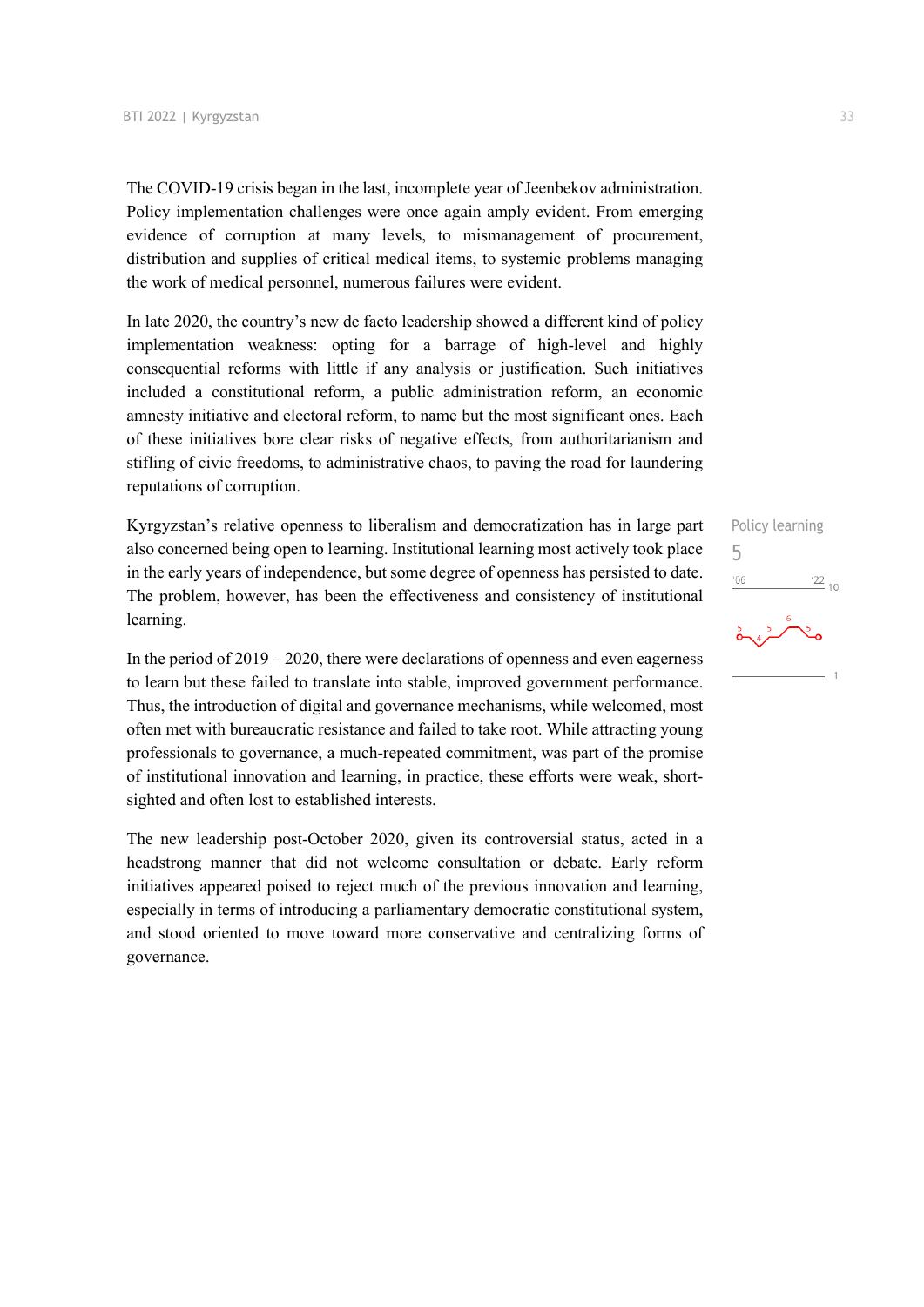#### **15 | Resource Efficiency**

Kyrgyzstan's typically limited resources (e.g., human, financial and organizational) are rarely used efficiently and are often exploited by corrupt interests.

President Jeenbekov worked with one of the country's longest-serving prime ministers, Mukhammedkalyi Abylgaziev, who resigned under increasing criticism in May 2020, during the crisis of the pandemic. The curious thing about Abylgaziev's tenure of just over two years was that, when he resigned, he left behind a cabinet that was vastly different from the one he brought into office in spring 2018. Such inconsistency at the top level, rendering long-term planning and implementation impossible, is a key problem in terms of human resources.

Financial resources are equally bound by inefficient use, including bloated bureaucracies, an expensive and redundant administrative apparatus in the national government, and a lack of transparency in the allocation of financial resources, including money borrowed from foreign sources. In 2020, to support the country in the COVID-19 crisis, Kyrgyzstan received one of the largest amounts of aid of any country in the world, over \$400 million. But as soon as that money began to arrive, questions arose regarding its possible embezzlement and the lack of proper and transparent reporting. As of 2021, special government commissions promised to initiate thorough investigations into these allegations.

Greater administrative efficiency became a regular slogan of both the government and the opposition. Both the parliamentary elections of October 2020 and the presidential elections of January 2021 featured across-the-board promises by parties and candidates to optimize the administrative system through decentralization and trimming the bureaucracy. However, no one presented a well-founded plan. In early 2021, drastic cuts to the number of ministries and agencies by grouping them together in a haphazard manner will likely produce the opposite result, creating confusion, bottlenecks and opportunities for corruption.

There is poor policy coordination and cohesion in Kyrgyzstan. In this regard, 2019 – 2020 represented a continuation of this pattern and may have even been worse than previous years.

Lack of policy cohesion is often caused by a clash in political interests, on the one hand, and limited financial resources, concerns for the rule of law and securing business and investor interests, on the other. Thus, while the Ministry of Finance usually pushes for less spending of funds, parliament and other ministries push for more spending. Whereas the Ministry of Economy and the Agency for Investment Attraction worked on improving the business climate, law enforcement agencies often engaged in campaigns that intimidated businesses under the banner of fighting corruption.

| Efficient use of |                 |
|------------------|-----------------|
| assets           |                 |
|                  |                 |
| '06              | $\frac{22}{10}$ |
|                  |                 |
|                  |                 |
|                  |                 |
|                  |                 |

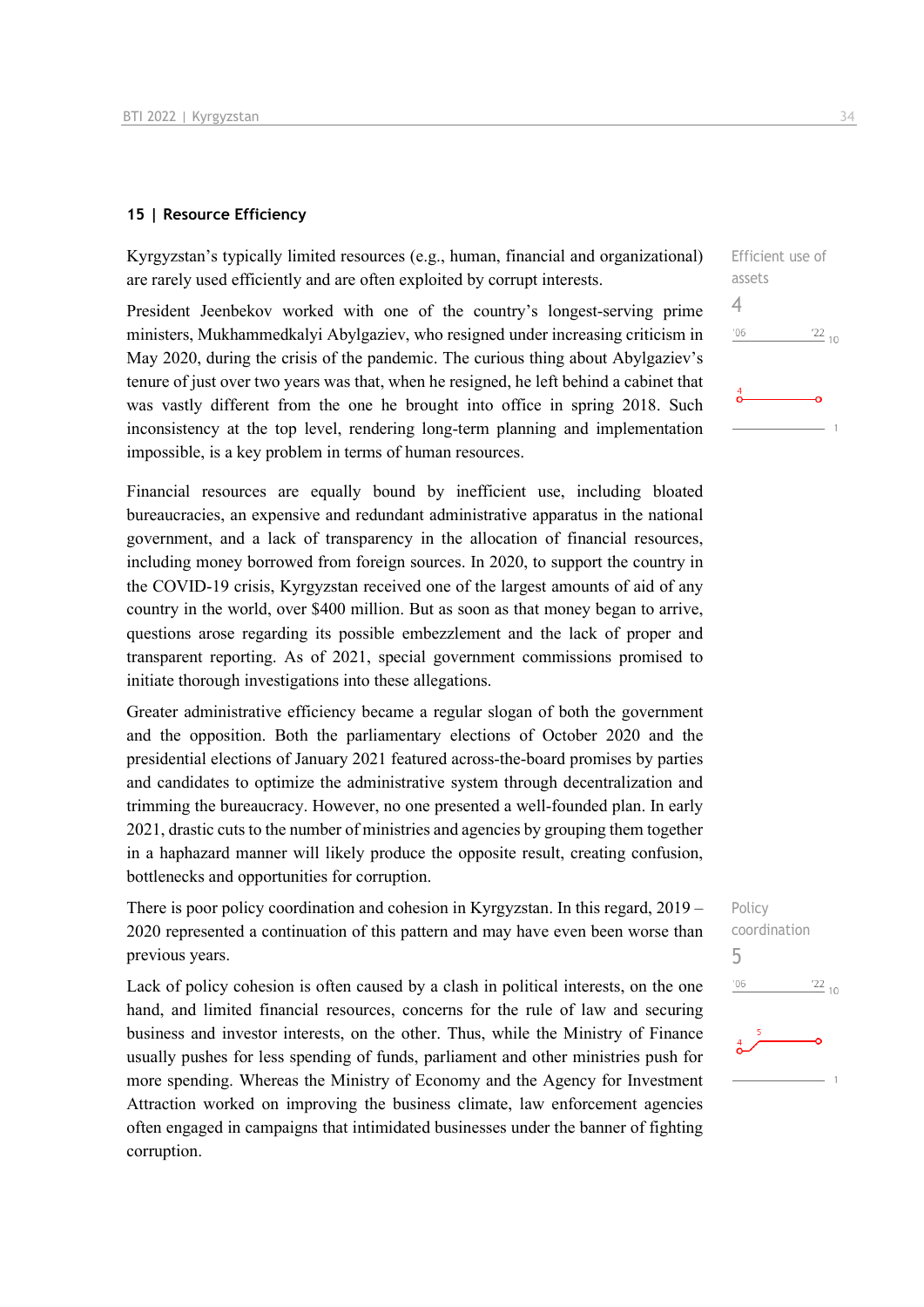In late 2020, under the weight of the new populist government pushing forward, almost the entire state apparatus appeared to be succumbing to its ill-measured reform ideas, in a semblance of cohesion and unity, but most probably in a process of uncritical obedience.

The pressures of the COVID-19 crisis may have introduced a greater degree of coordination as a result of sheer urgency. However, even at that time, systematic mismanagement, ad hoc decisions and a lack of transparency suggested that there was only a superficial level of coordination.

Corruption as a top issue of public concern has continued to attract both the attention and the apparent efforts of the government. However, the tools and approaches have not changed from previous years, and often the government simply fails to take action against corruption.

The prevailing anti-corruption mechanism consists of retroactive punitive tools of law enforcement agencies: the State Committee for National Security, the special (and extra-constitutional) Anti-Corruption Service within the SCNC, the Financial Police (disbanded in 2021), the procuracy system and the courts. The latter agencies themselves became prominent seats of corruption: every corruption case could be closed if an appropriate ransom were paid. Anti-corruption raids by law enforcement units becoming increasingly frequent reportedly led to many decision-makers in various state agencies growing passive and overly cautious.

Some high-level officials were charged with corruption or held as suspects, but nearly every time, such cases turned out to be political score-settling or show trials of figures outside the core circles of power. Contemporaneously with prosecution of corruption, certain obvious cases were neglected. The most evident of these was that of the former customs official, Raimbek Matraimov, whose corrupt criminal system was described by investigative journalists. These reports suggested that Matraimov's scheme had succeeded in capturing control of all the investigative state agencies, thus explaining why he was never charged.

Beyond such retroactive, punitive measures, anti-corruption efforts have included transition to e-governance and transparency. Some success was achieved by these measures, but various means of sabotage still left areas such as government procurements, court hearings and the tax administration system with loopholes that allowed corruption. The mandatory anti-corruption expertise in legislative processes has been in place but applied perfunctorily.

In late 2020, the new government took up the promise of ending corruption. However, its activities suggest that behind the slogan stood a mixture of decisions for which there was poor consulting, populist instincts and corrupt interests. Both the draft of a new constitution and various bills, in particular the economic amnesty bill that was speedily adopted in December 2021, contain clear corruption loopholes that have not been properly addressed.

Anti-corruption policy 3 $\frac{22}{10}$  $'06$ 

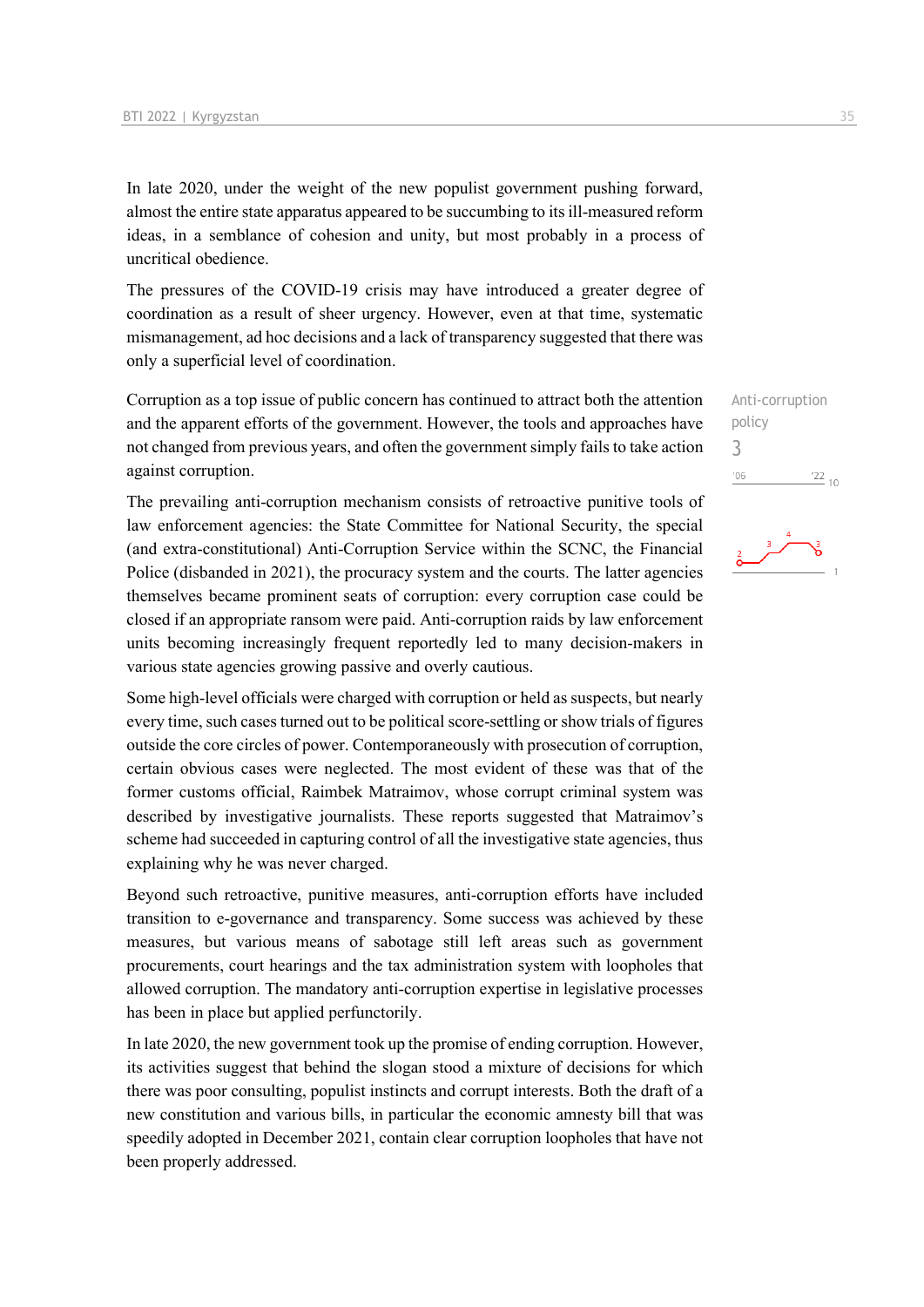#### **16 | Consensus-Building**

There is general but shallow agreement among all major political actors in Kyrgyzstan that the country should stay committed to democracy. In part, such commitment is due to the publicly ingrained normative commitment to democracy; in part, there is an understanding among political players that everyone needs democratic rules. But commitment to democracy remains shallow. As with nearly every leader, ex-President Jeenbekov in  $2019 - 2020$  had acted to consolidate his hold on power, threatening democratic principles. The October 2020 protests overthrowing his administration took place under slogans of democracy and popular power, but different groups had different ideas of what constitutes democratic government. The new leadership, riding a wave of populism, has been on a course to undermine key democratic institutions, but has done so rhetorically in the name of better democracy. Moving into 2021, one cannot with certainty conclude that democracy is safe in the country. In part, the undemocratic populist tide, in part, the ruling group's dominant position in politics, and in part, because democracy itself has become a point of objection for many, it is conceivable that the country may move in a direction of a "more genuine democracy" that in practice would be a populist autocracy. But such a development, were it to occur, would be unlikely to last long before unraveling. Some issues raised under the rubric of constitutional reform in late 2020, such as the preference for a presidential form of government, the introduction of a deliberative body in the Kurultay and the simultaneous downgrading of parliament are indications of potentially undemocratic developments in the near term.

There is also widespread, and possibly more genuine, commitment to a market economy. Most of the major political actors also happen to have major business interests, and it is in their own interests to defend the market economy. However, the depth of understanding and commitment in this area, too, is not necessarily waterproof. Propelled by special economic interests or popular demand, there are groups willing to undermine the market economy in favor of government regulation, such as restrictive price-setting, protectionist or preferential rules, nationalization of private property, and other actions that would interfere with the functioning of a free market.

The powers that are committed to democracy can, under certain circumstances, also emerge as anti-democratic actors. In particular, throughout its independence, the main anti-democratic actors have been those in power, Presidents Akayev to Bakiyev to Atambayev and Jeenbekov. Yet, whenever Kyrgyzstan's leaders embark on subverting democracy, the pro-democratic reformists – the political opposition, civil society and the free media – push back. However, these opposition forces, once in power, start playing the same role.



Anti-democratic actors 6 $\frac{22}{10}$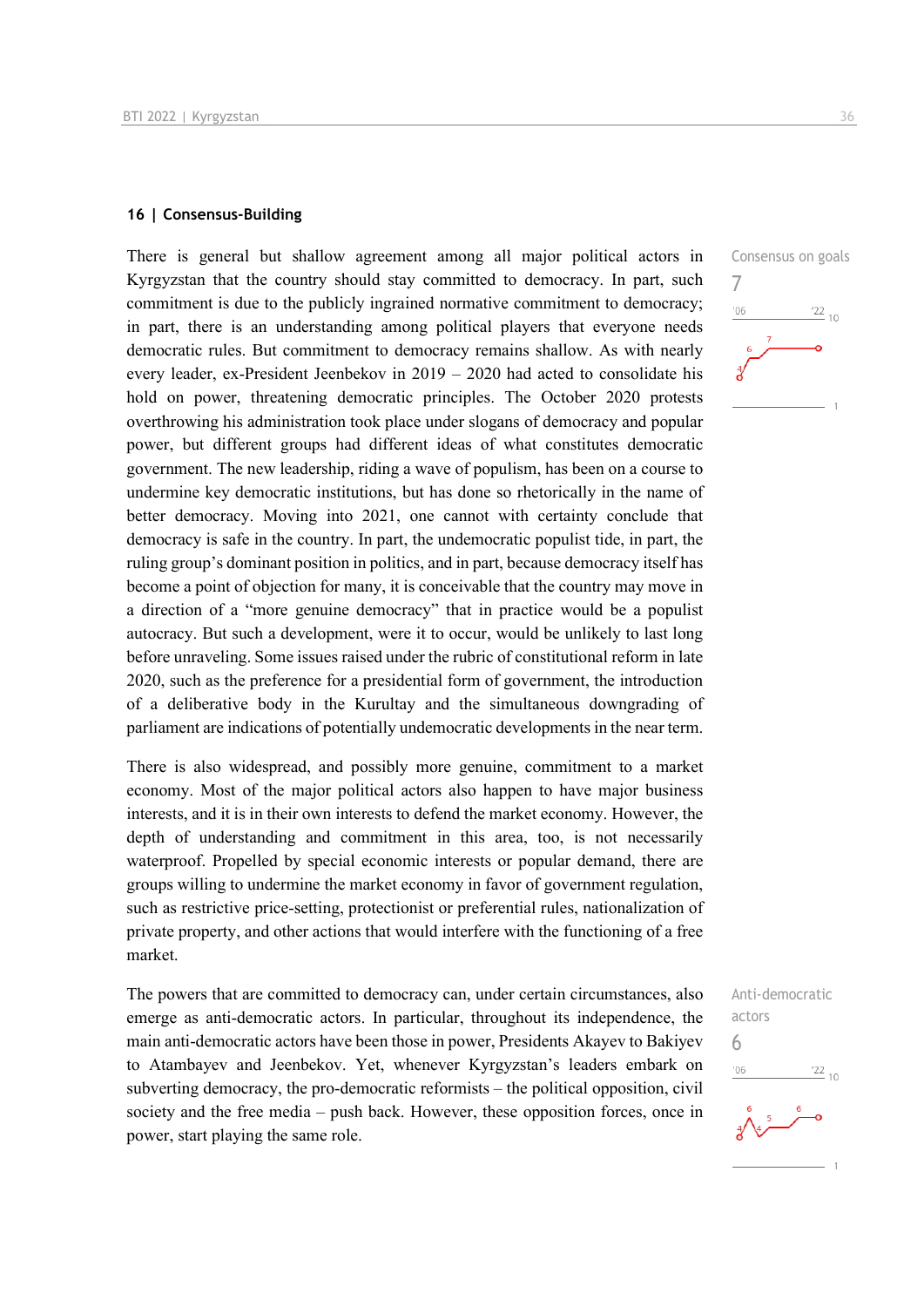Apart from the undemocratic instincts of the sitting leaders, there are no serious veto players who uphold anti-democratic agendas in the country. Some religious groups have emerged on the political arena, but they are neither clearly anti-democratic, nor in a position to wield veto power.

The populist mood among the general public is another potential threat to genuine democratic development. This phenomenon is relatively recent, tends to occur in short bursts and is unlikely to result in long-term anti-democratic trends. However, in late 2020 – early 2021, such an electorate was dominant, and pro-democratic reformers had little ability to garner votes for a democratic course.

Lastly, a factor of concern is the class of illicit actors engaged in large-scale corruption, such as the network of the ex-customs official Matraimov. While these players tend not to have any normatively defined political agenda, their activities generally undermine democracy. They do not represent an organized, defined veto player, but happen to be amorphous and omnipresent and partly benefit precisely from the freedoms availed by democracy.

In 2019-2020, the country did not witness any serious cleavage-based conflicts like those witnessed during the ethnic conflict of 2010. However, in 2020, some divisions between rural and urban communities, the Kyrgyz-speaking and the Russianspeaking communities, the traditionalists and the liberals emerged. Though these divisions are not comparable with cleavages that could lead to actual conflicts in early 2021, such conflicts could emerge if the relevant issues are not properly addressed.

Another division that has emerged in recent years is that between the secularists and the Islamists, though this does not constitute an actual cleavage, at this point. Here, too, conflict is possible if no systematic mitigating effort is undertaken.

While the country was spared any serious cleavage-based conflict in the past two years, the political leadership had adopted a generally passive, detached position on such matters. Kyrgyzstan's leadership lacked any thought-out policy to prevent emerging differences from creating deeper cleavages. Declared state policies on religion, language and interethnic relations amounted to little more than empty rhetoric.

Most of ex-President Jeenbekov's short-cut tenure will be remembered as the one that was open to dialogue with civil society in principle, but closed to accepting civil society's suggestions in practice.

On several occasions, representatives of civil society were consulted in ceremonial meetings with the president. Some were also called on to consult with or even to lead initiatives such as police reform or the protection of children's rights. But more often than not, were it not for the sustained, vocal reactions from civil society via media

Cleavage / conflict management 5  $^{22}_{-10}$  $106$ 

Civil society participation 6 $\frac{22}{10}$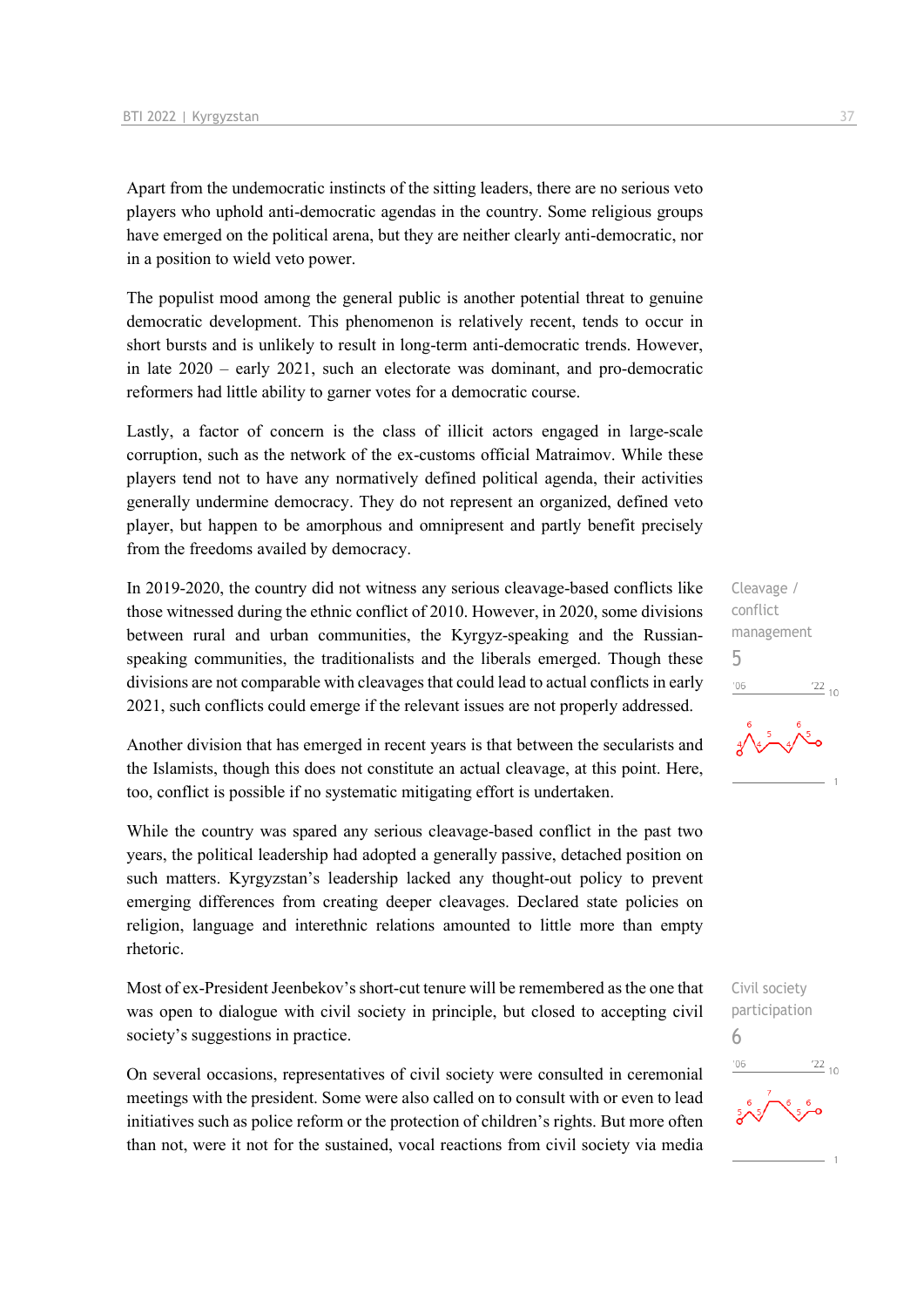and social media platforms, the leadership would not have sought the contributions of the third sector.

Many times in the period under review, controversial legal bills or judicial acts and political or regulatory decisions met with organized civil society and media protests and thus were changed or withdrawn. In late 2020 – early 2021, civil society was active and vocal, but the capacity of the new leadership to push its own agenda was also high, mainly due to its populist mass support. Disregard for civil society and media criticism was also achieved by the notably successful strategy of depicting civil activists as conduits for self-interested Western patrons and culturally destructive to Kyrgyz traditions.

The main event that qualifies for consideration in terms of post-conflict reconciliation in Kyrgyzstan is the 2010 interethnic conflict between the Kyrgyz and Uzbeks in the southern city of Osh and nearby regions. The reconciliation process after the conflict was very brief, politically charged and not constructed to be truly objective.

In the summer of 2020, when the tenth anniversary of the conflict was marked, the country was in the midst of a fast-accelerating COVID-19 crisis. Properly solemn and open reconciliation events did not take place. President Jeenbekov did not define post-2010 reconciliation as a priority at all.

Instead, a major negative event took place: an ethnic Uzbek rights activist, Azimjan Askarov, sentenced to life imprisonment for allegedly killing of police officer during the June 2010 events, died while in prison. Askarov's guilt was not established in an objective court process. There were numerous violations, and the case was systematically identified by international advocacy groups as in need of revisiting. Askarov died in July 2020 of COVID-related pneumonia complications because he was not taken from prison to the hospital before it was too late. The political leadership had virtually nothing to say about his death, which is itself a clear response to any questions regarding reconciliation. The political developments in late 2020 promised still fewer prospects for a genuine, objective coming to terms with the tragedies of 2010, given the nationalist mobilization behind the new leadership.

#### **17 | International Cooperation**

The political leadership of Kyrgyzstan has failed to improve its use of international support, continuing the patterns of previous years of seeking primarily short-term and subsistence aid, and of failing in the areas of transparency and accountability.

Kyrgyzstan received in 2020 a large volume of international support (\$600 million) to mitigate the effects of the coronavirus crisis. Most of this came from the IMF. At the beginning of 2021, following the political upheaval, the new leadership was reportedly investigating possible mismanagement and improper use of those funds. Reconciliation 3  $\frac{22}{10}$  $106$ 



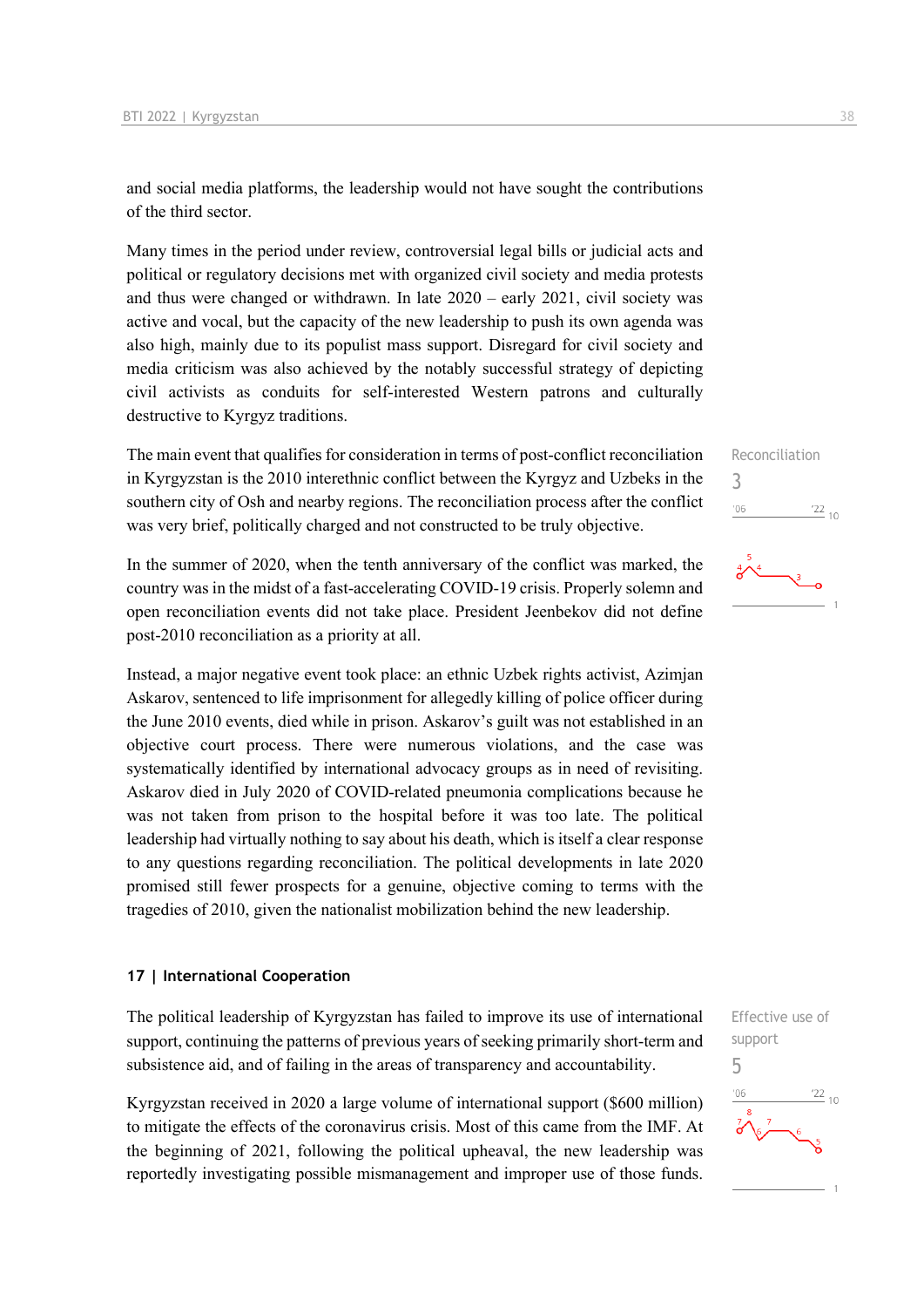In late 2020, presumably in response to requests from the new leadership, the government of Russia announced a disbursement of \$20 million aid to offset budget shortfalls.

According to the IMF COVID-19 policy response tracker, the government of Kyrgyzstan reported a number of anti-crisis measures, including a medical budget reserve allocation, large-scale tax postponements, support for low interest credit to SMEs and monetary and exchange rate stabilization measures by the National Bank. Most of these measures, presumably, were commitments required by the terms of the IMF and other donors (including the ADB and the World Bank). However, much of the effects of anti-crisis economic measures was diluted by the internal political crisis and investment flight.

The leadership has yet to realize its oft-repeated commitment to change its relationship with its partners from one of dependency for consumption and subsistence to one that leads to development.

Until October 2020, the government of Kyrgyzstan under President Jeenbekov sought to restore credibility with major international and regional partners, after the presidential term of Almazbek Atambayev featured a streak of confidence-eroding behavior with regard to several partners. Jeenbekov's moderately active, balanced policy faced a crisis in 2020 during COVID-19, when the government was compelled to seek urgent, large-scale international help. Among its aid-seeking solicitations, the Kyrgyz government also requested a deferral of its debt repayment dues to China (Kyrgyzstan's largest lender) – a request that lingered for several months and was only answered late in 2020 to the new interim Kyrgyz government.

Having seized its power, the new leadership of Kyrgyzstan lacks legitimacy in the eyes of international partners. Instead of rectifying the situation, the government has insisted on taking controversial actions such as rewriting the constitution under dubious circumstances, postponing the election of a new parliament, and making a number of other consequential but non-urgent decisions in the context of compromised legitimacy. Heading into 2021, the government faces an uphill battle in terms of regaining full credibility among its international partners.

Kyrgyzstan remains committed to being a cooperative partner with its Central Asian neighbors. That commitment was explicitly reiterated in the inaugural speech of the newly elected president, Sadyr Japarov, in January 2021.

However, certain issues have prevented Kyrgyzstan from being as productive as it could in this regard. The most problematic is the Kyrgyz-Tajik relationship, featuring regular clashes of varying intensity along the border. In mid-2019, following another major conflict, Presidents Jeenbekov and Rakhmon met at the Kyrgyz-Tajik border near the site of the conflict, and then continued talks in Issyk-Kul. However, no particular details of these meetings were made public, suggesting that there were no

# Credibility 6  $^{22}$  10

Regional cooperation 7 $^{\prime}06$  $\frac{22}{10}$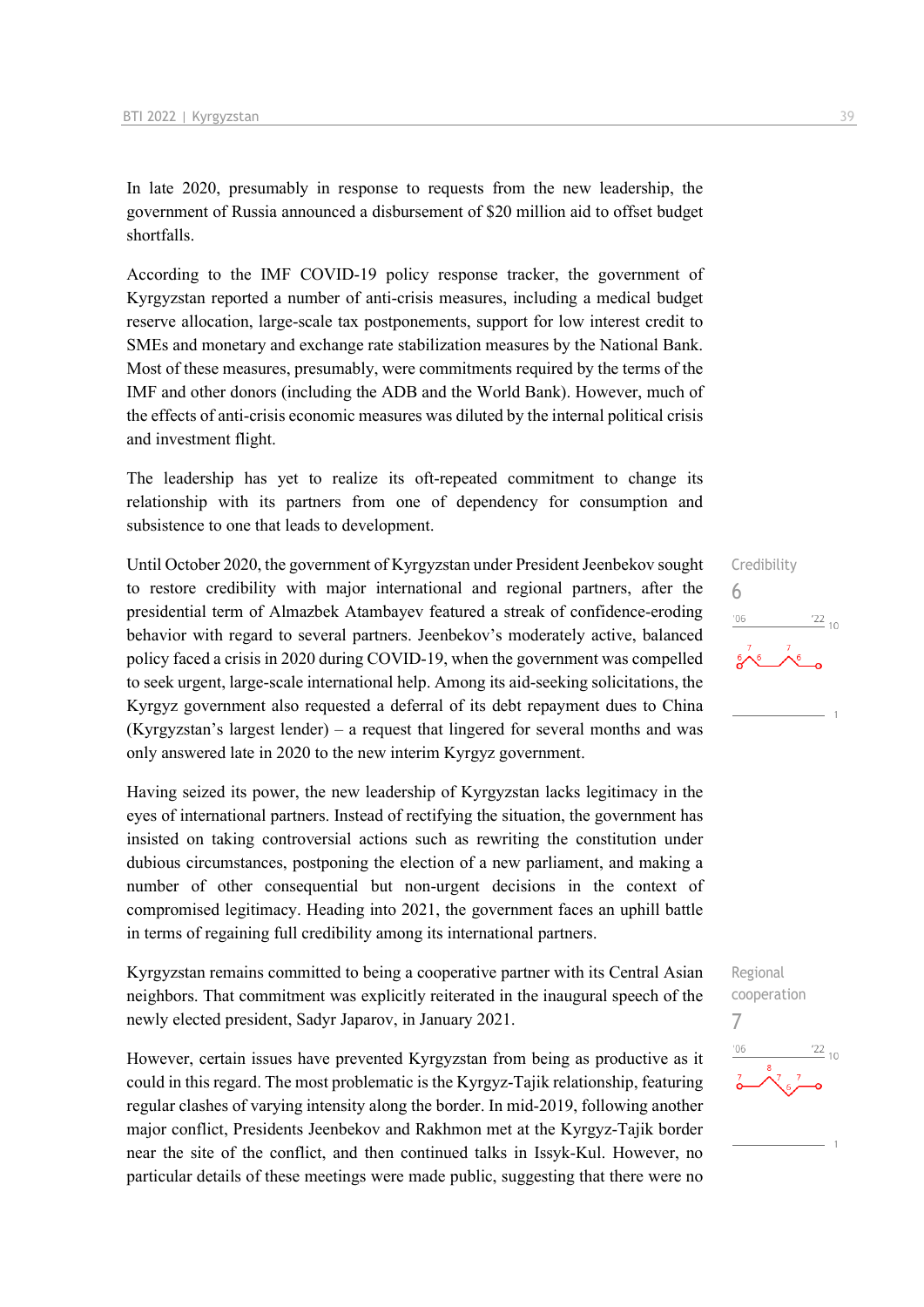breakthrough agreements. Furthermore, within a short period thereafter, new clashes took place.

There continued to be regular difficulties at Kyrgyz-Kazakh border crossing points, too, as in previous periods: for various reasons, northbound trucks from Kyrgyzstan were regularly held up at Kazakhstan entry points, creating tense situations.

The 2020 COVID-19 crisis introduced other complications, albeit predictable ones. Specifically, in 2020, it was Bishkek's turn to host the annual informal summit of leaders of the five Central Asian states. Due to the pandemic, the meeting was postponed, and since the year ending in a political crisis, it was rumored that Turkmenistan would take Kyrgyzstan's turn instead.

That said, some positive events also occurred. Among initiators of some of the earliest gestures of help during the COVID-19 crisis were Uzbekistan and Kazakhstan. Likewise, following the political crisis erupting in Kyrgyzstan, these neighbors adopted an engaged, cooperative position.

Kyrgyzstan remains an active member of various regional and international multilateral cooperation processes. In the post-Soviet orbit, it is a member of the Eurasian Economic Union, the Shanghai Cooperation Organization and the Collective Security Treaty Organization. Outside the region, while the Kyrgyz government has always vocally maintained commitment to multi-vector foreign policy, its most important relationship has been with Russia, followed by China. Other principal partners have included Turkey, the European Union and Germany, as well as the United States.

Thus, while Kyrgyzstan has remained committed to regional cooperation, it has experienced some complications with regard to such cooperation, mostly not of Kyrgyzstan's doing.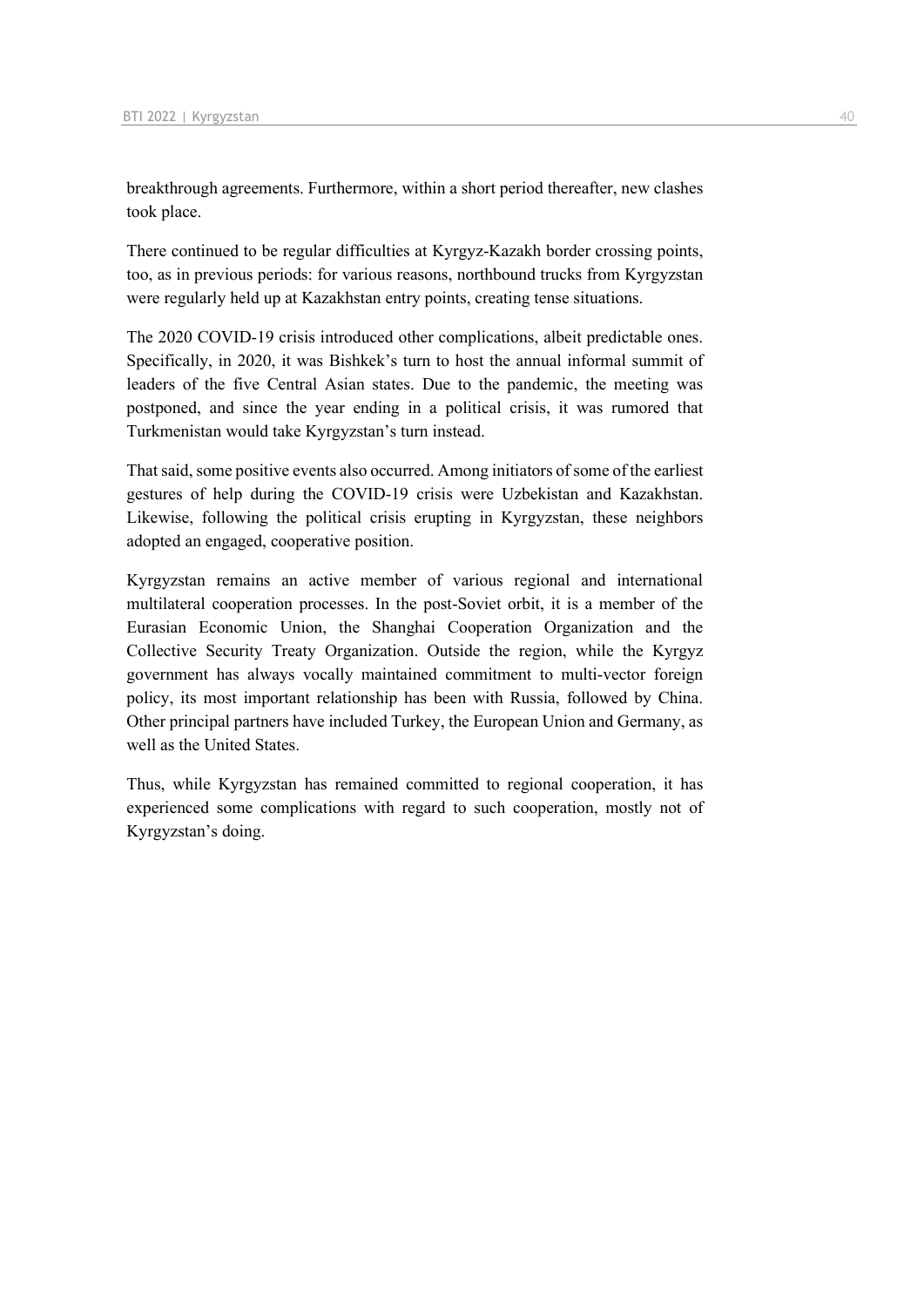# Strategic Outlook

Looking back at 2019 from 2020, relative stability prevailed despite the periodic intensification of the political standoff between the president and his predecessor. Moderate economic growth, a mostly silent and indecisive president, a languid prime minister and cabinet, and a pliable solid majority in parliament, in presence of seemingly impermeable schemes of corruption – these were some of the characteristics in 2019.

The year 2020 was the country's most challenging since the early 1990s. Beginning in the middle of March, Kyrgyzstan became caught in the whirlwind of COVID-19. From a relatively quick. decisive set of measures to curb the spread of the coronavirus in March and April, government actions moved into an ill-advised, relaxed mode by mid-May, which led to a sharp rise in infections throughout June and July, bringing the medical capacities of the country to near collapse and resulting daily in hundreds of infections and dozens of deaths. By August, as infection rates and the number of deaths declined, the country proceeded into election mode, with COVID-19 precautions remaining mostly perfunctory. Politics, energized by the parliamentary election process in August and culminating in the early October post-election protests that toppled the sitting government, kept the country in suspense into the beginning of 2021.

Moving forward, Kyrgyzstan is in urgent need of leadership action to stabilize the country, reestablish the rule of law and the legitimacy of the government, resuscitate the economy, and reunite its divided society. Doing all of that while COVID-19 remains a threat is extremely complicated. Facing such a tall order, all relevant parties need to focus on some fundamental issues.

One is ensuring that the process of constitutional reform, already set in motion by a referendum on January 10, 2021, instead of being dividing society, serves as an occasion to restore governmental legitimacy, encourage constructive and open public dialogue, and send a message of commitment to the rule of law. These problems lie at the core of the deep crisis that Kyrgyzstan was thrown into in late 2020. As the country moved into 2021, most indicators revealed, alas, the embrace of undemocratic populism, disrespect for alternative views and the undermining of whatever constitutional democracy there might have been.

Two other important issues are showing genuine and unequivocal commitment to protecting legitimate economic and investor interests, and devising a transparent, welcoming, supportive package of legal, fiscal and other instruments to benefit the private sector. Having closed 2020 with a net capital outflow of several hundred million dollars (estimated in November at over \$700,000), the economy critically needs a turnaround if there is going to be a chance of recovery.

Third, the country leadership needs to focus on preparing for potential new increases of COVID-19 rates, including fair benefits and protections for medical professionals. While some measures in medical infrastructure and supplies have been implemented, guarantees for doctors remained a serious concern, essentially leaving them to behave selflessly should Kyrgyzstan's health care system once more enter crisis mode.